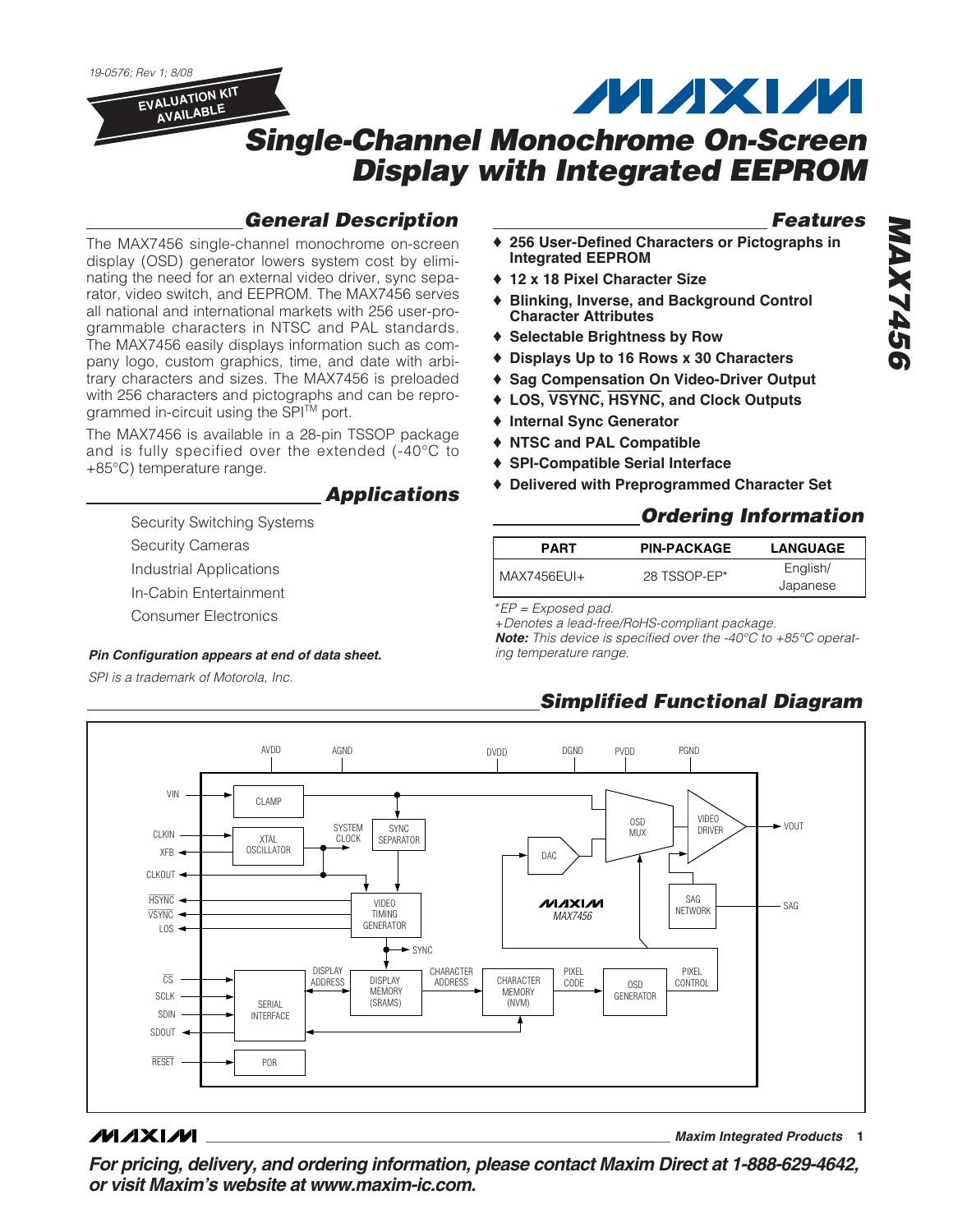### **ABSOLUTE MAXIMUM RATINGS**

CLKIN, CLKOUT, XFB to DGND ............-0.3V to (V<sub>DVDD</sub> + 0.3V) SDIN, SCLK,  $\overline{\text{CS}}$ , SDOUT to DGND........-0.3V to  $(V_{\text{DVDD}} + 0.3V)$ Maximum Continuous Current into V<sub>OUT</sub>........................±100mA Continuous Power Dissipation  $(T_A = +70^{\circ}C)$ 

| 28-Pin TSSOP (derate 27mW/°C above +70°C)2162mW* |  |
|--------------------------------------------------|--|
| Operating Temperature Range 40°C to +85°C        |  |
|                                                  |  |
| Storage Temperature Range 60°C to +150°C         |  |
| Lead Temperature (soldering, 10s)+300°C          |  |
|                                                  |  |

\*As per JEDEC51 Standard (Multilayer Board).

Stresses beyond those listed under "Absolute Maximum Ratings" may cause permanent damage to the device. These are stress ratings only, and functional operation of the device at these or any other conditions beyond those indicated in the operational sections of the specifications is not implied. Exposure to absolute maximum rating conditions for extended periods may affect device reliability.

### **ELECTRICAL CHARACTERISTICS**

(V<sub>AVDD</sub> = +4.75V to +5.25V, V<sub>DVDD</sub> = +4.75V to +5.25V, V<sub>PVDD</sub> = +4.75V to +5.25V, T<sub>A</sub> = T<sub>MIN</sub> to T<sub>MAX</sub>. Typical values are at V<sub>AVDD</sub>  $=$  V<sub>DVDD</sub> = V<sub>PVDD</sub> = +5V, T<sub>A</sub> = +25°C, unless otherwise noted.) (Note 1)

| <b>PARAMETER</b>                                   | <b>SYMBOL</b>     | <b>CONDITIONS</b>                                                                            | <b>MIN</b> | <b>TYP</b> | <b>MAX</b> | <b>UNITS</b>  |
|----------------------------------------------------|-------------------|----------------------------------------------------------------------------------------------|------------|------------|------------|---------------|
| <b>POWER SUPPLIES</b>                              |                   |                                                                                              |            |            |            |               |
| Analog Supply Voltage                              | VAVDD             |                                                                                              | 4.75       | 5          | 5.25       | $\vee$        |
| Digital Supply Voltage                             | V <sub>DVDD</sub> |                                                                                              | 4.75       | 5          | 5.25       | $\vee$        |
| Driver Supply Voltage                              | VPVDD             |                                                                                              | 4.75       | 5          | 5.25       | V             |
| Analog Supply Current                              | <b>AVDD</b>       | $V_{IN}$ = 1V <sub>P-P</sub> (100% white flat field signal),<br>VOUT load, $R_1 = 150\Omega$ |            | 24         | 35         | mA            |
| Digital Supply Current                             | <b>IDVDD</b>      | $V_{IN}$ = 1Vp-p (100% white flat field signal),<br>VOUT load, $R_1 = 150\Omega$             |            | 25         | 30         | mA            |
| Driver Supply Current                              | <b>IPVDD</b>      | $V_{IN}$ = 1Vp-p (100% white flat field signal),<br>VOUT load, $R_L = 150\Omega$             |            | 58         | 80         | mA            |
| <b>NONVOLATILE MEMORY</b>                          |                   |                                                                                              |            |            |            |               |
| Data Retention                                     |                   | $T_A = +25$ °C                                                                               |            | 100        |            | Years         |
| Endurance                                          |                   | $TA = +25^{\circ}C$                                                                          |            | 100,000    |            | <b>Stores</b> |
| DIGITAL INPUTS (CS, SDIN, RESET, SCLK)             |                   |                                                                                              |            |            |            |               |
| Input High Voltage                                 | V <sub>IH</sub>   |                                                                                              | 2.0        |            |            | $\vee$        |
| Input Low Voltage                                  | $V_{\parallel}$   |                                                                                              |            |            | 0.8        | V             |
| Input Hysteresis                                   | <b>VHYS</b>       |                                                                                              |            | 50         |            | mV            |
| Input Leakage Current                              |                   | $V_{IN} = 0$ or $V_{DVDD}$                                                                   |            |            | ±10        | μA            |
| Input Capacitance                                  | $C_{IN}$          |                                                                                              |            | 5          |            | рF            |
| DIGITAL OUTPUTS (SDOUT, CLKOUT, VSYNC, HSYNC, LOS) |                   |                                                                                              |            |            |            |               |
| Output High Voltage                                | VOH               | $I_{\text{SOURCE}} = 4 \text{mA}$ (SDOUT, CLKOUT)                                            | 2.4        |            |            | $\vee$        |
| Output Low Voltage                                 | VOL               | $I_{SINK} = 4mA$                                                                             |            |            | 0.45       | $\vee$        |
| Tri-State Leakage Current                          |                   | $SDOUT, \overline{CS} = VDYDD$                                                               |            |            | ±10        | μA            |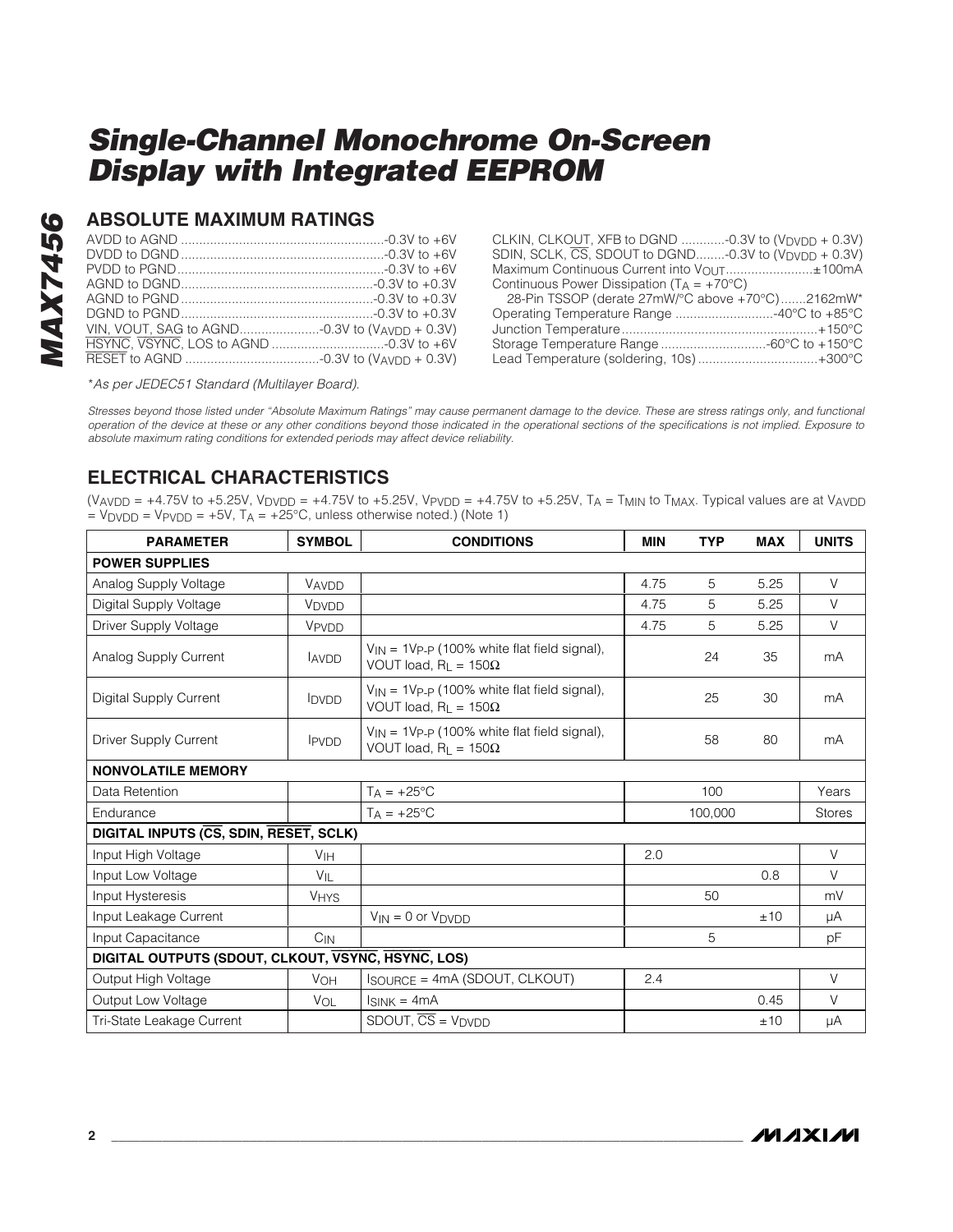### **ELECTRICAL CHARACTERISTICS (continued)**

(V<sub>AVDD</sub> = +4.75V to +5.25V, V<sub>DVDD</sub> = +4.75V to +5.25V, V<sub>PVDD</sub> = +4.75V to +5.25V, T<sub>A</sub> = T<sub>MIN</sub> to T<sub>MAX</sub>. Typical values are at V<sub>AVDD</sub>  $=$  V<sub>DVDD</sub> = V<sub>PVDD</sub> =  $+5V$ , T<sub>A</sub> =  $+25^{\circ}$ C, unless otherwise noted.) (Note 1)

| <b>PARAMETER</b>                      | <b>SYMBOL</b>          | <b>CONDITIONS</b>                                                                                                  | <b>MIN</b>    | <b>TYP</b> | <b>MAX</b>                | <b>UNITS</b>     |
|---------------------------------------|------------------------|--------------------------------------------------------------------------------------------------------------------|---------------|------------|---------------------------|------------------|
| <b>CLOCK INPUT (CLKIN)</b>            |                        |                                                                                                                    |               |            |                           |                  |
| Clock Frequency                       |                        |                                                                                                                    |               | 27         |                           | <b>MHz</b>       |
| Clock-Pulse High                      |                        |                                                                                                                    | 14            |            |                           | ns               |
| Clock-Pulse Low                       |                        |                                                                                                                    | 14            |            |                           | ns               |
| Input High Voltage                    |                        |                                                                                                                    | 0.7x<br>VDVDD |            |                           | V                |
| Input Low Voltage                     |                        |                                                                                                                    |               |            | 0.3x<br>V <sub>DVDD</sub> | V                |
| Input Leakage Current                 |                        | $V_{IN} = 0V$ or $V_{DVDD}$                                                                                        |               |            | ±50                       | μA               |
| <b>CLOCK OUTPUT (CLKOUT)</b>          |                        |                                                                                                                    |               |            |                           |                  |
| Duty Cycle                            |                        | 5pF and 10k $\Omega$ to DGND                                                                                       | 40            | 50         | 60                        | $\%$             |
| <b>Rise Time</b>                      |                        | 5pF and 10k $\Omega$ to DGND                                                                                       |               | 3          |                           | ns               |
| Fall Time                             |                        | 5pF and 10k $\Omega$ to DGND                                                                                       |               | 3          |                           | ns               |
| <b>VIDEO CHARACTERISTICS</b>          |                        |                                                                                                                    |               |            |                           |                  |
| DC Power-Supply Rejection             |                        | $VAVDD = VDVDD = VPVDD = 5V$ ;<br>$V_{IN}$ = 1V <sub>P-P</sub> , measured at VOUT                                  |               | 40         |                           | dB               |
| AC Power-Supply Rejection             |                        | $VAVDD = VDVDD = VPVDD = 5V;$<br>$V_{IN}$ = 1Vp-p, measured at VOUT;<br>$f = 5$ MHz; power-supply ripple = 0.2Vp-p |               | 30         |                           | dB               |
| <b>Short-Circuit Current</b>          |                        | <b>VOUT to PGND</b>                                                                                                |               |            | 230                       | mA               |
| Line-Time Distortion                  | <b>LTD</b>             | Figures 1a, 1b                                                                                                     |               |            | 0.5                       | $\%$             |
| Output Impedance                      | ZOUT                   | Figures 1a, 1b                                                                                                     |               | 0.2        |                           | $\Omega$         |
| Gain                                  |                        | Figures 1a, 1b                                                                                                     | 1.89          | 2.0        | 2.11                      | V/V              |
| <b>Black Level</b>                    |                        | At VOUT, Figures 1a, 1b                                                                                            |               |            | <b>AGND</b><br>$+1.5$     | V                |
| Input-Voltage Operating Range         | $V_{IN}$               | Figures 1a, 3 (Note 2)                                                                                             | 0.5           |            | 1.2                       | V <sub>P-P</sub> |
| Input-Voltage Sync Detection<br>Range | <b>VINSD</b>           | Figures 1a, 3 (Note 3)                                                                                             | 0.5           |            | 2.0                       | $V_{P-P}$        |
| Maximum Output-Voltage Swing          | VOUT                   | Figures 1a, 1b                                                                                                     | 2.4           |            |                           | V <sub>P-P</sub> |
| Output-Voltage Sync Tip Level         |                        |                                                                                                                    |               | 0.7        |                           | V                |
| Large Signal Bandwidth (0.2dB)        | <b>BW</b>              | $V_{OUT} = 2V_{P-P}$ , Figures 1a, 1b                                                                              |               | 6          |                           | MHz              |
| VIN to VOUT Delay                     |                        |                                                                                                                    |               | 30         |                           | ns               |
| Differential Gain                     | $\mathsf{D}\mathsf{G}$ |                                                                                                                    |               | 0.5        |                           | $\%$             |
| <b>Differential Phase</b>             | DP                     |                                                                                                                    |               | 0.5        |                           | Degrees          |
| <b>OSD White Level</b>                |                        | VOUT 100% white level with respect to<br>black level                                                               | 1.25          | 1.33       | 1.45                      | V                |
| Horizontal Pixel Jitter               |                        | Between consecutive horizontal lines                                                                               |               | 24         |                           | ns               |
| Video Clamp Settling Time             |                        |                                                                                                                    |               | 32         |                           | Lines            |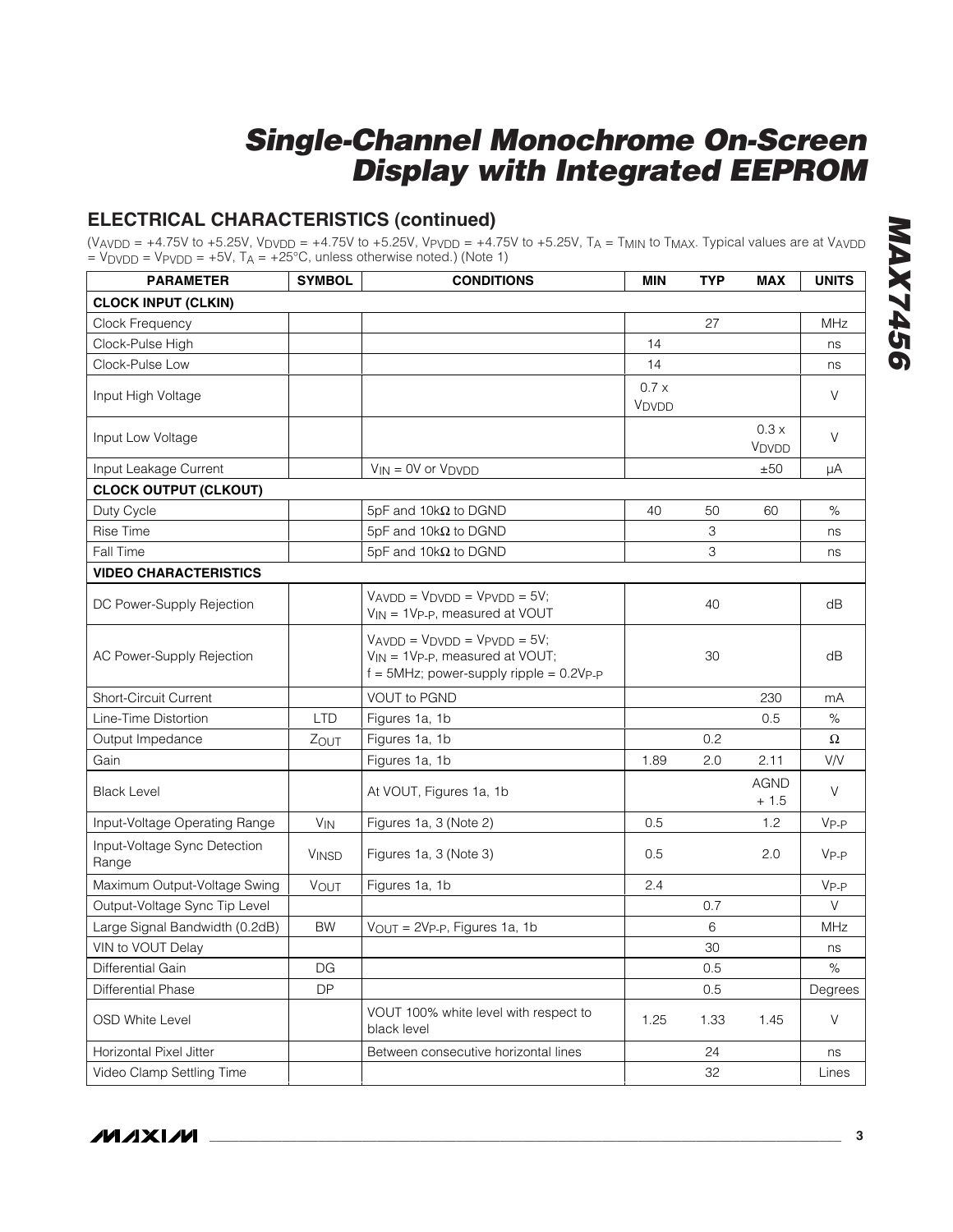# **MAX7456 MAX7456**

### **ELECTRICAL CHARACTERISTICS (continued)**

(V<sub>AVDD</sub> = +4.75V to +5.25V, V<sub>DVDD</sub> = +4.75V to +5.25V, V<sub>PVDD</sub> = +4.75V to +5.25V, T<sub>A</sub> = T<sub>MIN</sub> to T<sub>MAX</sub>. Typical values are at V<sub>AVDD</sub>  $=$  V<sub>DVDD</sub> = V<sub>PVDD</sub> =  $+5V$ , T<sub>A</sub> =  $+25^{\circ}$ C, unless otherwise noted.) (Note 1)

| <b>PARAMETER</b>              | <b>SYMBOL</b> | <b>CONDITIONS</b>                                  | MIN | <b>TYP</b> | <b>MAX</b> | <b>UNITS</b> |  |  |  |  |
|-------------------------------|---------------|----------------------------------------------------|-----|------------|------------|--------------|--|--|--|--|
| <b>OSD CHARACTERISTICS</b>    |               |                                                    |     |            |            |              |  |  |  |  |
| OSD Rise Time                 |               | OSD insertion mux register<br>$OSDM[5,4,3] = 011b$ |     | 60         |            | ns           |  |  |  |  |
| <b>OSD Fall Time</b>          |               | OSD insertion mux register<br>$OSDM[5,4,3] = 011b$ |     | 60         |            | ns           |  |  |  |  |
| OSD Insertion Mux Switch Time |               | OSD insertion mux register<br>$OSDM[2,1,0] = 011b$ |     | 75         |            | ns           |  |  |  |  |

### **TIMING CHARACTERISTICS**

(VAVDD =  $+4.75V$  to  $+5.25V$ , V<sub>DVDD</sub> =  $+4.75V$  to  $+5.25V$ , VPv<sub>DD</sub> =  $+4.75V$  to  $+5.25V$ , T<sub>A</sub> = T<sub>MIN</sub> to T<sub>MAX</sub>. Typical values are at V<sub>AVDD</sub>  $=$  V<sub>DVDD</sub> = V<sub>PVDD</sub> = +5V, T<sub>A</sub> = +25°C, unless otherwise noted.) (Note 1)

| <b>PARAMETER</b>                                                             | <b>SYMBOL</b>     | <b>CONDITIONS</b>                       | <b>MIN</b> | <b>TYP</b> | <b>MAX</b> | <b>UNITS</b> |  |
|------------------------------------------------------------------------------|-------------------|-----------------------------------------|------------|------------|------------|--------------|--|
| <b>SPI TIMING</b>                                                            |                   |                                         |            |            |            |              |  |
| <b>SCLK Period</b>                                                           | tcp               |                                         | 100        |            |            | ns           |  |
| <b>SCLK Pulse-Width High</b>                                                 | tch               |                                         | 40         |            |            | ns           |  |
| <b>SCLK Pulse-Width Low</b>                                                  | tcl               |                                         | 40         |            |            | ns           |  |
| CS Fall to SCLK Rise Setup                                                   | tcsso             |                                         | 30         |            |            | ns           |  |
| CS Fall After SCLK Rise Hold                                                 | tcsho             |                                         | $\Omega$   |            |            | ns           |  |
| CS Rise to SCLK Setup                                                        | tcss1             |                                         | 30         |            |            | ns           |  |
| CS Rise After SCLK Hold                                                      | t <sub>CSH1</sub> |                                         | $\Omega$   |            |            | ns           |  |
| CS Pulse-Width High                                                          | tcsw              |                                         | 100        |            |            | ns           |  |
| SDIN to SCLK Setup                                                           | t <sub>DS</sub>   |                                         | 30         |            |            | ns           |  |
| SDIN to SCLK Hold                                                            | t <sub>DH</sub>   |                                         | $\Omega$   |            |            | ns           |  |
| <b>SDOUT Valid Before SCLK</b>                                               | t <sub>DO1</sub>  | 25<br>20pF to ground                    |            |            |            | ns           |  |
| SDOUT Valid After SCLK                                                       | tpO2              | 20pF to ground                          | $\Omega$   |            |            | ns           |  |
| CS High to SDOUT High<br>t <sub>DO3</sub><br>Impedance                       |                   | 300<br>20pF to ground                   |            |            |            | ns           |  |
| CS Low to SDOUT Logic Level                                                  | t <sub>DO4</sub>  | 20pF to ground                          | 20         |            |            | ns           |  |
| HSYNC, VSYNC, AND LOS TIMING                                                 |                   |                                         |            |            |            |              |  |
| LOS, VSYNC, and HSYNC Valid<br>t <sub>DOV</sub><br>before CLKOUT Rising Edge |                   | 20pF to ground                          |            | 30         |            | ns           |  |
| VOUT Sync to VSYNC Falling                                                   |                   | NTSC external sync mode, Figure 4       |            | 375        |            |              |  |
| Edge Delay                                                                   | tvout-vsF         | PAL external sync mode, Figure 6<br>400 |            |            |            | ns           |  |

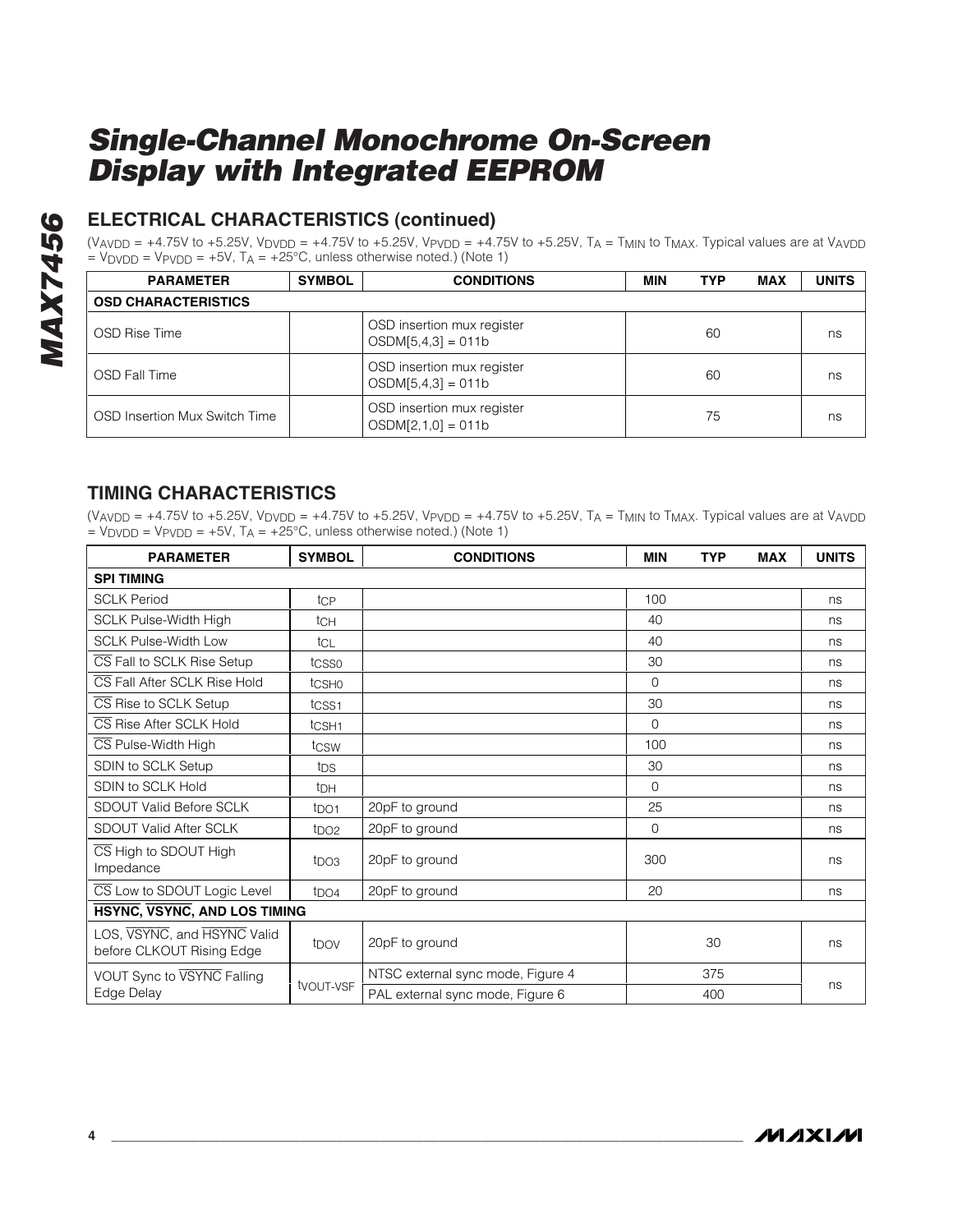### **TIMING CHARACTERISTICS (continued)**

(VAVDD = +4.75V to +5.25V, VDVDD = +4.75V to +5.25V, VPVDD = +4.75V to +5.25V, TA = TMIN to TMAX. Typical values are at VAVDD  $=$  V<sub>DVDD</sub> = V<sub>PVDD</sub> =  $+5V$ , T<sub>A</sub> =  $+25^{\circ}$ C, unless otherwise noted.) (Note 1)

| <b>PARAMETER</b>                                                 | <b>SYMBOL</b>         | <b>CONDITIONS</b>                            | <b>MIN</b> | <b>TYP</b> | <b>MAX</b> | <b>UNITS</b> |
|------------------------------------------------------------------|-----------------------|----------------------------------------------|------------|------------|------------|--------------|
| VOUT Sync to VSYNC Rising                                        |                       | NTSC external sync mode, Figure 4            | 400        |            |            |              |
| Edge Delay                                                       | tvout-vsr             | PAL external sync mode, Figure 6             | 425        |            |            | ns           |
| VSYNC Falling Edge to VOUT                                       |                       | NTSC internal sync mode, Figure 5            |            | 40         |            | ns           |
| Sync Delay                                                       | tvsF-vout             | PAL internal sync mode, Figure 7             |            | 45         |            |              |
| VSYNC Rising Edge to VOUT                                        |                       | NTSC internal sync mode, Figure 5            |            | 32         |            |              |
| Sync Delay                                                       | tysr-vout             | PAL internal sync mode, Figure 7             |            | ns         |            |              |
| VOUT Sync to HSYNC Falling<br>Edge Delay                         | tvout-HSF             | NTSC and PAL external sync mode,<br>Figure 8 |            | 310        |            | ns           |
| VOUT Sync to HSYNC Rising<br>Edge Delay                          | tvout-HSR             | NTSC and PAL external sync mode,<br>Figure 8 | 325        |            |            | ns           |
| <b>HSYNC Falling Edge to VOUT</b><br>Sync Delay                  | t <sub>HSF-VOUT</sub> | NTSC and PAL internal sync mode,<br>Figure 9 | 115        |            |            | ns           |
| HSYNC Rising Edge to VOUT<br>t <sub>HSR-VOUT</sub><br>Sync Delay |                       | NTSC and PAL internal sync mode,<br>Figure 9 | 115        |            |            | ns           |
| All Supplies High to CS Low                                      | t <sub>PUD</sub>      | Power-up delay                               |            | 50         |            | ms           |
| <b>NVM Write Busy</b>                                            | t <sub>NVW</sub>      |                                              |            | 12         |            | ms           |

Note 1: See the standard test circuits of Figure 1. R<sub>L</sub> = 75Ω, unless otherwise specified. All digital input signals are timed from a voltage level of  $(V_{H} + V_{L})$  / 2. All parameters are tested at  $T_A = +85^{\circ}$ C and values through temperature range are guaranteed by design.

**Note 2:** The input-voltage operating range is the input range over which the output signal parameters are guaranteed (Figure 3).

**Note 3:** The input-voltage sync detection range is the input composite video range over which an input sync signal is properly detected and the OSD signal appears at VOUT. However, the output voltage specifications are not guaranteed for input signals exceeding the maximum specified in the input operating voltage range (Figure 3).



Figure 1. Standard Test Circuits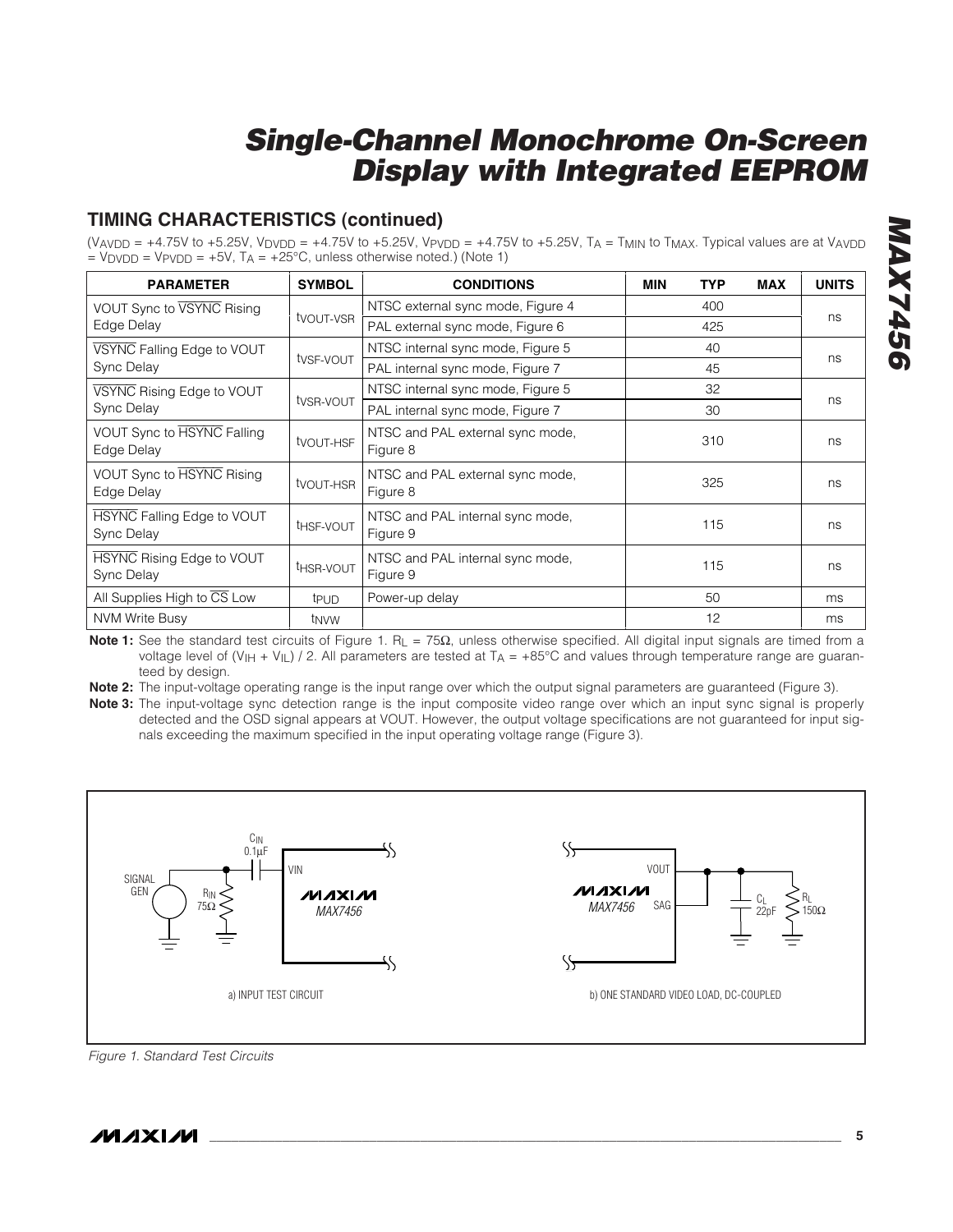### **Typical Operating Characteristics**

 $(V_{AVDD} = +5V, V_{DVDD} = +5V, V_{PVDD} = +5V, T_A = +25°C$ , unless otherwise noted. See the Typical Operating Circuit of Figure 2, if applicable.)





**MAX7456**

**MAX7456** 

**MAXM**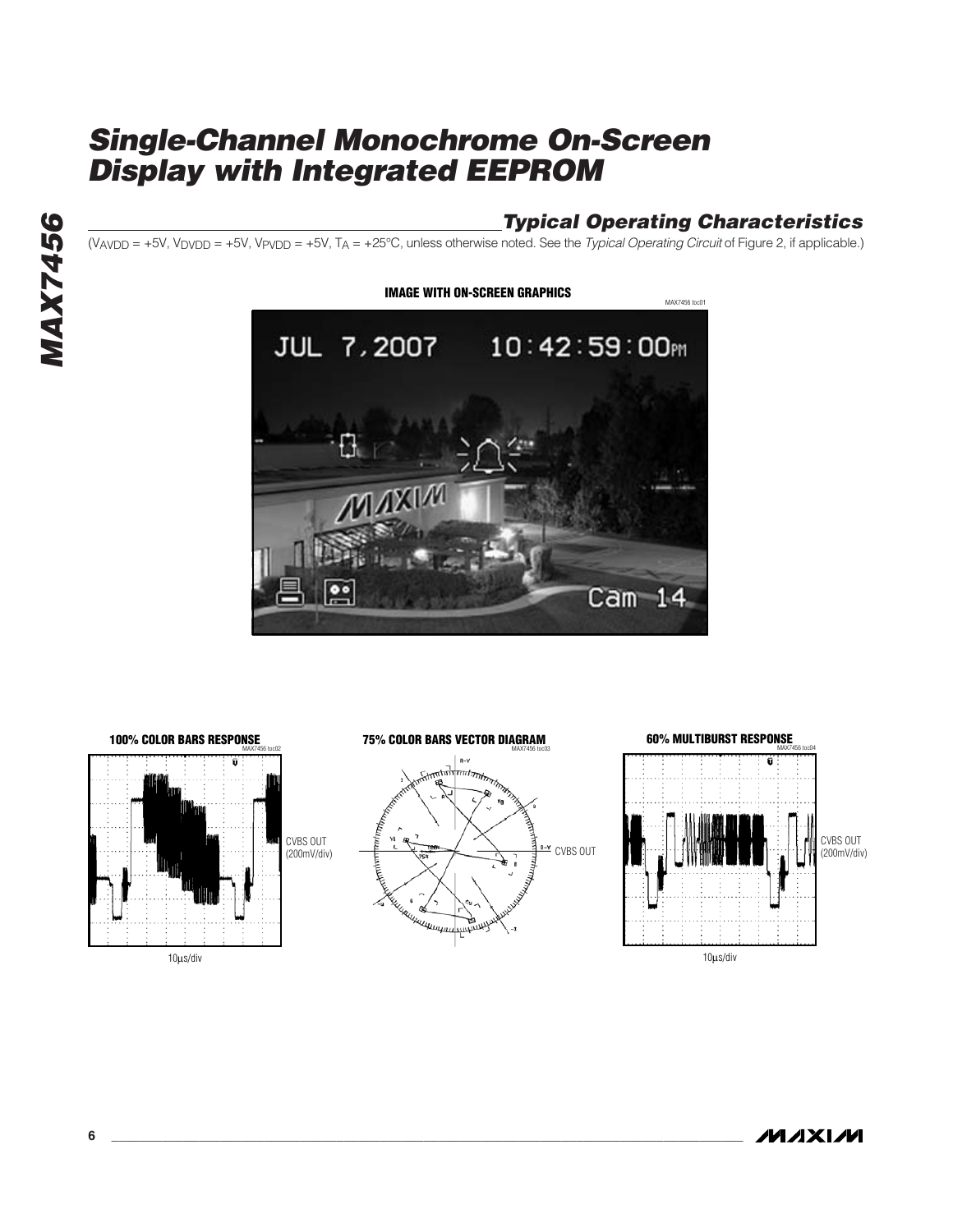### **Typical Operating Characteristics (continued)**

 $\overline{(V_{AVDD} = +5V, V_{DVDD} = +5V, V_{PVDD} = +5V, T_A = +25^{\circ}C,}$  unless otherwise noted. See the *Typical Operating Circuit* of Figure 2, if applicable.)

CVBS OUT (200mV/div)

MAX7456 toc05



10μs/div

**100% SWEEP RESPONSE**









**MAXIM**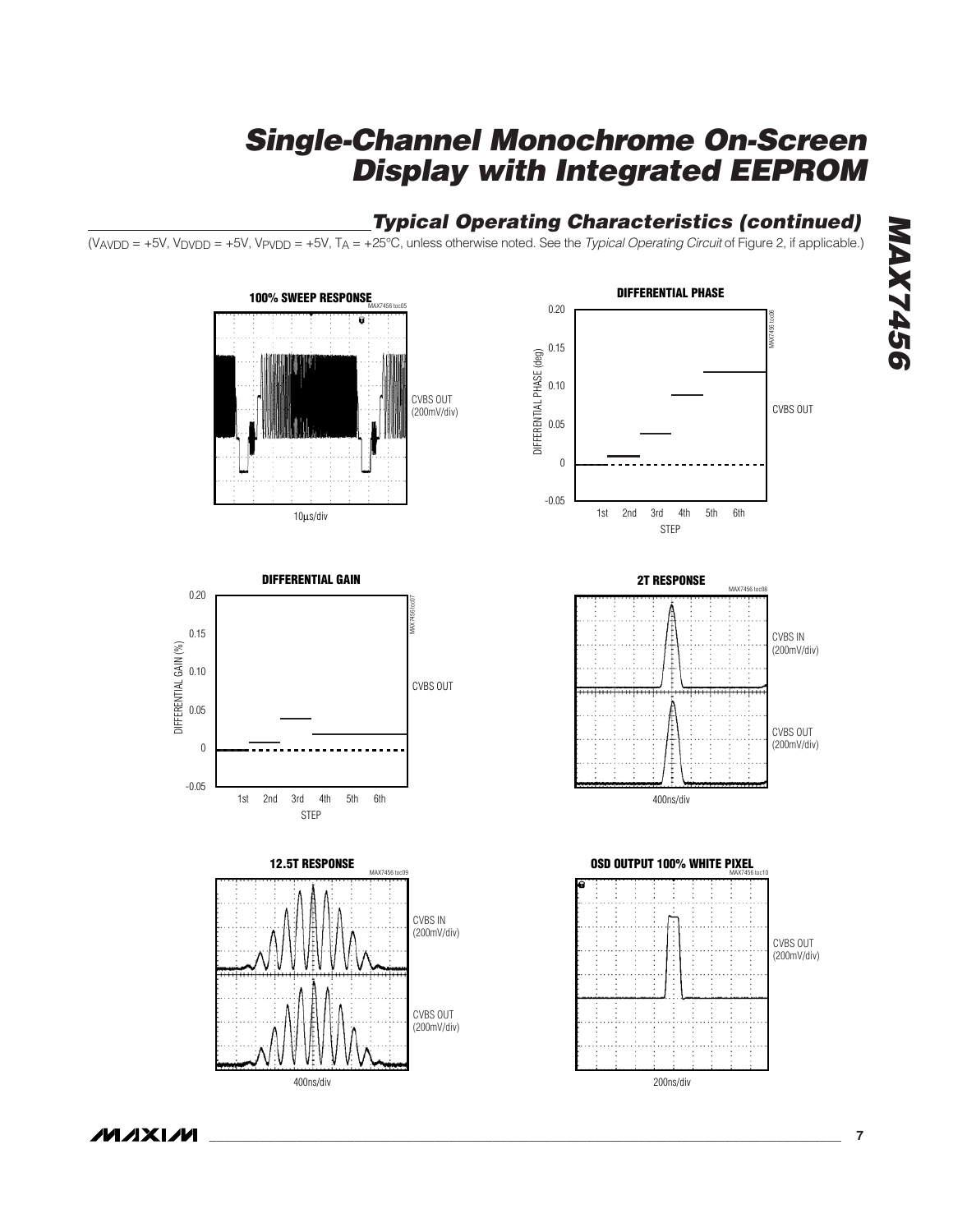### **Typical Operating Characteristics (continued)**

 $(V_{AVDD} = +5V, V_{DVDD} = +5V, V_{PVDD} = +5V, T_A = +25°C$ , unless otherwise noted. See the Typical Operating Circuit of Figure 2, if applicable.)











**MAXM**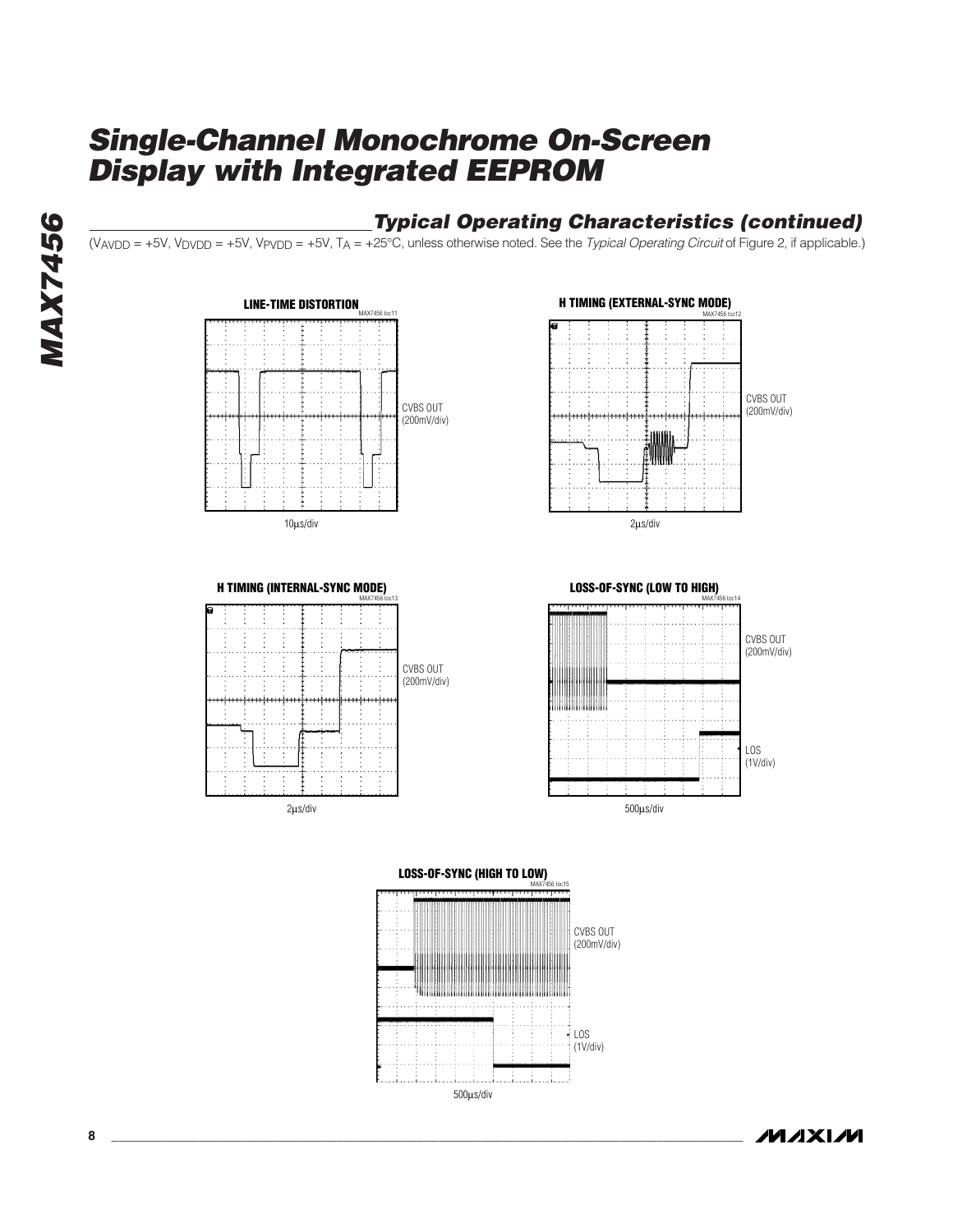**Pin Description**

| <b>PIN</b>             | <b>NAME</b>            | <b>FUNCTION</b>                                                                                                                                                                                                                                                                                                                                                             |
|------------------------|------------------------|-----------------------------------------------------------------------------------------------------------------------------------------------------------------------------------------------------------------------------------------------------------------------------------------------------------------------------------------------------------------------------|
| 1, 2, 13-16,<br>27, 28 | N.C.                   | No Connection. Not internally connected.                                                                                                                                                                                                                                                                                                                                    |
| 3                      | <b>DVDD</b>            | Digital Power-Supply Input. Bypass to DGND with a 0.1µF capacitor.                                                                                                                                                                                                                                                                                                          |
| $\overline{4}$         | <b>DGND</b>            | Digital Ground                                                                                                                                                                                                                                                                                                                                                              |
| 5                      | <b>CLKIN</b>           | Crystal Connection 1. Connect a parallel resonant, fundamental mode crystal between CLKIN and XFB<br>for use as a crystal oscillator, or drive CLKIN directly with a 27MHz system reference clock.                                                                                                                                                                          |
| 6                      | <b>XFB</b>             | Crystal Connection 2. Connect a parallel resonant, fundamental mode crystal between CLKIN and XFB<br>for use as a crystal oscillator, or leave XFB unconnected when driving CLKIN with a 27MHz system<br>reference clock.                                                                                                                                                   |
| $\overline{7}$         | <b>CLKOUT</b>          | Clock Output. 27MHz logic-level output system clock.                                                                                                                                                                                                                                                                                                                        |
| 8                      | $\overline{\text{CS}}$ | Active-Low Chip-Select Input. SDOUT goes high impedance when CS is high.                                                                                                                                                                                                                                                                                                    |
| 9                      | <b>SDIN</b>            | Serial Data Input. Data is clocked in at rising edge of SCLK.                                                                                                                                                                                                                                                                                                               |
| 10                     | <b>SCLK</b>            | Serial Clock Input. Clocks data into SDIN and out of SDOUT. Duty cycle must be between 40% and 60%.                                                                                                                                                                                                                                                                         |
| 11                     | SDOUT                  | Serial Data Output. Data is clocked out at the falling edge of SCLK. High impedance when $\overline{\text{CS}}$ is high.                                                                                                                                                                                                                                                    |
| 12                     | LOS                    | Loss-of-Sync Output (Open-Drain). LOS goes high when the VIN sync pulse is lost for 32 consecutive<br>lines. LOS goes low when 32 consecutive valid sync pulses are received. Connect to a $1k\Omega$ pullup<br>resistor to DVDD or another positive supply voltage suitable for the receiving device.                                                                      |
| 17                     | <b>VSYNC</b>           | Vertical Sync Output (Open-Drain). VSYNC goes low following the video input's vertical sync interval.<br>VSYNC is either recovered from VIN or internally generated when in internal sync mode. Connect to a<br>$1 \text{k}\Omega$ pullup resistor to DVDD or another positive supply voltage suitable for the receiving device.                                            |
| 18                     | <b>HSYNC</b>           | Horizontal Sync Output (Open-Drain). HSYNC goes low following the video input's horizontal sync<br>interval. HSYNC is either recovered from VIN or internally generated when in internal sync mode. Connect<br>to a 1k $\Omega$ pullup resistor to DVDD or another positive supply voltage suitable for the receiving device.                                               |
| 19                     | <b>RESET</b>           | System Reset Input. The minimum RESET pulse width is 50ms. All SPI registers are reset to their default<br>values after 100µs following the rising edge of RESET. These registers are not accessible for reading or<br>writing during that time. The display memory is reset to its default value of 00H in all locations after 20µs<br>following the rising edge of RESET. |
| 20                     | <b>AGND</b>            | Analog Ground                                                                                                                                                                                                                                                                                                                                                               |
| 21                     | AVDD                   | Analog Power-Supply Input. Bypass to AGND with a 0.1µF capacitor.                                                                                                                                                                                                                                                                                                           |
| 22                     | <b>VIN</b>             | PAL or NTSC CVBS Video Input                                                                                                                                                                                                                                                                                                                                                |
| 23                     | <b>PGND</b>            | Driver Ground. Connect to AGND at a single point.                                                                                                                                                                                                                                                                                                                           |
| 24                     | <b>PVDD</b>            | Driver Power-Supply Input. Bypass to PGND with a 0.1µF capacitor.                                                                                                                                                                                                                                                                                                           |
| 25                     | SAG                    | Sag Correction Input. Connect to VOUT if not used. See Figure 1b.                                                                                                                                                                                                                                                                                                           |
| 26                     | <b>VOUT</b>            | Video Output                                                                                                                                                                                                                                                                                                                                                                |
|                        | <b>EP</b>              | Exposed Pad. Internally connected to AGND. Connect EP to the AGND plane for improved heat<br>dissipation. Do not use EP as the only ground connection.                                                                                                                                                                                                                      |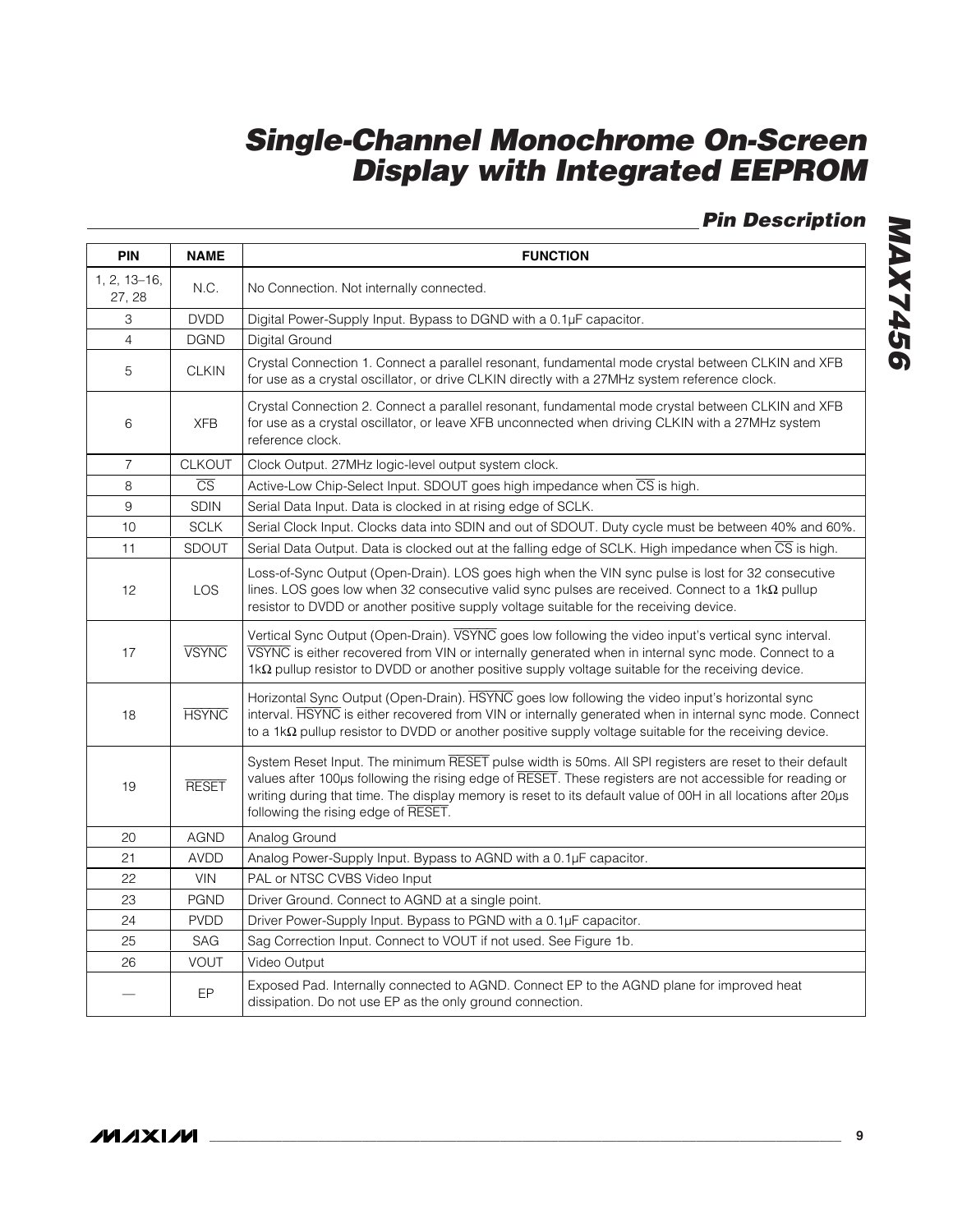

Figure 2. Typical Operating Circuit

### **Detailed Description**

The MAX7456 single-channel monochrome on-screen display (OSD) generator integrates all the functions needed to generate a user-defined OSD and insert it into the output signal. The MAX7456 accepts a composite NTSC or PAL video signal. The device includes an input clamp, sync separator, video timing generator, OSD insertion mux, nonvolatile character memory, display memory, OSD generator, crystal oscillator, an SPI-compatible interface to read/write the OSD data, and a video driver (see the Simplified Functional Diagram). Additionally, the MAX7456 provides vertical sync (VSYNC), horizontal sync (HSYNC), and loss-of sync (LOS) outputs for system synchronization. A clock output signal (CLKOUT) allows daisy-chaining of multiple devices.

See the MAX7456 Register Description section for an explanation of register notation use in this data sheet.

The 256 user-defined 12 x 18 pixel character set comes preloaded and is combined with the input video stream to generate a CVBS signal with OSD video output. A maximum of 256 12 x 18 pixel characters can be reprogrammed in the NVM. In NTSC mode, 13 rows x 30 characters are displayed. In PAL mode, 16 rows x 30 characters are displayed. When the input video signal is absent, the OSD image can still be displayed by using the MAX7456's internal video timing generator.

#### **Video Input**

The MAX7456 accepts standard NTSC or PAL CVBS signals at VIN. The video signal input must be AC-coupled with a 0.1µF capacitor and is internally clamped. An input coupling capacitance of 0.1µF is required to guarantee the specified line-time distortion (LTD) and video clamp settling time. The video clamp settling time changes proportionally to the input coupling capacitance, and LTD changes inversely proportional to the capacitance.

**MAX7456**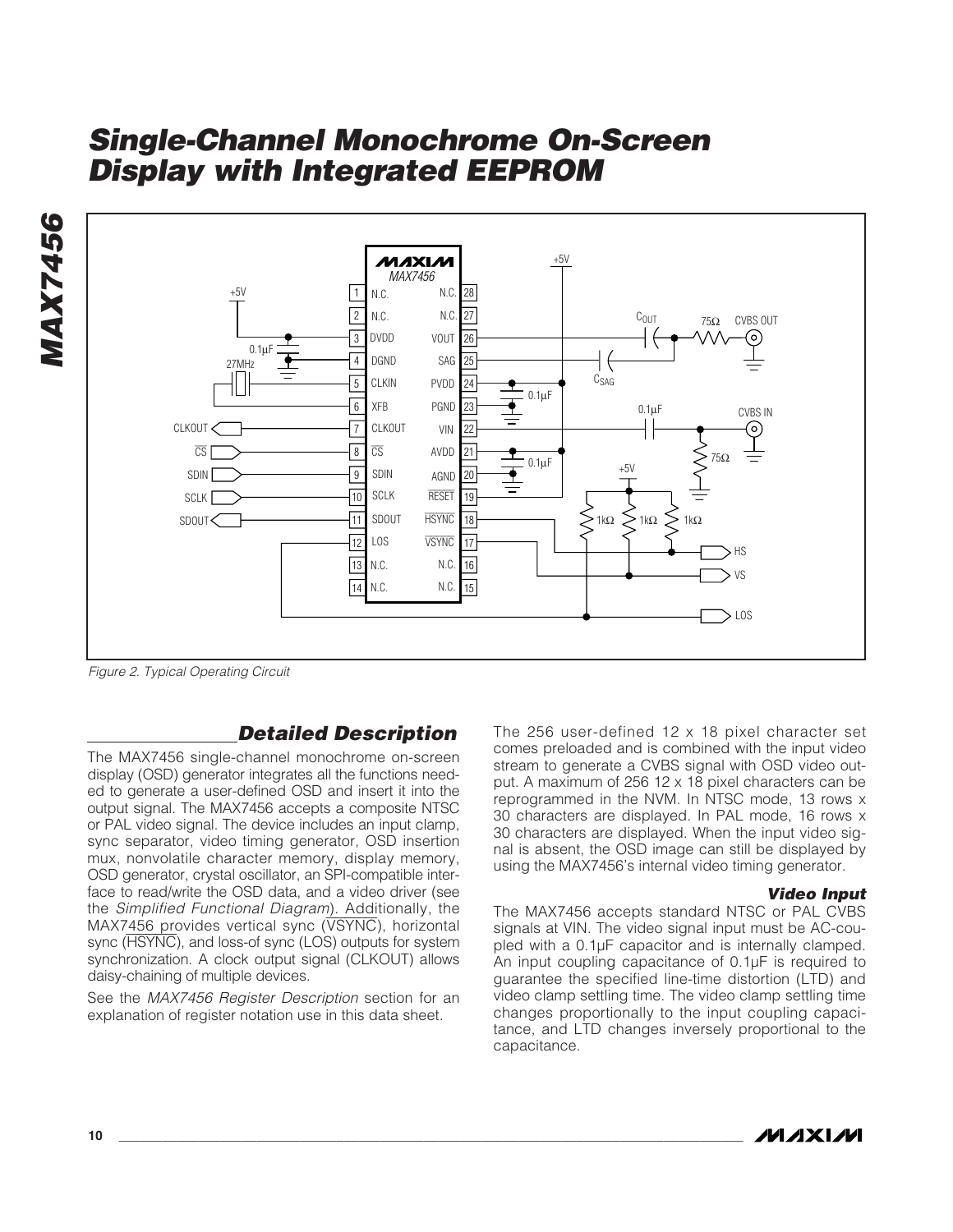

Figure 3. Definition of Terms

#### **Input Clamp**

The MAX7456's clamp is a DC-restore circuit that uses the input coupling capacitor to correct any DC shift of the input signal, on a line-by-line basis, such that the sync tip at VIN is approximately 550mV. This establishes a DC level at VIN suitable for the on-chip sync detection and video processing functions. This circuitry also removes low-frequency noise such as 60Hz hum or other additive low-frequency noise.

#### **Sync Separator**

**MAX7456**

**MAX7456** 

The sync separator detects the composite sync pulses on the video input and extracts the timing information to generate HSYNC and VSYNC. It is also used for internal OSD synchronization and loss-of-sync (LOS) detection. LOS goes high if no sync signal is detected at VIN for 32 consecutive lines, and goes low if 32 consecutive horizontal sync signals are detected. During a LOS condition, when  $VM0[5] = 0$  (Video Mode 0 register, bit 5), only the OSD appears at the VOUT. At this time, the input image is set to a gray level at VOUT as determined by VM1[6:4]. The behavior of all sync modes is shown in Table 1.

| <b>VIDEO MODE</b>           | VIN      | <b>VSYNC</b>    | <b>HSYNC</b>    | <b>LOS</b> | <b>VOUT</b>    |
|-----------------------------|----------|-----------------|-----------------|------------|----------------|
| Auto Sync Select Mode       | Video    | Active          | Active          | LOW        | $V_{IN} + OSD$ |
| $VM0[5, 4] = 0x$            | No input | Active          | Active          | High       | OSD only       |
| <b>External Sync Select</b> | Video    | Active          | Active          | <b>LOW</b> | $V_{IN} + OSD$ |
| $VMO[5, 4] = 10$            | No input | Inactive (high) | Inactive (high) | High       | DC             |
| Internal Sync Select        | Video    | Active          | Active          | High       | OSD only       |
| $VMO[5, 4] = 11$            | No input | Active          | Active          | High       | OSD only       |

#### **Table 1. Video Sync Modes**

 $X = Don't care.$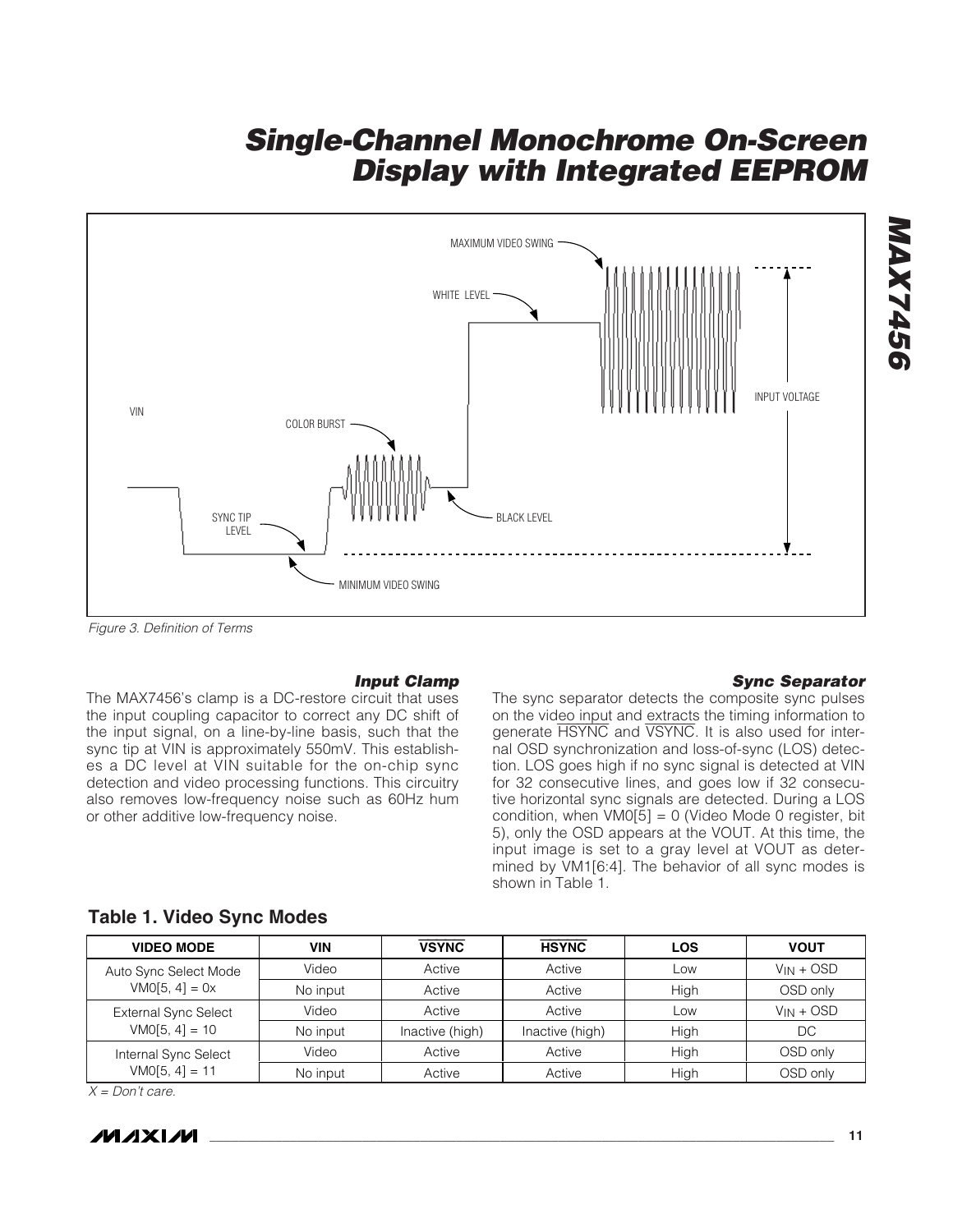# **MAX7456 MAX7456**

#### **Video Timing Generator**

The video timing generator is a digital circuit generating all internal and external (VSYNC and HSYNC) timing signals. VSYNC and HSYNC can be synchronized to VIN, or run independently of any input when in internal sync mode. The video timing generator can generate NTSC or PAL timing using the same 27MHz crystal (see Figures 4–9).

#### **Crystal Oscillator**

The internal crystal oscillator generates the system clock used by the video timing generator. The oscillator uses a 27MHz crystal or can be driven by an external 27MHz TTL clock at CLKIN. For external clock mode, connect the 27MHz TTL input clock to CLKIN and leave XFB unconnected.

### **Display Memory (SRAM)**

The display memory stores 480 character addresses that point to the characters stored in the NVM character memory. The content of the display memory is userprogrammable through the SPI-compatible serial interface. The display-memory address corresponds to a fixed location on a monitor (see Figure 10). Momentary breakup of the OSD image can be prevented by writing to the display memory during the vertical blanking interval. This can be achieved by using VSYNC as an interrupt to the host processor to initiate writing to the display memory.



Figure 4. VOUT, VSYNC, and HSYNC Timing (NTSC, External Sync Mode)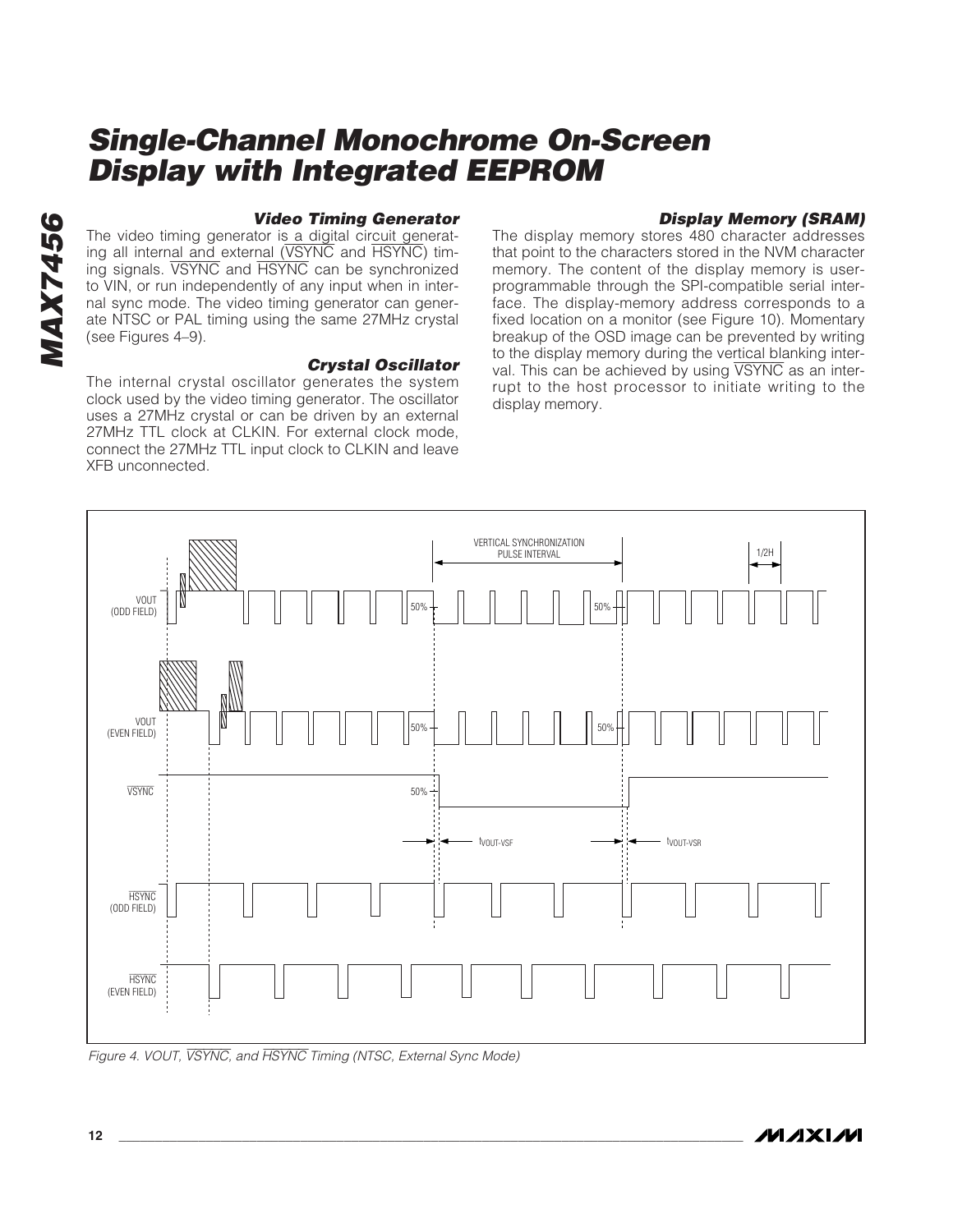

Figure 5. VOUT, VSYNC, and HSYNC Timing (NTSC, Internal Sync Mode)

**MAX7456**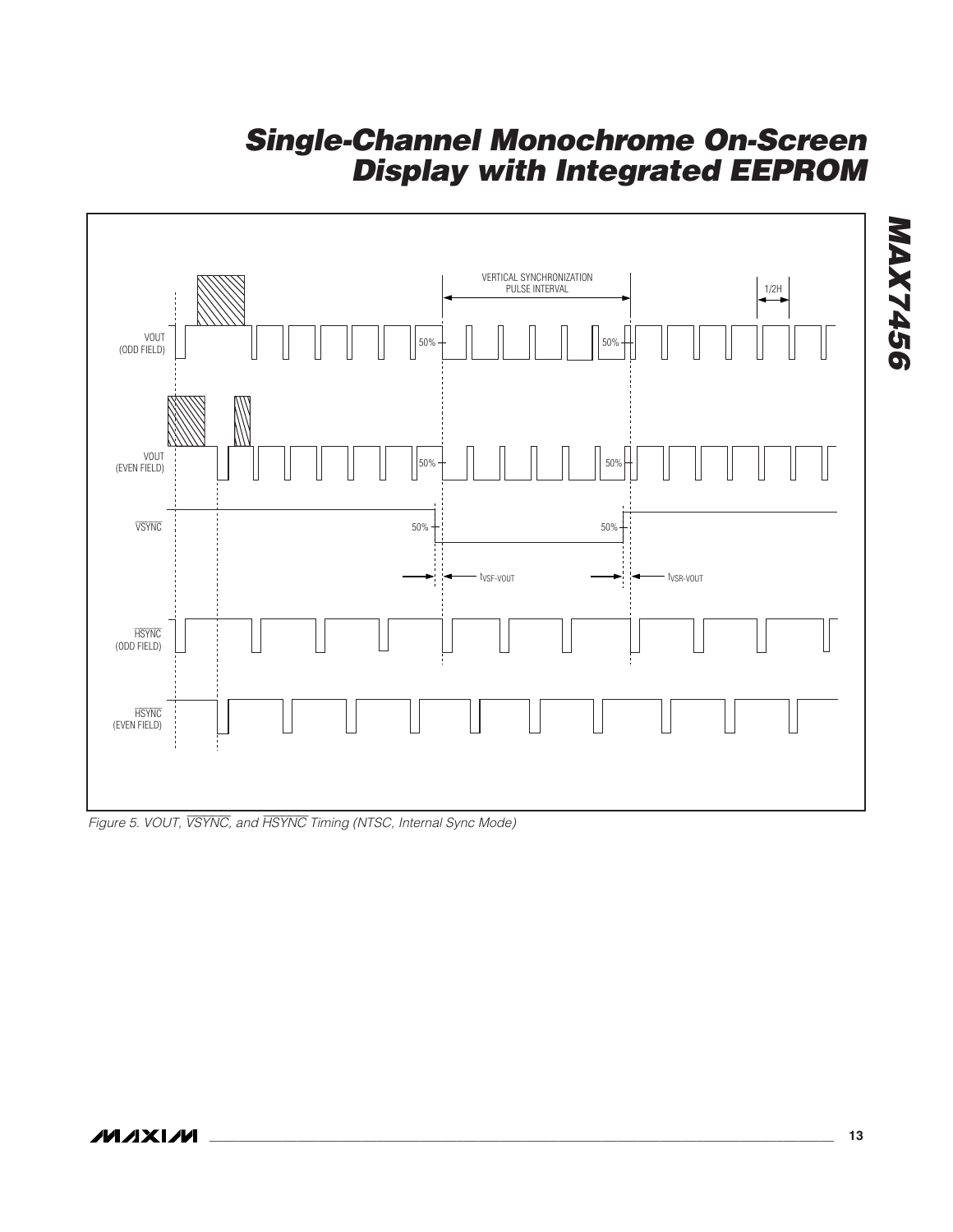

Figure 6. VOUT, VSYNC, and HSYNC Timing (PAL, External Sync Mode)

**MAXIM** 

**MAX7456**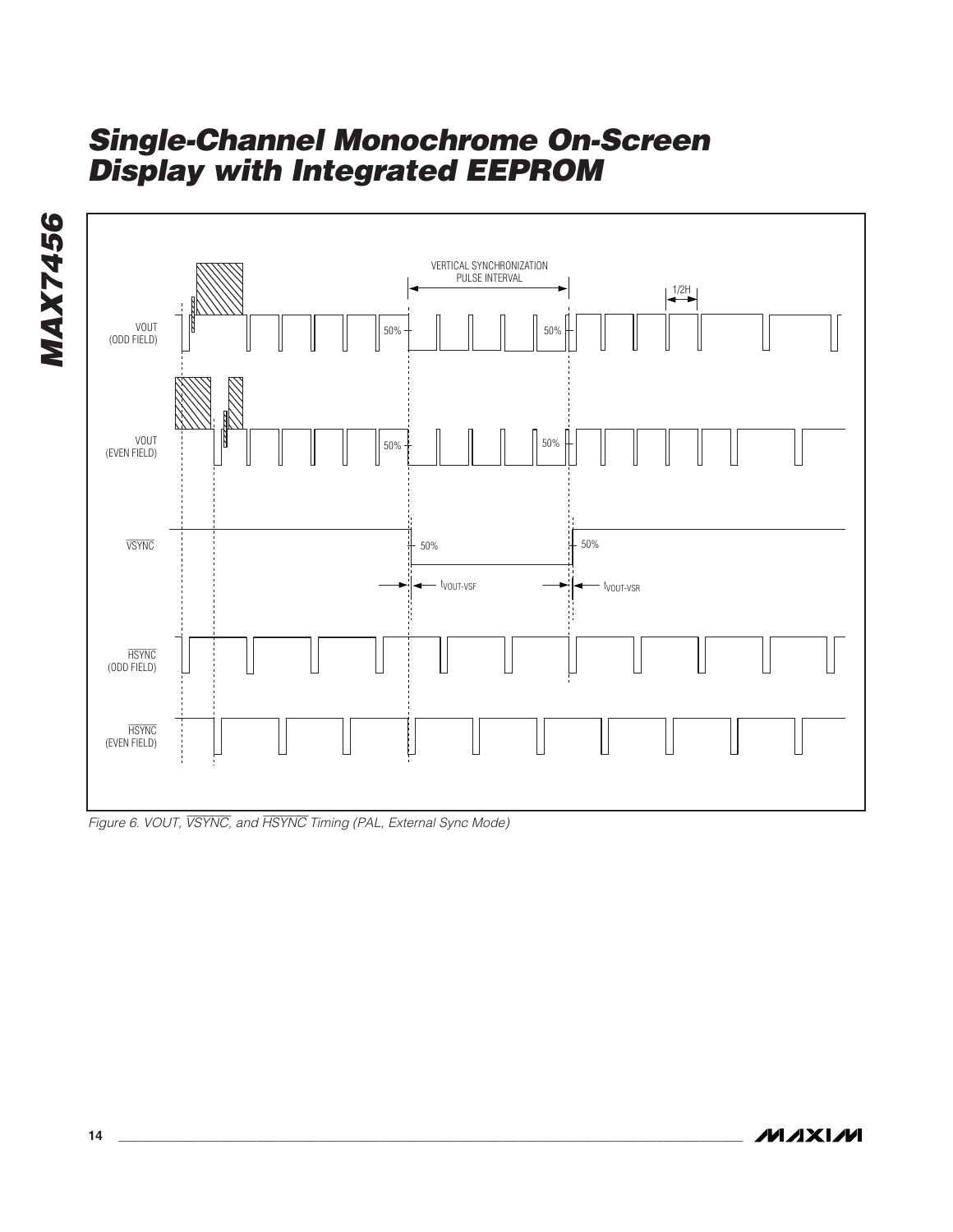

Figure 7. VOUT, VSYNC, and HSYNC Timing (PAL, Internal Sync Mode)

**MAX7456**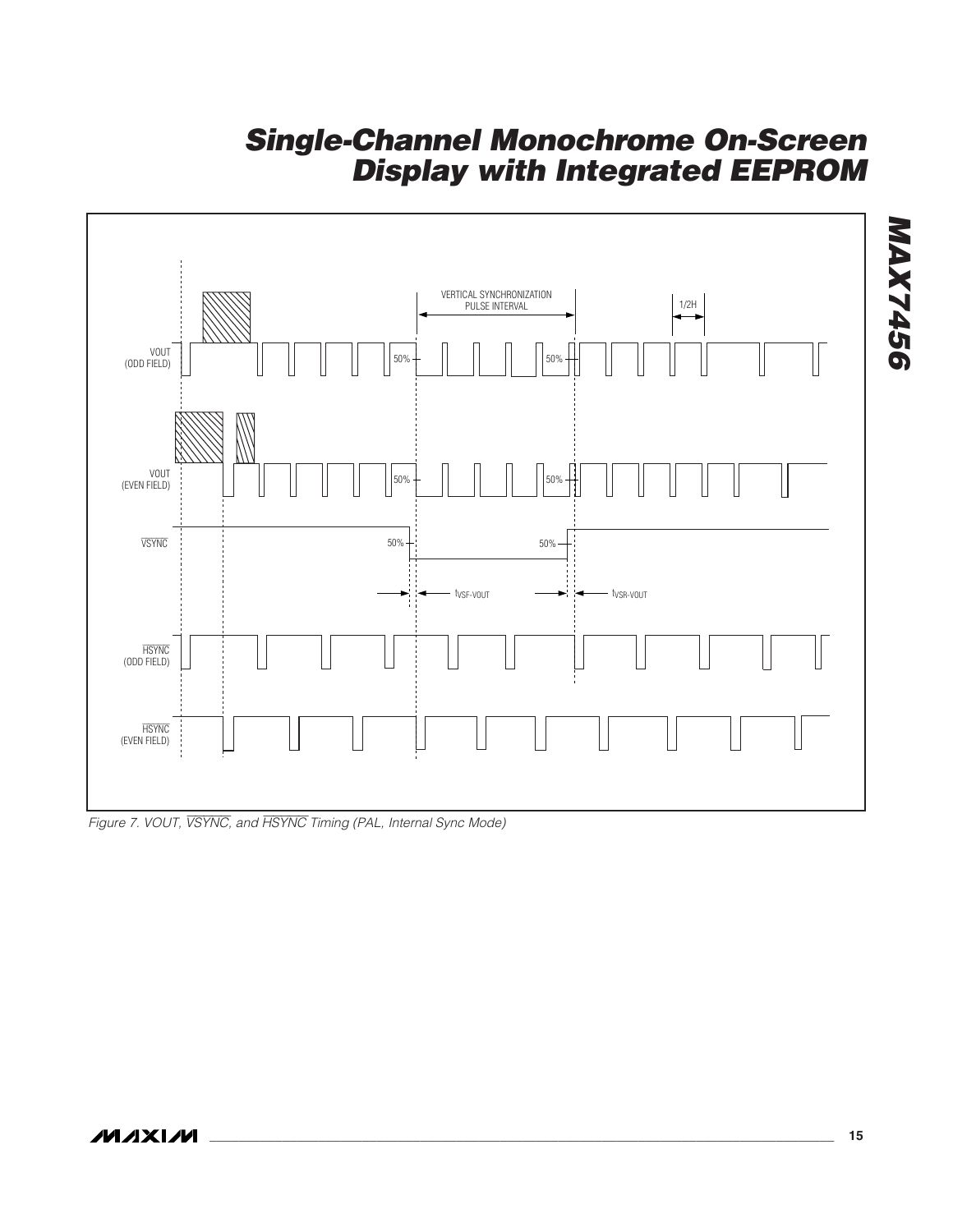



Figure 8. VOUT, and HSYNC Horizontal Sync Timing (NTSC and PAL, External Sync Mode)



Figure 9. VOUT and HSYNC Horizontal Sync Timing (NTSC and PAL, Internal Sync Mode)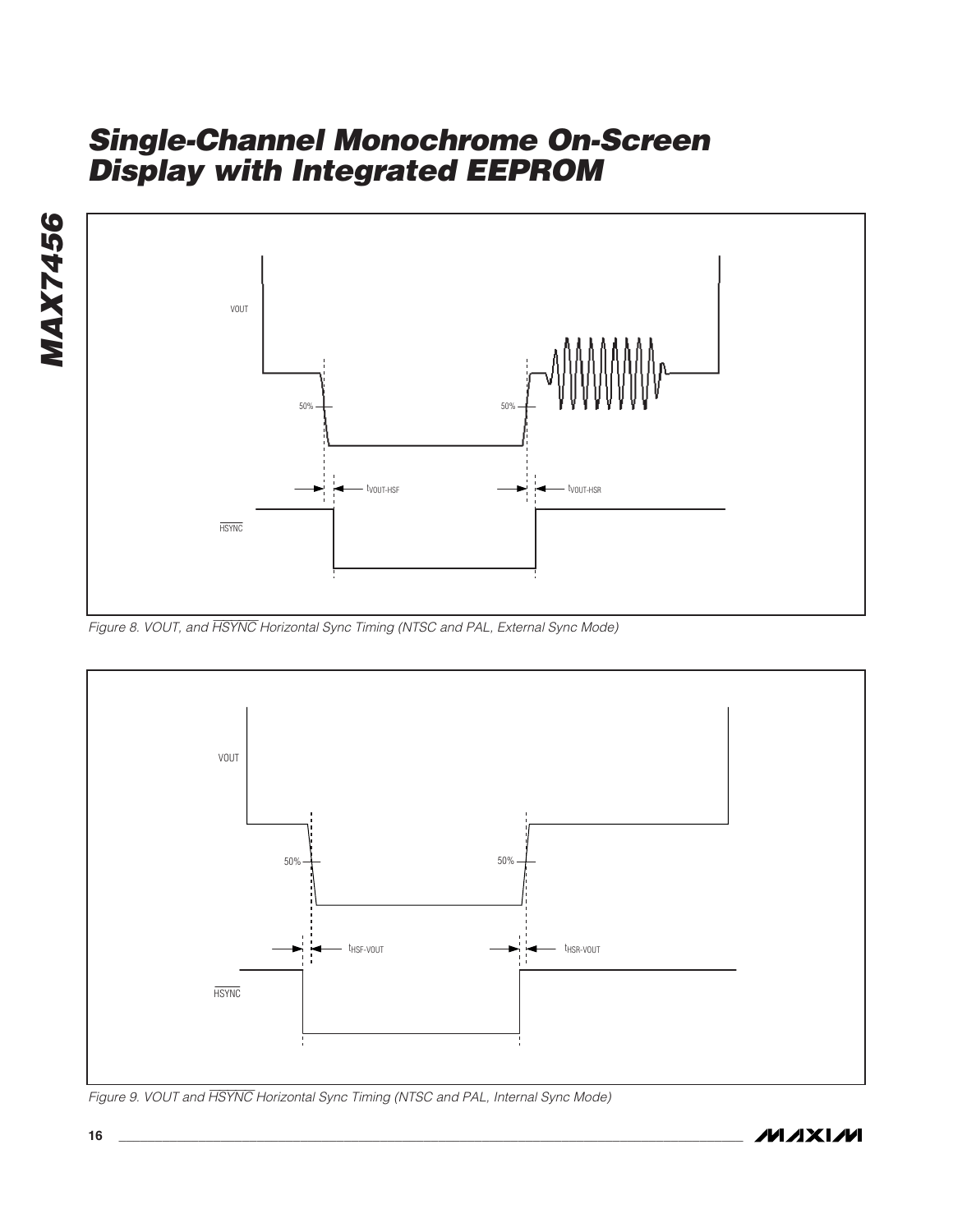#### **Character Memory (NVM)**

The character memory is a 256-row x 64-byte wide nonvolatile memory (NVM) that stores the characters or graphic images, and is factory preloaded with the characters shown in Figure 12. The content of the character memory is user-programmable through the SPI-compatible serial interface. Each row contains the description of a single OSD character. Each character consists of 12 horizontal x 18 vertical pixels where each pixel is represented by 2 bits of data having three states: white, black, or transparent. Thus, each character requires 54 bytes of pixel data (Figure 11).

The NVM requires reading and writing a whole character (64 bytes) at a time. This is enabled by an additional

row of memory called the shadow RAM. The 64-byte temporary shadow RAM contains all the pixel data of a selected character (CMAH[7:0]) and is used as a buffer for read and write operations to the NVM (Figure 13). Accessing the NVM is always through the shadow RAM, and is thus a two-step process. To write a character to the NVM, the user first fills the shadow RAM using 54 8-bit SPI write operations, and then executes a single shadow RAM write command. Similarly, reading a character's pixel values requires first reading a character's pixel data into the shadow RAM, and then reading the desired pixel data from the shadow RAM to the SPI port.



Figure 10. Definitions of Various Parameters



**MAX7456**

*9947XA56*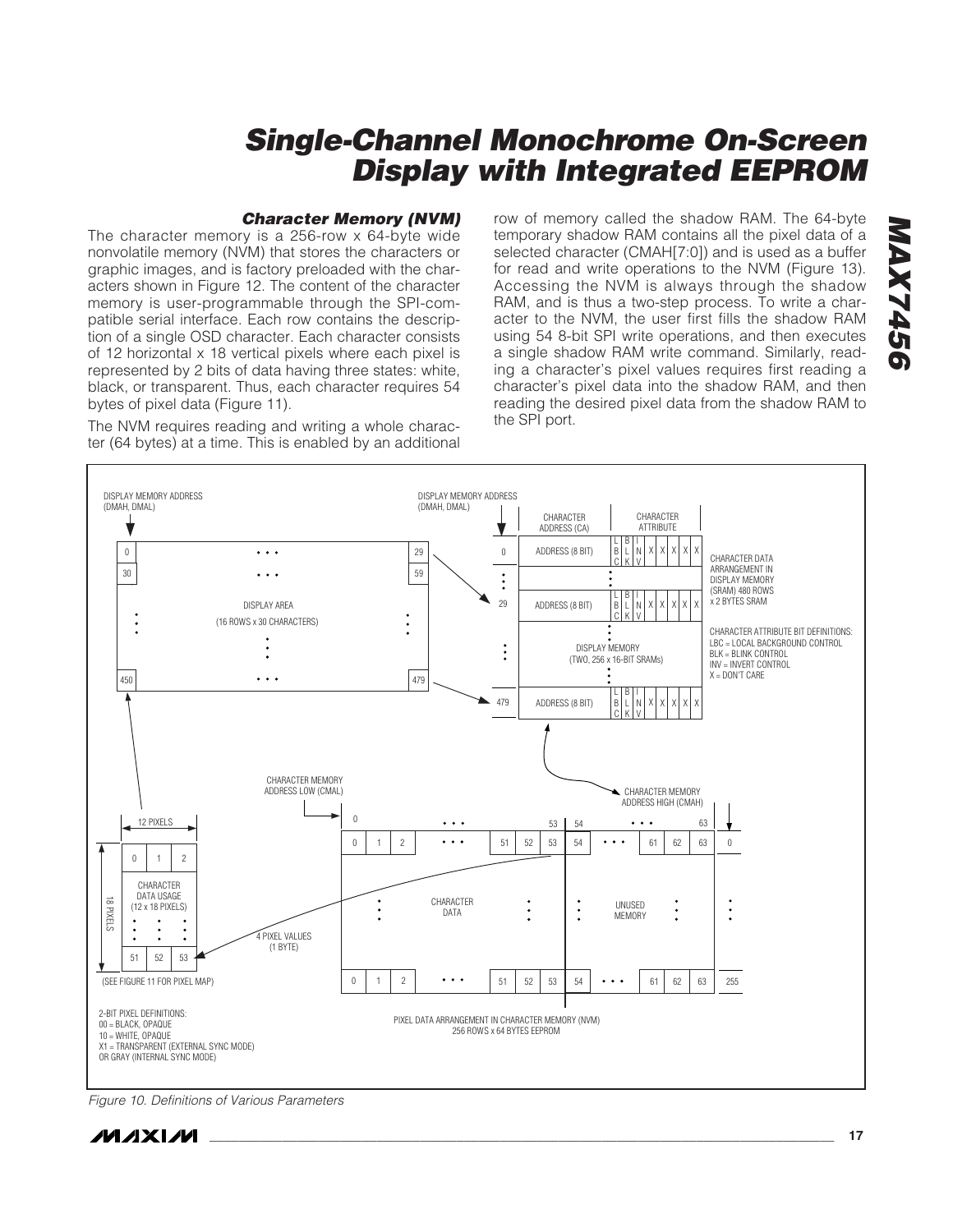|                  | PIXEL COLUMN NUMBER |                        |                         |                |                              |                                       |        |        |                |        |        |        |        |                                              |
|------------------|---------------------|------------------------|-------------------------|----------------|------------------------------|---------------------------------------|--------|--------|----------------|--------|--------|--------|--------|----------------------------------------------|
|                  |                     | $\pmb{0}$              | $\mathbf{1}$            | $\overline{c}$ | $\sqrt{3}$                   | $\overline{4}$                        | 5      | 6      | $\overline{7}$ | 8      | 9      | $10$   | 11     | CHARACTER MEMORY<br>ADDRESS LOW<br>CMAL[5:0] |
|                  | $\pmb{0}$           | <b>CDMI</b><br>[7, 6]  | CDMI<br>[5, 4]          | CDMI<br>[3, 2] | CDMI<br>[1, 0]               | [7, 6]                                | [5, 4] | [3, 2] | [1, 0]         | [7, 6] | [5, 4] | [3, 2] | [1, 0] | 0, 1, 2                                      |
|                  | $\mathbf{1}$        | [7, 6]                 | [5, 4]                  | [3, 2]         | [1, 0]                       | [7, 6]                                | [5, 4] | [3, 2] | [1, 0]         | [7, 6] | [5, 4] | [3, 2] | [1, 0] | 3, 4, 5                                      |
|                  | $\overline{c}$      | [7, 6]                 | [5, 4]                  | [3, 2]         | [1, 0]                       | [7, 6]                                | [5, 4] | [3, 2] | [1, 0]         | [7, 6] | [5, 4] | [3, 2] | [1, 0] | 6, 7, 8                                      |
|                  | 3                   | [7, 6]                 | [5, 4]                  | [3, 2]         | [1, 0]                       | [7, 6]                                | [5, 4] | [3, 2] | [1, 0]         | [7, 6] | [5, 4] | [3, 2] | [1, 0] | 9, 10, 11                                    |
|                  | $\overline{4}$      | [7, 6]                 | [5, 4]                  | [3, 2]         | [1, 0]                       | [7, 6]                                | [5, 4] | [3, 2] | [1, 0]         | [7, 6] | [5, 4] | [3, 2] | [1, 0] | 12, 13, 14                                   |
|                  | 5                   | [7, 6]                 | [5, 4]                  | [3, 2]         | [1, 0]                       | [7, 6]                                | [5, 4] | [3, 2] | [1, 0]         | [7, 6] | [5, 4] | [3, 2] | [1, 0] | 15, 16, 17                                   |
|                  | 6                   | [7, 6]                 | [5, 4]                  | [3, 2]         | [1, 0]                       | [7, 6]                                | [5, 4] | [3, 2] | [1, 0]         | [7, 6] | [5, 4] | [3, 2] | [1, 0] | 18, 19, 20                                   |
|                  | $\overline{7}$      | [7, 6]                 | [5, 4]                  | [3, 2]         | [1, 0]                       | [7, 6]                                | [5, 4] | [3, 2] | [1, 0]         | [7, 6] | [5, 4] | [3, 2] | [1, 0] | 21, 22, 23                                   |
|                  | 8                   | [7, 6]                 | [5, 4]                  | [3, 2]         | [1, 0]                       | [7, 6]                                | [5, 4] | [3, 2] | [1, 0]         | [7, 6] | [5, 4] | [3, 2] | [1, 0] | 24, 25, 26                                   |
| PIXEL ROW NUMBER | $9\,$               | [7, 6]                 | [5, 4]                  | [3, 2]         | [1, 0]                       | [7, 6]                                | [5, 4] | [3, 2] | [1, 0]         | [7, 6] | [5, 4] | [3, 2] | [1, 0] | 27, 28, 29                                   |
|                  | 10                  | [7, 6]                 | [5, 4]                  | [3, 2]         | [1, 0]                       | [7, 6]                                | [5, 4] | [3, 2] | [1, 0]         | [7, 6] | [5, 4] | [3, 2] | [1, 0] | 30, 31, 32                                   |
|                  | 11                  | [7, 6]                 | [5, 4]                  | [3, 2]         | [1, 0]                       | [7, 6]                                | [5, 4] | [3, 2] | [1, 0]         | [7, 6] | [5, 4] | [3, 2] | [1, 0] | 33, 34, 35                                   |
|                  | 12                  | [7, 6]                 | [5, 4]                  | [3, 2]         | [1, 0]                       | [7, 6]                                | [5, 4] | [3, 2] | [1, 0]         | [7, 6] | [5, 4] | [3, 2] | [1, 0] | 36, 37, 38                                   |
|                  | 13                  | [7, 6]                 | [5, 4]                  | [3, 2]         | [1, 0]                       | [7, 6]                                | [5, 4] | [3, 2] | [1, 0]         | [7, 6] | [5, 4] | [3, 2] | [1, 0] | 39, 40, 41                                   |
|                  | 14                  | [7, 6]                 | [5, 4]                  | [3, 2]         | [1, 0]                       | [7, 6]                                | [5, 4] | [3, 2] | [1, 0]         | [7, 6] | [5, 4] | [3, 2] | [1, 0] | 42, 43, 44                                   |
|                  | 15                  | [7, 6]                 | [5, 4]                  | [3, 2]         | [1, 0]                       | [7, 6]                                | [5, 4] | [3, 2] | [1, 0]         | [7, 6] | [5, 4] | [3, 2] | [1, 0] | 45, 46, 47                                   |
|                  | 16                  | [7, 6]                 | [5, 4]                  | [3, 2]         | [1, 0]                       | [7, 6]                                | [5, 4] | [3, 2] | [1, 0]         | [7, 6] | [5, 4] | [3, 2] | [1, 0] | 48, 49, 50                                   |
|                  | 17                  | [7, 6]                 | [5, 4]                  | [3, 2]         | [1, 0]                       | [7, 6]                                | [5, 4] | [3, 2] | [1, 0]         | [7, 6] | [5, 4] | [3, 2] | [1, 0] | 51, 52, 53                                   |
|                  |                     |                        | 2-BIT PIXEL DEFINITION: |                |                              |                                       |        |        |                |        |        |        |        |                                              |
|                  |                     | [x, y]                 | $00 = BLACK$            |                |                              |                                       |        |        |                |        |        |        |        |                                              |
|                  |                     | $10 = WHITE$<br>[x, y] |                         |                |                              |                                       |        |        |                |        |        |        |        |                                              |
|                  |                     | [x, y]                 | $X =$ DON'T CARE        |                | OR GRAY (INTERNAL SYNC MODE) | X1 = TRANSPARENT (EXTERNAL SYNC MODE) |        |        |                |        |        |        |        |                                              |

Figure 11. Character Data Usage (Pixel Map)

**MAXIM** 

**MAX7456**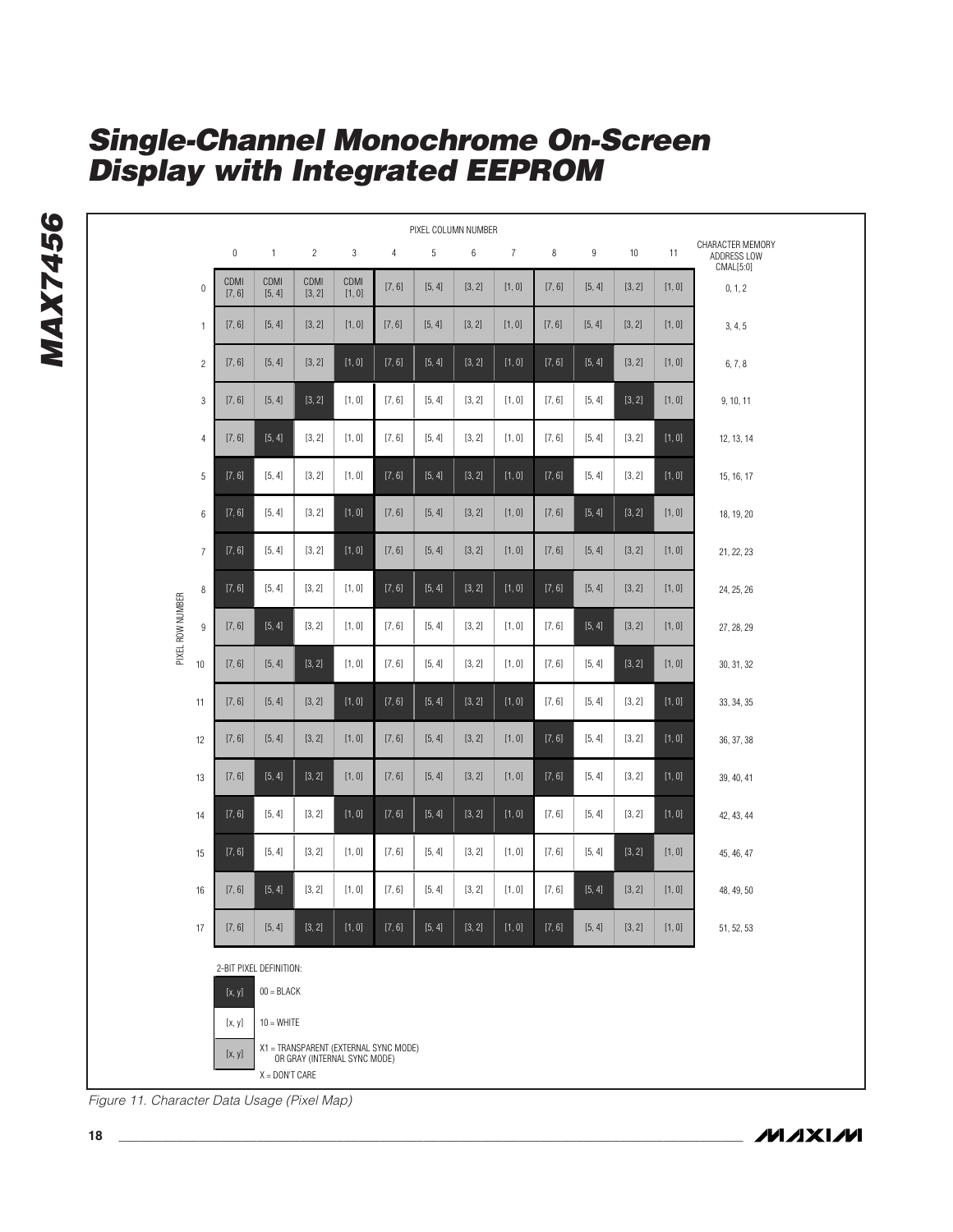

Figure 12. Character Address Map (Default Character Set)

**MAX7456**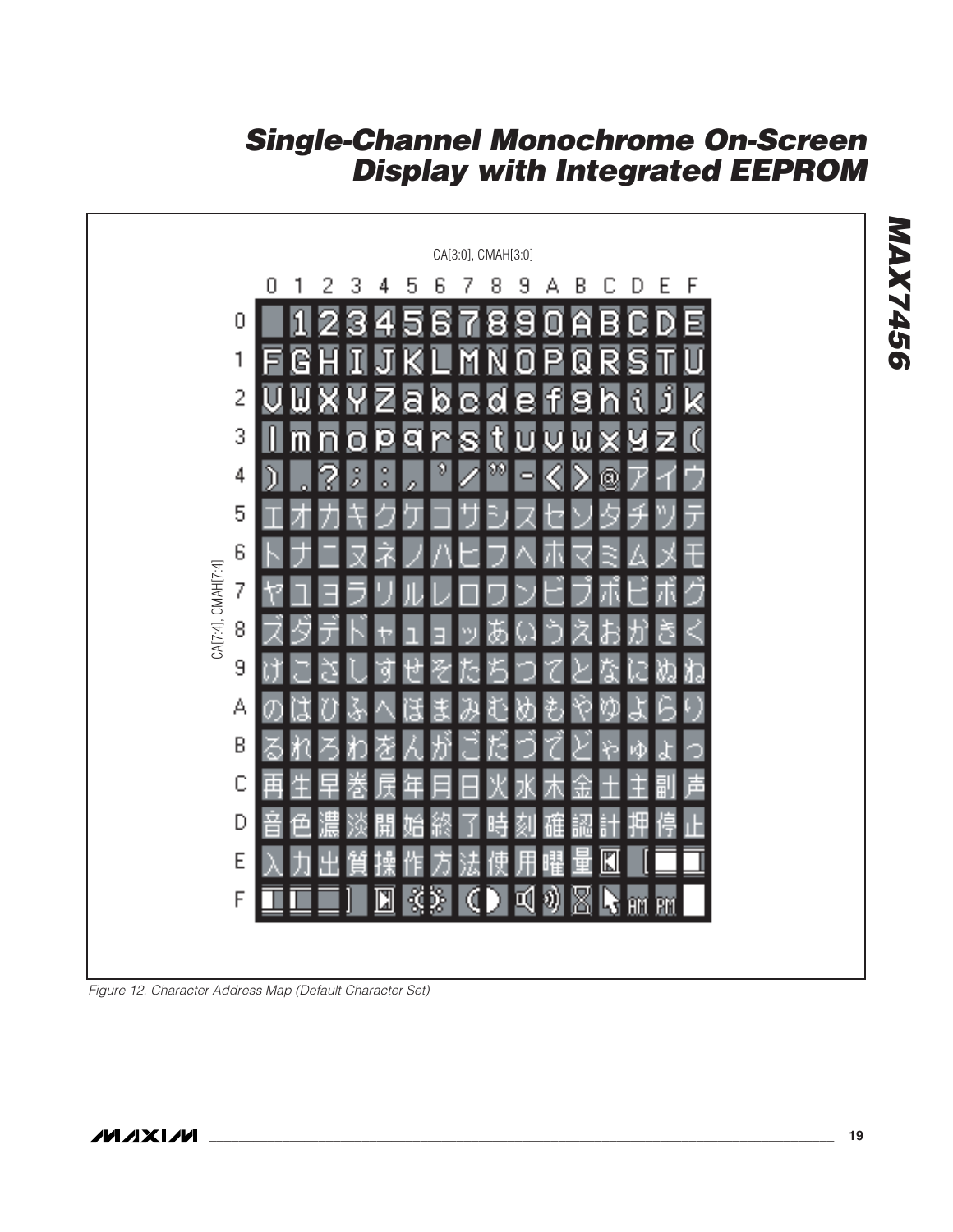

Figure 13. NVM Structure

**MAX7456**

**MAX7456** 

#### **On-Screen Display (OSD) Generator**

The OSD generator sets each pixel amplitude based on the content of the character memory and Row Brightness registers (RB0–RB15).

#### **OSD Insertion Mux**

The OSD insertion mux selects between an OSD pixel and the input video signal. The OSD image sharpness is controlled by the OSD Rise and Fall Time bits, and the OSD Insertion Mux Switching Time bits, found in the OSD Insertion Mux (OSDM) register. This register controls the trade-off between OSD image sharpness and crosscolor/crossluma artifacts. Lower time settings produce sharper pixels, but potentially greater crosscolor/crossluma artifacts. The optimum setting depends on the requirements of the application and, therefore, can be set by the user.

#### **Video-Driver Output**

The MAX7456 includes a video-driver output with a gain of 2. The driver has a maximum of 2.4V<sub>P-P</sub> output swing and a 6MHz large signal bandwidth  $(\leq 0.2d)$ B attenuation). The driver output is capable of driving two 150Ω standard video loads.

#### **Sag Correction**

Sag correction is a means of reducing the electrical and physical size of the output coupling capacitor while achieving acceptable line-time distortion. Sag correction refers to the low frequency compensation of the highpass filter formed by the 150Ω load of a back-terminated coaxial cable and the output coupling capacitor. This breakpoint must be low enough in frequency to pass the vertical sync interval (< 25Hz for PAL and < 30Hz for NTSC) to avoid field tilt. Traditionally, the breakpoint is made < 5Hz, and the coupling capacitor

must be very large, typically > 330µF. The MAX7456 reduces the value of this capacitor, replacing it with two smaller capacitors (COUT and CSAG), substantially reducing the size and cost of the coupling capacitors while achieving acceptable line-time distortion (Table 2). Connect SAG to VOUT if not used.

### **Table 2. SAG-Correction Capacitor Values**

| $C_{OUT}(\mu F)$ | $CSAG$ (µF) | <b>LINE-TIME DISTORTION</b><br>$(% \mathbf{A})$ (% typ) |  |  |  |
|------------------|-------------|---------------------------------------------------------|--|--|--|
| 470              |             | 0.2                                                     |  |  |  |
| 100              |             | 0.4                                                     |  |  |  |
| 100              | 22          | 0.3                                                     |  |  |  |
| 47               | 47          | 0.3                                                     |  |  |  |
| 22               | 22          | 0.4                                                     |  |  |  |
| 1 በ              | 10          | 0.6                                                     |  |  |  |

#### **Serial Interface**

The SPI-compatible serial interface programs the operating modes and OSD data. Read capability permits write verification and reading the Status (STAT), Display Memory Data Out (DMDO), and Character Memory Data Out (CMDO) registers.

#### **Read and Write Operations**

The MAX7456 supports interface clocks (SCLK) up to 10MHz. Figure 15 illustrates writing data and Figure 16 illustrates reading data from the MAX7456. Bring  $\overline{\text{CS}}$ low to enable the serial interface. Data is clocked in at SDIN on the rising edge of SCLK. When  $\overline{CS}$  transitions high, data is latched into the input register. If CS goes high in the middle of a transmission, the sequence is aborted (i.e., data does not get written into the registers). After  $\overline{CS}$  is brought low, the device waits for the first byte to be clocked into SDIN to identify the type of data transfer being executed.

The SPI commands are 16 bits long with the 8 most significant bits (MSBs) representing the register address and the 8 least significant bits (LSBs) representing the data (Figures 15 and 16). There are two exceptions to this arrangement:

- 1) Auto-increment write mode used for display memory access is a single 8-bit operation (Figure 21). When performing the auto-increment write for the display memory, the 8-bit address is internally generated, and only 8-bit data is required at the serial interface.
- 2) Reading character data from the display memory, when in 16-bit operation mode, is a 24-bit operation (8-bit address plus 16-bit data). See Figure 20.

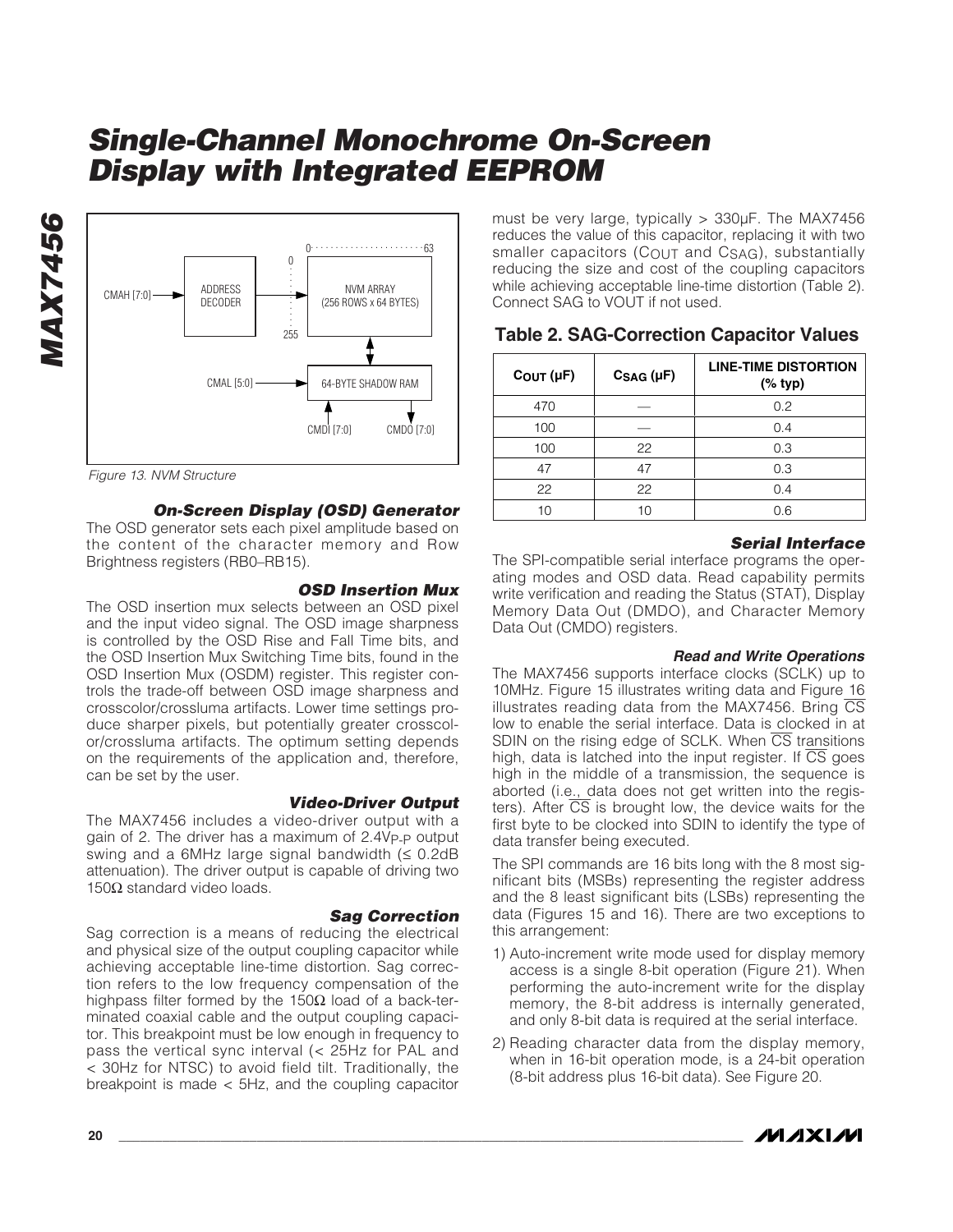

Figure 14. Detailed Serial-Interface Timing



Figure 15. Write Operation



Figure 17. Writing Character Attribute Byte in 8-Bit Operation Mode





Figure 16. Read Operation

**\_\_\_\_\_\_\_\_\_\_\_\_\_\_\_\_\_\_\_\_\_\_\_\_\_\_\_\_\_\_\_\_\_\_\_\_\_\_\_\_\_\_\_\_\_\_\_\_\_\_\_\_\_\_\_\_\_\_\_\_\_\_\_\_\_\_\_\_\_\_\_\_\_\_\_\_\_\_\_\_\_\_\_\_\_\_ 21**



Figure 18. Reading Character Attribute Byte in 8-Bit Operation Mode

**MAX7456**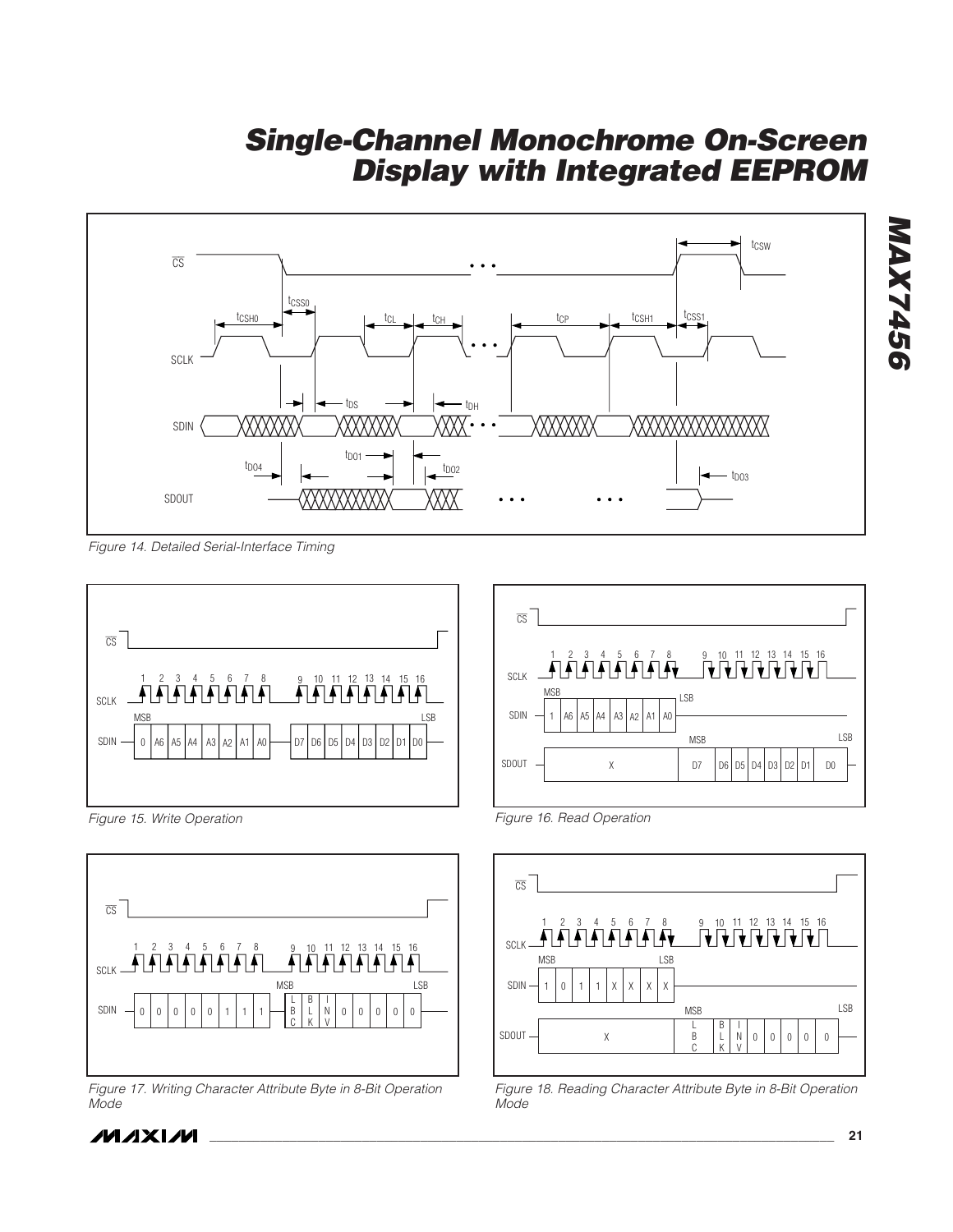

Figure 19. Writing Character Address Byte in 8-Bit and 16-Bit Operation Modes



Figure 20. Reading Character Address and Character Attribute Bytes in 16-Bit Operation Mode



Figure 21. Write Operation in Auto-Increment Mode

### **Resets**

#### **Power-On Reset**

The MAX7456's power-on reset circuitry (POR) provides an internal reset signal that is active after the supply voltage has stabilized. The internal reset signal resets all registers to their default values and clears the display memory. The register reset process requires 100µs, and to avoid unexpected results, read/write activity is not allowed during this interval. The display memory is reset, and the OSD is enabled typically 50ms after the supply voltage has stabilized and a stable 27MHz clock is available. The user should avoid SPI operations during this time to avoid unexpected results. After 50ms (typical), STAT[6] can be polled to verify that the reset sequence is complete (Figure 22).



**MAX7456**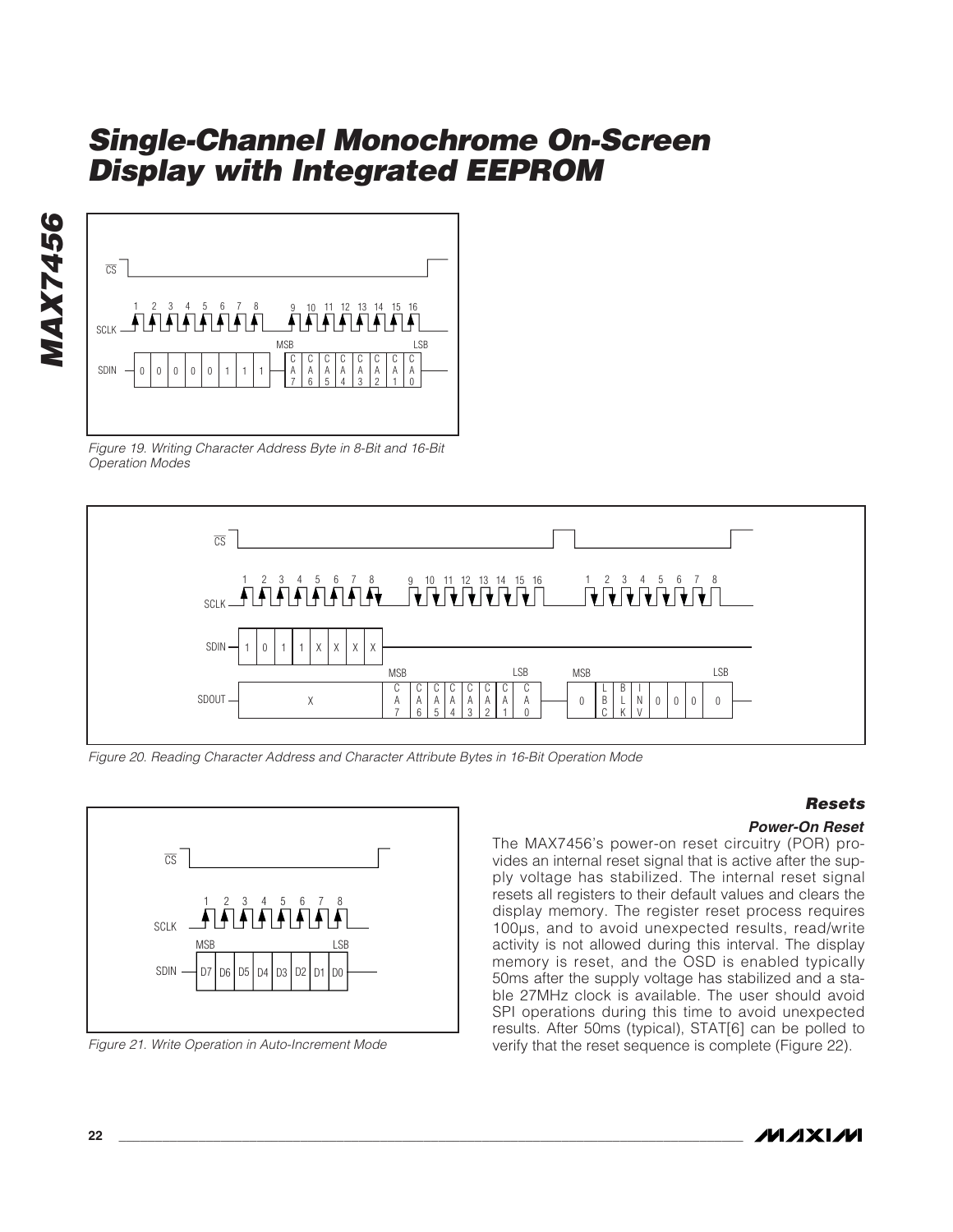

Figure 22. Power-On Reset Sequence

#### **Software Reset**

The MAX7456 features a Software Reset bit (VM0[1]) that, when set high, clears the display memory and resets all registers to their default values except the OSD Black Level register (OSDBL). After 100µs (typical), STAT[6] can be polled to verify that the reset process is complete.

#### **Hardware Reset**

The MAX7456 provides a hardware reset input (RESET) that functions the same as the POR. All registers are

reset to their default values and are not accessible for reading/writing when RESET is driven low. The resetting process requires  $a \ge 50$ ms wide RESET pulse, and no other activities are allowed during this interval. All SPI registers are reset to their default values 100µs after the rising edge of RESET. The display memory is reset to its default value of 00H in all locations 20µs after the rising edge of RESET. RESET takes precedence over the Software Reset bit. After RESET has been deasserted, STAT[6] can be polled to verify that the reset sequence is complete.

**MAX7456**

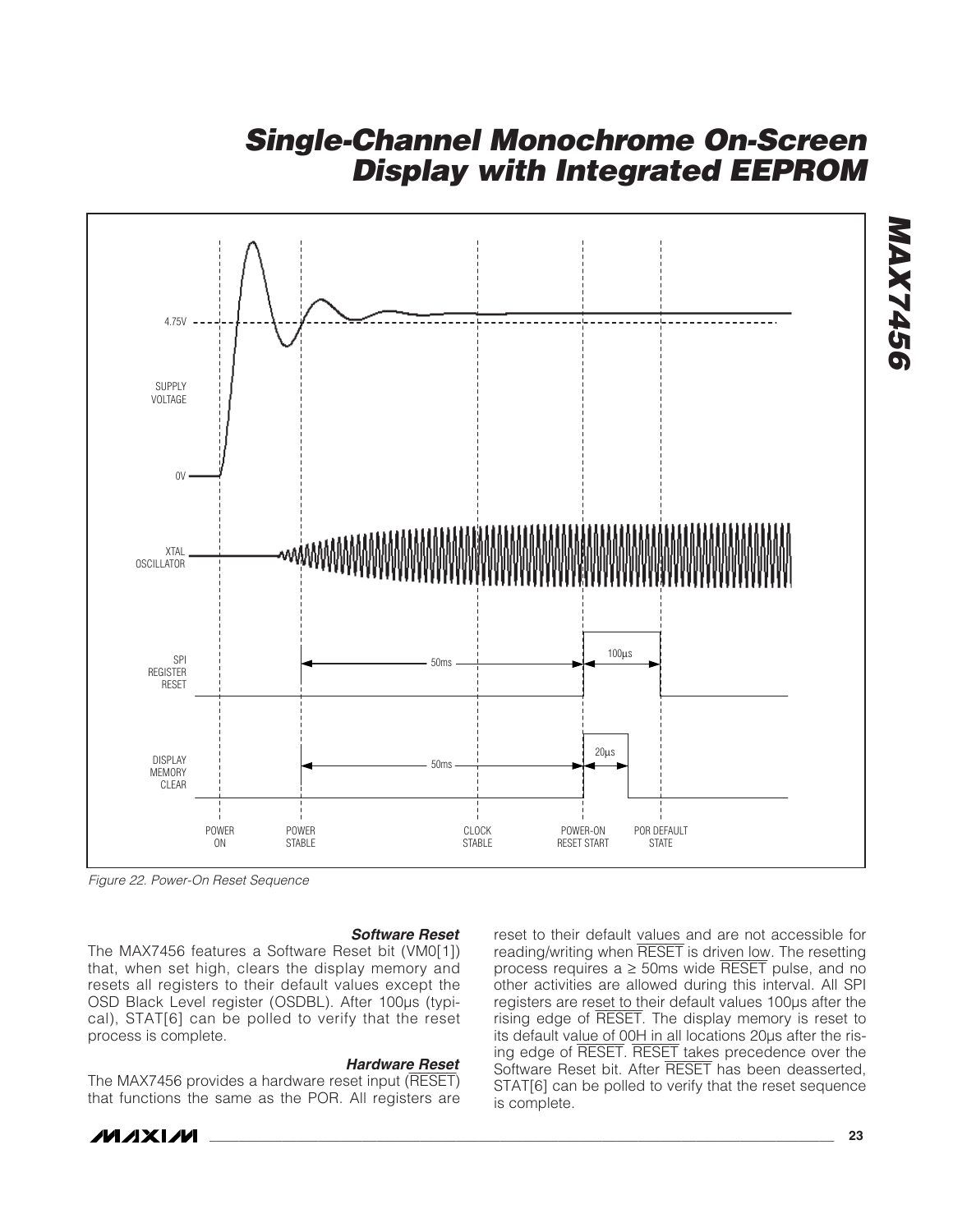### **MAX7456 Register Description**

Access to all MAX7456 operations, including displaymemory and character-memory access, are through the SPI registers listed in Table 3. There is no direct access to the display and character memories through the SPI port. See the Applications Information section for step-by-step descriptions of the SPI operations needed to access the memories.

The register format used in this data sheet is REGISTER\_NAME [BIT\_NUMBERS]. For example, bit 1 in Video Mode 0 register is written as VM0[1].

### **Table 3. Register Map**

| <b>WRITE</b><br><b>ADDRESS</b> | <b>READ</b><br><b>ADDRESS</b> | <b>REGISTER</b><br><b>NAME</b> | <b>REGISTER</b><br><b>DESCRIPTION</b> |
|--------------------------------|-------------------------------|--------------------------------|---------------------------------------|
| 00H                            | 80H                           | VM <sub>0</sub>                | Video Mode 0                          |
| 01H                            | 81H                           | VM <sub>1</sub>                | Video Mode 1                          |
| 02H                            | 82H                           | <b>HOS</b>                     | <b>Horizontal Offset</b>              |
| 03H                            | 83H                           | <b>VOS</b>                     | <b>Vertical Offset</b>                |
| 04H                            | 84H                           | <b>DMM</b>                     | Display Memory Mode                   |
| 05H                            | 85H                           | <b>DMAH</b>                    | Display Memory Address High           |
| 06H                            | 86H                           | <b>DMAL</b>                    | Display Memory Address Low            |
| 07H                            | 87H                           | <b>DMDI</b>                    | Display Memory Data In                |
| 08H                            | 88H                           | <b>CMM</b>                     | Character Memory Mode                 |
| 09H                            | 89H                           | <b>CMAH</b>                    | Character Memory Address High         |
| 0AH                            | 8AH                           | CMAL                           | Character Memory Address Low          |
| 0BH                            | 8BH                           | <b>CMDI</b>                    | Character Memory Data In              |
| 0CH                            | 8CH                           | <b>OSDM</b>                    | <b>OSD Insertion Mux</b>              |
| 10H                            | 90H                           | RB <sub>0</sub>                | Row 0 Brightness                      |
| 11H                            | 91H                           | RB <sub>1</sub>                | Row 1 Brightness                      |
| 12H                            | 92H                           | RB <sub>2</sub>                | Row 2 Brightness                      |
| 13H                            | 93H                           | RB <sub>3</sub>                | Row 3 Brightness                      |
| 14H                            | 94H                           | RB4                            | Row 4 Brightness                      |
| 15H                            | 95H                           | RB <sub>5</sub>                | Row 5 Brightness                      |
| 16H                            | 96H                           | RB <sub>6</sub>                | Row 6 Brightness                      |
| 17H                            | 97H                           | RB7                            | Row 7 Brightness                      |
| 18H                            | 98H                           | RB <sub>8</sub>                | Row 8 Brightness                      |
| 19H                            | 99H                           | RB <sub>9</sub>                | Row 9 Brightness                      |
| 1AH                            | 9AH                           | <b>RB10</b>                    | Row 10 Brightness                     |
| 1BH                            | 9BH                           | <b>RB11</b>                    | Row 11 Brightness                     |
| 1CH                            | 9CH                           | <b>RB12</b>                    | Row 12 Brightness                     |
| 1DH                            | 9DH                           | <b>RB13</b>                    | Row 13 Brightness                     |
| 1EH                            | 9EH                           | <b>RB14</b>                    | Row 14 Brightness                     |
| 1FH                            | 9FH                           | <b>RB15</b>                    | Row 15 Brightness                     |
| 6CH                            | <b>ECH</b>                    | <b>OSDBL</b>                   | <b>OSD Black Level</b>                |
|                                | AxH                           | <b>STAT</b>                    | Status                                |
|                                | <b>BxH</b>                    | <b>DMDO</b>                    | Display Memory Data Out               |
|                                | CxH                           | <b>CMDO</b>                    | Character Memory Data Out             |

 $X = Don't care.$ 

**MAXM**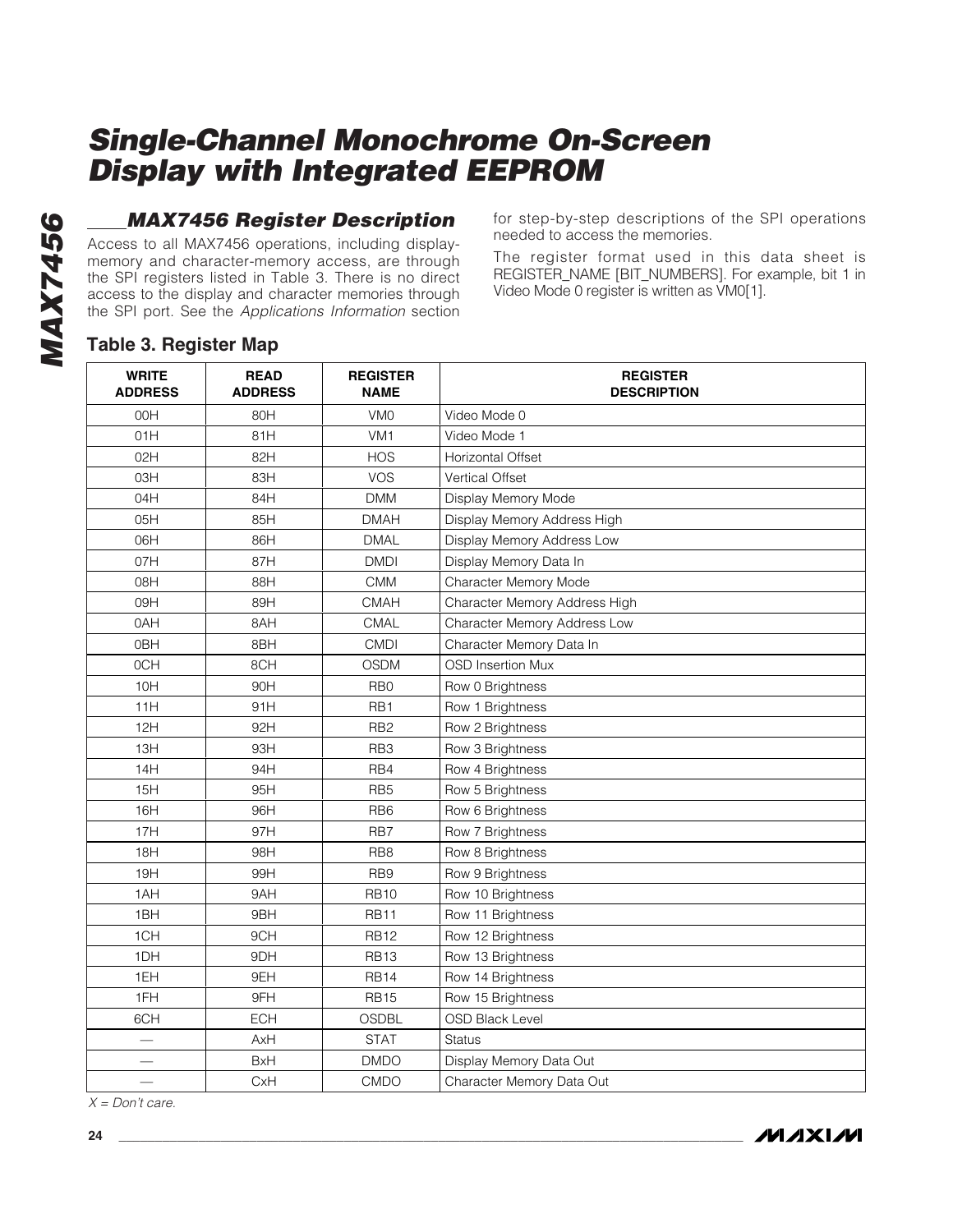### **Video Mode 0 Register (VM0)**

Write address = 00H, read address = 80H.

Read/write access: unrestricted.

To write to this register, the following conditions must be met:

- 1) STAT $[5] = 0$ , the character memory (NVM) is not busy.
- 2)  $DMM[2] = 0$ , the display memory (SRAM) is not in the process of being cleared.

| <b>BIT</b>     | <b>DEFAULT</b> | <b>FUNCTION</b>                                                                                                                                                                                                                                                                                                                                                                                                                                                                                                                                                                                           |  |
|----------------|----------------|-----------------------------------------------------------------------------------------------------------------------------------------------------------------------------------------------------------------------------------------------------------------------------------------------------------------------------------------------------------------------------------------------------------------------------------------------------------------------------------------------------------------------------------------------------------------------------------------------------------|--|
| 7              | $\Omega$       | Don't Care                                                                                                                                                                                                                                                                                                                                                                                                                                                                                                                                                                                                |  |
| 6              | $\Omega$       | Video Standard Select<br>$0 = NTSC$<br>$1 = PAL$                                                                                                                                                                                                                                                                                                                                                                                                                                                                                                                                                          |  |
| 5, 4           | 0 <sup>0</sup> | Sync Select Mode (Table 1)<br>$0x =$ Autosync select (external sync when LOS = 0 and internal sync when LOS = 1)<br>$10 =$ External<br>$11 =$ Internal                                                                                                                                                                                                                                                                                                                                                                                                                                                    |  |
| 3              | $\Omega$       | Enable Display of OSD Image<br>$0 = \bigcirc$<br>$1 = On$                                                                                                                                                                                                                                                                                                                                                                                                                                                                                                                                                 |  |
| $\overline{c}$ | $\mathbf 0$    | Vertical Synchronization of On-Screen Data<br>$0 =$ Enable on-screen display immediately<br>$1 =$ Enable on-screen display at the next $\overline{VSYNC}$                                                                                                                                                                                                                                                                                                                                                                                                                                                 |  |
|                | $\Omega$       | Software Reset Bit<br>When this bit is set, all registers are set to their default values and the display memory is cleared.<br>When a stable 27MHz clock is present, this bit is automatically cleared internally after typically<br>100µs. The user does not need to write a 0 afterwards. SPI operations should not be performed<br>during this time or unpredictable results may occur. The status of the bit can be checked by<br>reading this register after typically 100µs. This register is not accessible for writing until the display<br>memory clear operation is finished (typically 20µs). |  |
| $\Omega$       | $\Omega$       | Video Buffer Enable<br>$0 =$ Enable<br>$1 =$ Disable (VOUT is high impedance)                                                                                                                                                                                                                                                                                                                                                                                                                                                                                                                             |  |

 $X = Don't care.$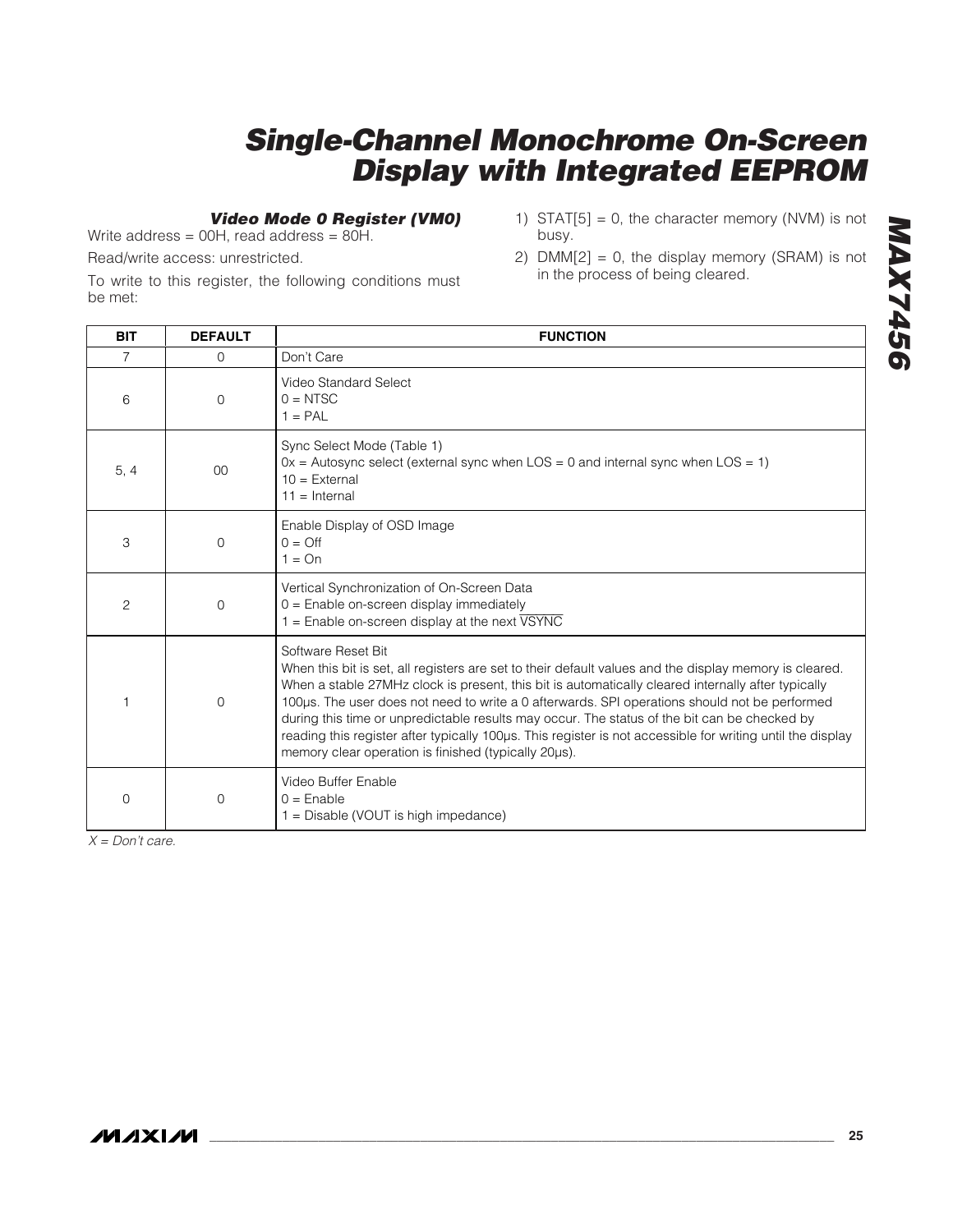### **Video Mode 1 Register (VM1)**

Write address =  $01H$ , read address =  $81H$ .

Read/write access: unrestricted.

| <b>BIT</b>     | <b>DEFAULT</b> | <b>FUNCTION</b>                                                                                                                                                                                                                                                                                                                                                                             |  |
|----------------|----------------|---------------------------------------------------------------------------------------------------------------------------------------------------------------------------------------------------------------------------------------------------------------------------------------------------------------------------------------------------------------------------------------------|--|
| $\overline{7}$ | $\overline{0}$ | Background Mode (See Table 4)<br>0 = The Local Background Control bit (see DMM[5] and DMDI[7]) sets the state of each character<br>background.<br>1 = Sets all displayed background pixels to gray. The gray level is specified by bits VM1[6:4]<br>below. This bit overrides the local background control bit.<br><b>Note:</b> In internal sync mode, the background mode bit is set to 1. |  |
| 6, 5, 4        | 100            | Background Mode Brightness (% of OSD White Level)<br>$000 = 0\%$<br>$001 = 7\%$<br>$010 = 14\%$<br>$011 = 21%$<br>$100 = 28%$<br>$101 = 35%$<br>$110 = 42%$<br>$111 = 49%$                                                                                                                                                                                                                  |  |
| 3, 2           | 01             | Blinking Time (BT)<br>00 = 2 fields (33ms in NTSC mode, 40ms in PAL mode)<br>$01 = 4$ fields (67ms in NTSC mode, 80ms in PAL mode)<br>$10 = 6$ fields (100ms in NTSC mode, 120ms in PAL mode)<br>$11 = 8$ fields (133ms in NTSC mode, 160ms in PAL mode)                                                                                                                                    |  |
| 1, 0           | 11             | Blinking Duty Cycle (On : Off)<br>$00 = BT : BT$<br>$01 = BT : (2 \times BT)$<br>$10 = BT : (3 \times BT)$<br>$11 = (3 \times BT) : BT$                                                                                                                                                                                                                                                     |  |

### **Horizontal Offset Register (HOS)**

Write address =  $02H$ , read address =  $82H$ .

Read/write access: unrestricted (Figure 23).

| <b>BIT</b> | <b>DEFAULT</b> | <b>FUNCTION</b>                                                                                                                                                                                                               |  |
|------------|----------------|-------------------------------------------------------------------------------------------------------------------------------------------------------------------------------------------------------------------------------|--|
| 7.6        | 00             | Don't Care                                                                                                                                                                                                                    |  |
| $5-0$      | 10 0000        | <b>Horizontal Position Offset</b><br>(OSD video is not inserted into the horizontal blanking interval)<br>$00 0000 =$ Farthest left (-32 pixels)<br>10 0000 = No horizontal offset<br>11 1111 = Farthest right $(+31$ pixels) |  |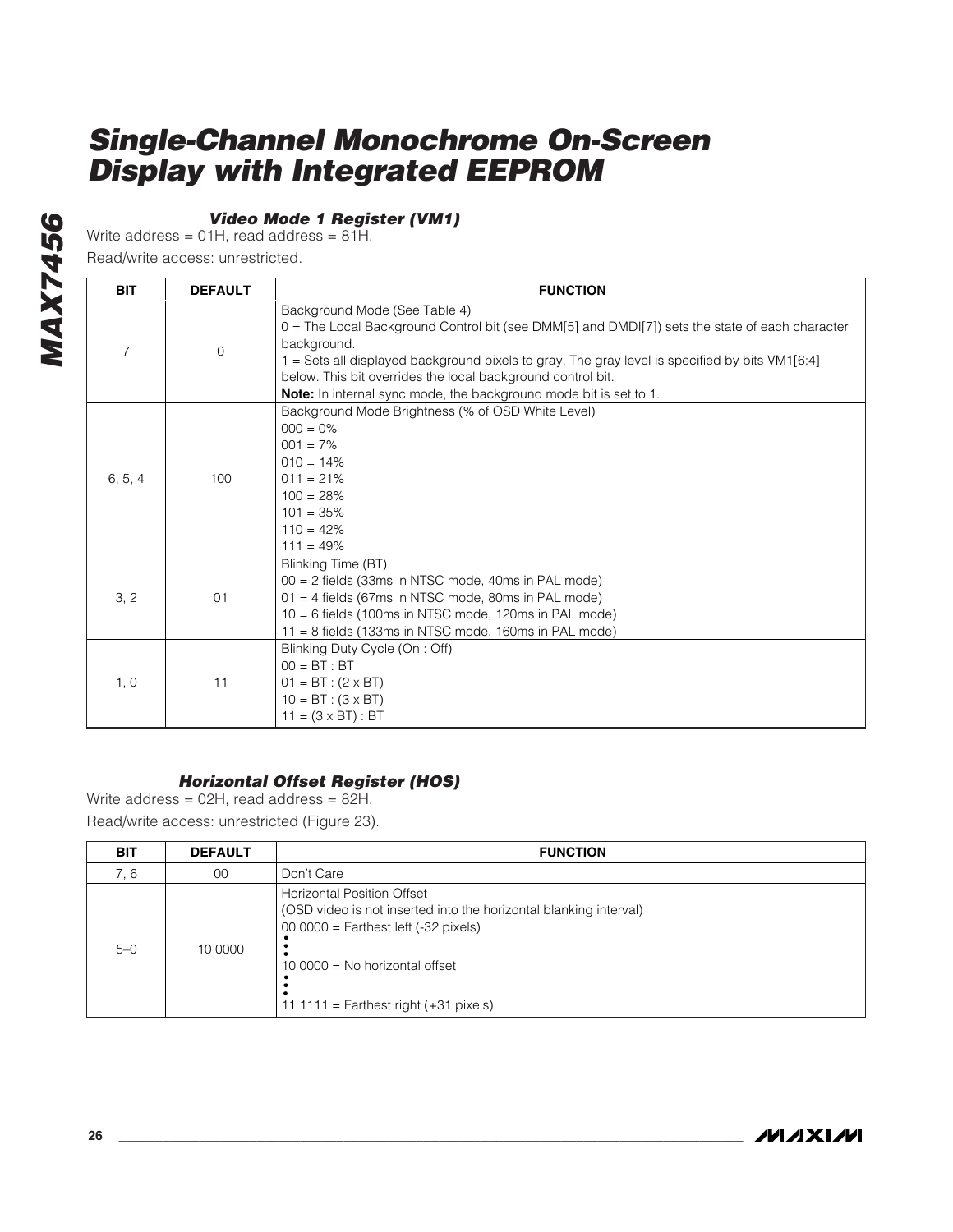### **Vertical Offset Register (VOS)**

Write address = 03H, read address = 83H.

Read/write access: unrestricted (Figure 23).

| <b>BIT</b> | <b>DEFAULT</b> | <b>FUNCTION</b>                                                                                                                                                                                                        |  |
|------------|----------------|------------------------------------------------------------------------------------------------------------------------------------------------------------------------------------------------------------------------|--|
| 7, 6, 5    | 000            | Don't Care                                                                                                                                                                                                             |  |
| $4 - 0$    | 10000          | <b>Vertical Position Offset</b><br>(OSD video can be vertically shifted into the vertical blanking lines)<br>$00000 =$ Farthest up $(+16$ pixels)<br>0000 = No vertical offset<br>$11111$ = Farthest down (-15 pixels) |  |



Figure 23. Character Display Area

**MAXIM**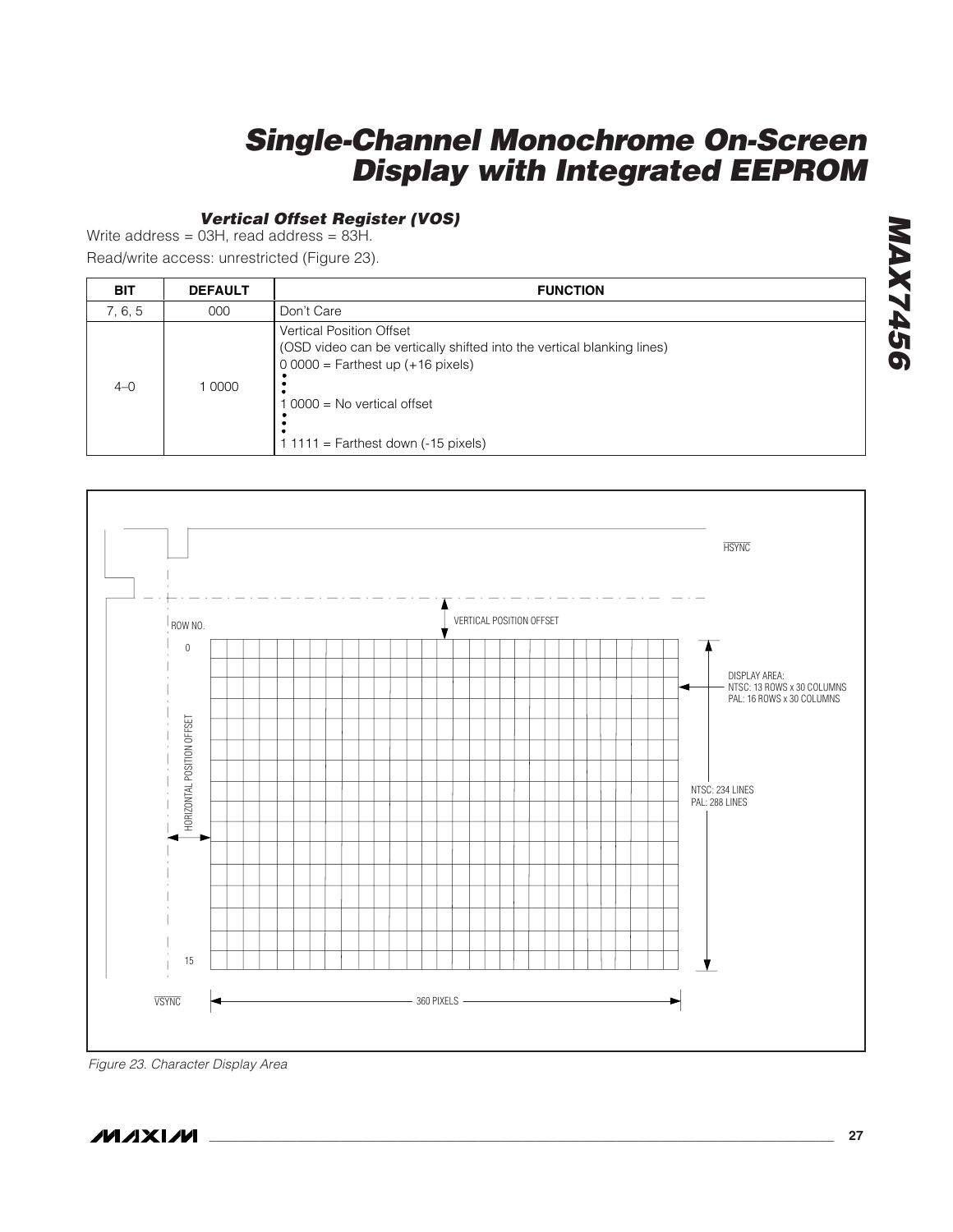**Display Memory Mode Register (DMM)**

Write address = 04H, read address = 84H. Read/write access: unrestricted.

To write to this register, the following condition must be met:

 $DMM[2] = 0$ , the display memory is not in the process of being cleared.

| <b>BIT</b>     | <b>DEFAULT</b> | <b>FUNCTION</b>                                                                                                                                                                                                                                                                                                                                                                                                                                                                                                                                                                                                                                                                                                                                                                                                                                                                                                                                                                                                                                                                                                                                                                                                                                                                                                                                                                                                                                                                                                                                                                                                                                                                               |  |
|----------------|----------------|-----------------------------------------------------------------------------------------------------------------------------------------------------------------------------------------------------------------------------------------------------------------------------------------------------------------------------------------------------------------------------------------------------------------------------------------------------------------------------------------------------------------------------------------------------------------------------------------------------------------------------------------------------------------------------------------------------------------------------------------------------------------------------------------------------------------------------------------------------------------------------------------------------------------------------------------------------------------------------------------------------------------------------------------------------------------------------------------------------------------------------------------------------------------------------------------------------------------------------------------------------------------------------------------------------------------------------------------------------------------------------------------------------------------------------------------------------------------------------------------------------------------------------------------------------------------------------------------------------------------------------------------------------------------------------------------------|--|
| $\overline{7}$ | $\Omega$       | Don't Care                                                                                                                                                                                                                                                                                                                                                                                                                                                                                                                                                                                                                                                                                                                                                                                                                                                                                                                                                                                                                                                                                                                                                                                                                                                                                                                                                                                                                                                                                                                                                                                                                                                                                    |  |
| 6              | $\overline{0}$ | Operation Mode Selection<br>$0 = 16$ -bit operation mode<br>The 16-bit operation mode increases the speed at which the display memory can be updated.<br>When writing to the display memory, the attribute byte is not entered through the SPI-compatible<br>interface. It is entered automatically by copying DMM[5:3] to a character's attribute byte when a<br>new character is written, thus reducing the number of SPI write operations per character from two to<br>one (Figure 19). When in this mode, all characters written to the display memory have the same<br>attribute byte. This mode is useful because successive characters commonly have the same<br>attribute. This mode is distinct from the 8-bit operation mode where a character attribute byte must<br>be written each time a character address byte is written to the display memory (see Table 5). When<br>reading data from the display memory, both the Character Address byte and Character Attribute<br>byte are transferred with the SPI-compatible interface (Figure 18).<br>$1 = 8$ -bit operation mode<br>The 8-bit operation mode provides maximum flexibility when writing characters to the display<br>memory. This mode enables writing individual Character Attribute bytes for each character (see<br>Table 5). When writing to the display memory, $DMAH[1] = 0$ directs the data to the Character<br>Address byte and DMAH $[1] = 1$ directs the Character Attributes byte to the data. This mode is<br>distinct from the 16-bit operation mode where the attribute bits are automatically copied from<br>DMM[5:3] when a character is written.<br>Local Background Control Bit, LBC (see Table 4) |  |
| 5              | $\mathbf 0$    | Applies to characters written in 16-bit operating mode.<br>0 = Sets the background pixels of the character to the video input (VIN) when in external sync<br>mode.<br>1 = Sets the background pixels of the character to the background mode brightness level defined<br>by VM1[6:4] in external or internal sync mode.<br>Note: In internal sync mode, the local background control bit behaves as if it is set to 1.                                                                                                                                                                                                                                                                                                                                                                                                                                                                                                                                                                                                                                                                                                                                                                                                                                                                                                                                                                                                                                                                                                                                                                                                                                                                        |  |
| 4              | $\overline{0}$ | Blink Bit, BLK<br>Applies to characters written in 16-bit operating mode.<br>$0 = \text{Blinking off}$<br>$1 = \text{Blinking on}$<br><b>Note:</b> Blinking rate and blinking duty cycle data in the Video Mode 1 (VM1) register are used for<br>blinking control.<br>In external sync mode: when the character is not displayed, VIN is displayed.<br>In internal sync mode: when the character is not displayed, background mode brightness is<br>displayed (see VM1[6:4]).                                                                                                                                                                                                                                                                                                                                                                                                                                                                                                                                                                                                                                                                                                                                                                                                                                                                                                                                                                                                                                                                                                                                                                                                                 |  |
| 3              | 0              | Invert Bit, INV<br>Applies to characters written in 16-bit operating mode (see Figure 24).<br>0 = Normal (white pixels display white, black pixels display black)<br>1 = Invert (white pixels display black, black pixels display white)                                                                                                                                                                                                                                                                                                                                                                                                                                                                                                                                                                                                                                                                                                                                                                                                                                                                                                                                                                                                                                                                                                                                                                                                                                                                                                                                                                                                                                                      |  |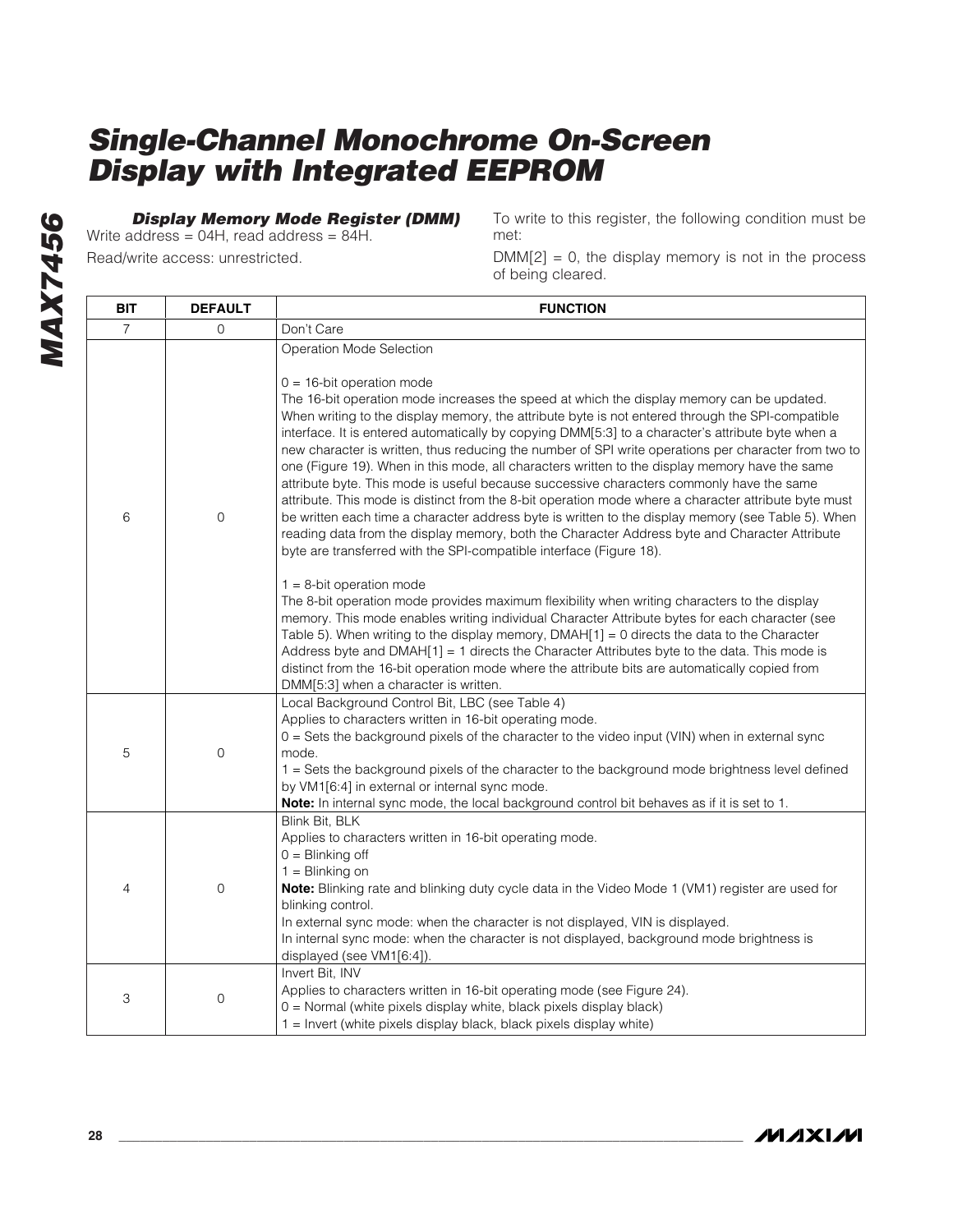### **Display Memory Mode Register (DMM) (continued)**

| <b>BIT</b> | <b>DEFAULT</b> | <b>FUNCTION</b>                                                                                                                                                                                                                                                                                                                                                                                                                                                                                                                                                                                                                                                                                                                                                                                                                                                                                                                                                                                                                                                                                              |  |
|------------|----------------|--------------------------------------------------------------------------------------------------------------------------------------------------------------------------------------------------------------------------------------------------------------------------------------------------------------------------------------------------------------------------------------------------------------------------------------------------------------------------------------------------------------------------------------------------------------------------------------------------------------------------------------------------------------------------------------------------------------------------------------------------------------------------------------------------------------------------------------------------------------------------------------------------------------------------------------------------------------------------------------------------------------------------------------------------------------------------------------------------------------|--|
| 2          | 0              | Clear Display Memory<br>$0 =$ Inactive<br>1 = Clear (fill all display memories with zeros)<br>Note: This bit is automatically cleared after the operation is completed (the operation requires<br>20µs). The user does not need to write a 0 afterwards. The status of the bit can be checked by<br>reading this register.<br>This operation is automatically performed:<br>a) On power-up<br>b) Immediately following the rising edge of RESET<br>c) Immediately following the rising edge of $\overline{CS}$ after VM0[1] has been set to 1                                                                                                                                                                                                                                                                                                                                                                                                                                                                                                                                                                |  |
| 1          | $\overline{0}$ | Vertical Sync Clear<br>Valid only when clear display memory = 1, $(DMM[2] = 1)$<br>$0 =$ Immediately applies the clear display-memory command, $DMM[2] = 1$<br>1 = Applies the clear display-memory command, $DMM[2] = 1$ , at the next $\overline{VSYNC}$ time                                                                                                                                                                                                                                                                                                                                                                                                                                                                                                                                                                                                                                                                                                                                                                                                                                              |  |
| $\Omega$   | $\Omega$       | Auto-Increment Mode<br>Auto-increment mode increases the speed at which the display memory can be written by<br>automatically incrementing the character address for each successive character written. This mode<br>reduces the number of SPI commands, and thus the time needed to write a string of adjacent<br>characters. This mode is useful when writing strings of characters written from left-to-right, top-to-<br>bottom, on the display (see Table 5).<br>$0 = Disabled$<br>$1 =$ Enabled<br>When this bit is enabled for the first time, data in the Display Memory Address (DMAH[0] and<br>DMAL[7:0]) registers are used as the starting location to which the data is written. When performing<br>the auto-increment write for the display memory, the 8-bit address is internally generated, and<br>therefore only 8-bit data is required by the SPI-compatible interface (Figure 21). The content is to<br>be interpreted as a Character Address byte if $DMAH[1] = 0$ or a Character Attribute byte if<br>$DMAH[1] = 1$ . This mode is disabled by writing the escape character 1111 1111. |  |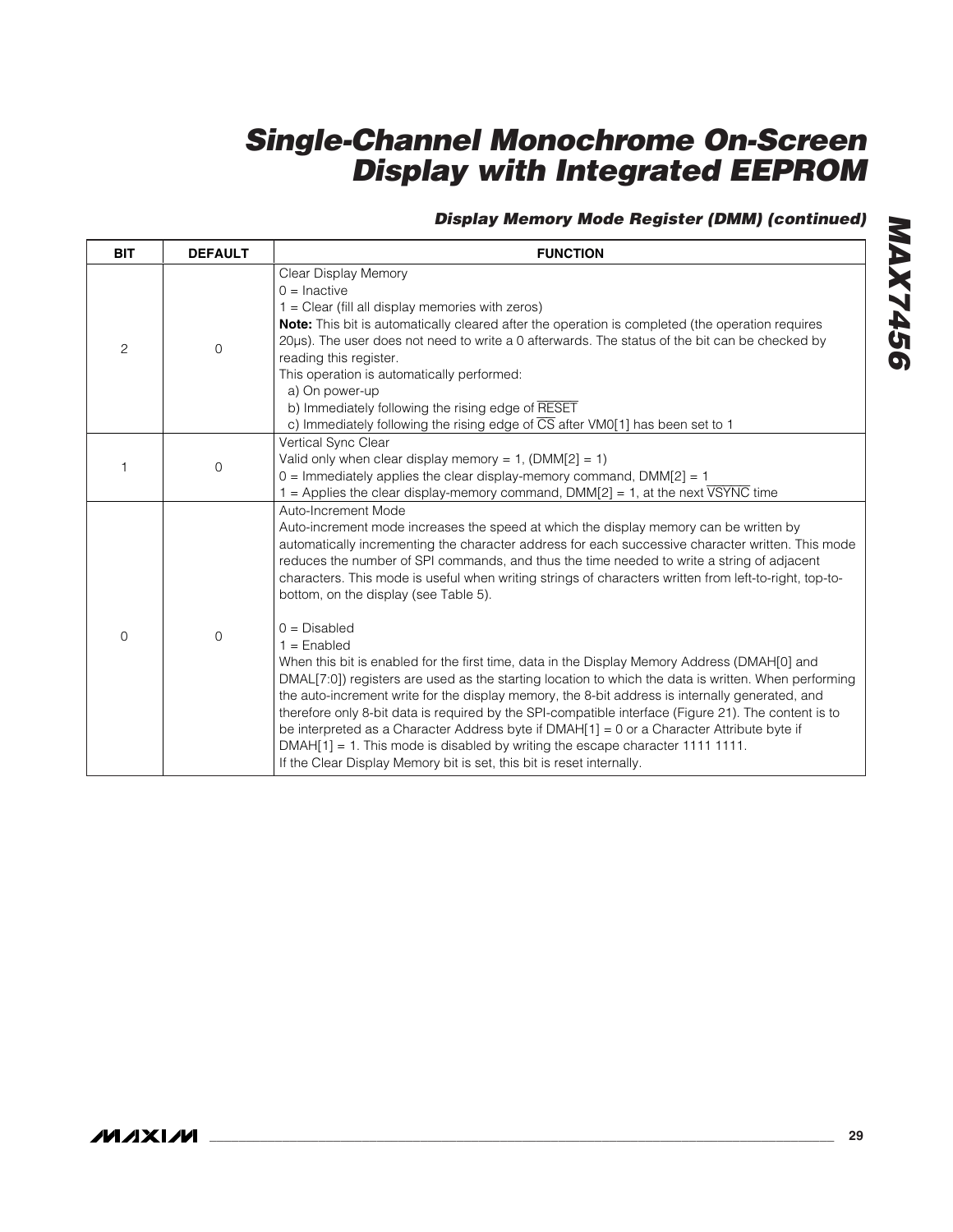

Figure 24. Character Attribute Bit Examples: Invert and Local Background Control

**MAXIM** 

**MAX7456**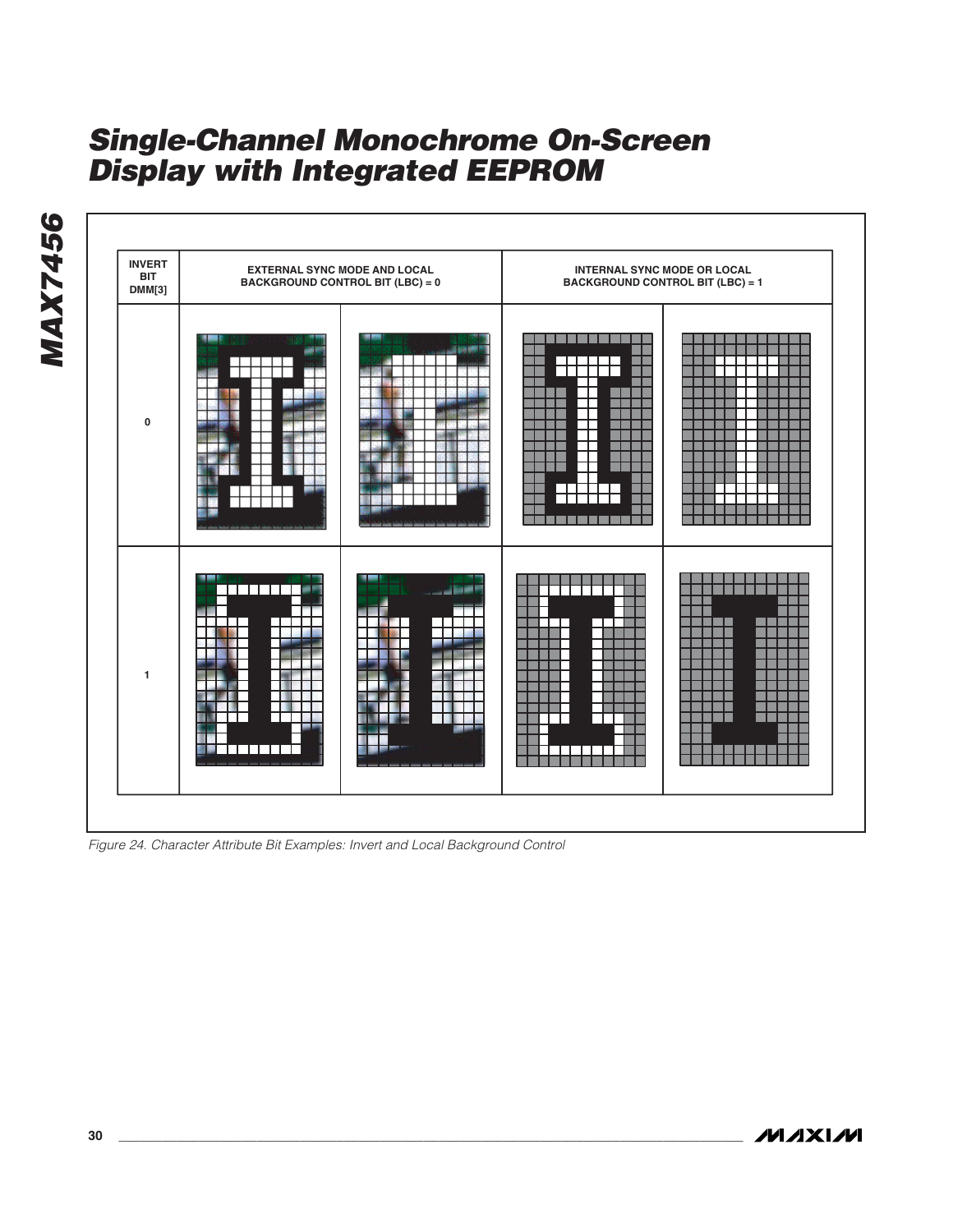### **Table 4. Character Background Control**

| <b>SYNC MODE</b> | <b>BACKGROUND MODE,</b><br><b>VM1[7]</b> | <b>LOCAL BACKGROUND</b><br><b>CONTROL BIT, LBC</b><br><b>DMM[5], DMDI[7]</b> | <b>CHARACTER</b><br><b>BACKGROUND PIXEL</b> |
|------------------|------------------------------------------|------------------------------------------------------------------------------|---------------------------------------------|
|                  |                                          |                                                                              | Input Video                                 |
| External         |                                          |                                                                              | Gray                                        |
|                  |                                          |                                                                              | Grav                                        |
| Internal         |                                          |                                                                              | Grav                                        |

 $X = Don't care.$ 

#### **Display Memory Address High Register (DMAH)**

Write address = 05H, read address = 85H. Read/write access: unrestricted.

To write to this register, the following condition must be met:

 $DMM[2] = 0$ , the display memory is not in the process of being cleared.

| <b>BIT</b> | <b>DEFAULT</b> | <b>FUNCTION</b>                                                                                                                                                                                                                                                                                                    |  |
|------------|----------------|--------------------------------------------------------------------------------------------------------------------------------------------------------------------------------------------------------------------------------------------------------------------------------------------------------------------|--|
| $7 - 2$    | 0000 00        | Don't Care                                                                                                                                                                                                                                                                                                         |  |
|            | $\mathbf 0$    | <b>Byte Selection Bit</b><br>This bit is valid only when in the 8-bit operation mode (DMM $[6] = 1$ ).<br>0 = Character Address byte is written to or read (DMDI[7:0] contains the Character Address byte).<br>= Character Attribute byte is written to or read (DMDI[7:0] contains the Character Attribute byte). |  |
|            |                | Display Memory Address Bit 8<br>This bit is the MSB of the display-memory address. The display-memory address sets the location<br>of a character on the display (Figure 10). The lower order 8 bits of the display-memory address is<br>found in DMAL[7:0].                                                       |  |

#### **Display Memory Address Low Register (DMAL)**

Write address = 06H, read address = 86H. Read/write access: unrestricted.

To write to this register, the following condition must be met:

 $DMM[2] = 0$ , the display memory is not in the process of being cleared.

| <b>BIT</b> | <b>DEFAULT</b> | <b>FUNCTION</b>                                                                                                                                                                                                                                 |
|------------|----------------|-------------------------------------------------------------------------------------------------------------------------------------------------------------------------------------------------------------------------------------------------|
| 7–0        | 0000 0000      | Display Memory Address Bits 7-0<br>This byte is the lower 8 bits of the display-memory address. The display-memory address sets the<br>location of a character on the display (Figure 10). The MSB of the display-memory address is<br>DMAH[0]. |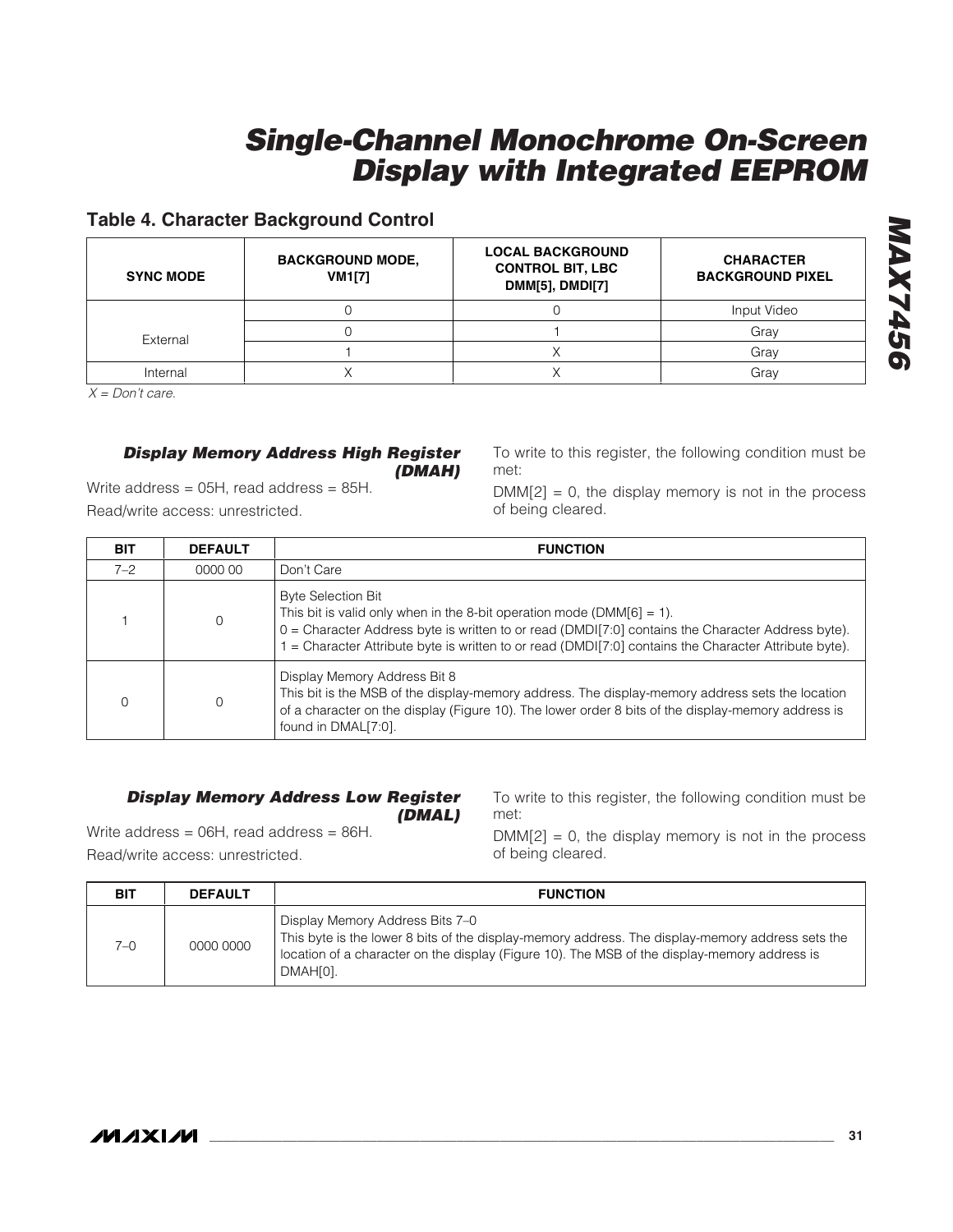### **Display Memory Data In Register (DMDI)**

Write address = 07H, read address = 87H. Read/write access: unrestricted.

To write to this register, the following condition must be met:

 $DMM[2] = 0$ , the display memory is not in the process of being cleared.

| <b>BIT</b> | <b>DEFAULT</b> | <b>FUNCTION</b>                                                                                                                                                                                                                                                                                                                                                                                                                                                                                                                                                                                                                                                                                                                                                                                                                                                                                                                                                                                                                                                                                                                                |
|------------|----------------|------------------------------------------------------------------------------------------------------------------------------------------------------------------------------------------------------------------------------------------------------------------------------------------------------------------------------------------------------------------------------------------------------------------------------------------------------------------------------------------------------------------------------------------------------------------------------------------------------------------------------------------------------------------------------------------------------------------------------------------------------------------------------------------------------------------------------------------------------------------------------------------------------------------------------------------------------------------------------------------------------------------------------------------------------------------------------------------------------------------------------------------------|
| $7 - 0$    | 0000 0000      | Character Address or Character Attribute byte to be stored in the display memory.<br>8-Bit Operation Mode (DMM[6] = 1)<br>If DMAH $[1] = 0$ , the content is to be interpreted as a Character Address byte, where<br>Bits 7–0 = Character Address bits, CA[7:0] (Figure 12).<br>If DMAH $[1] = 1$ , the content is to be interpreted as a Character Attribute byte where<br>Bit 7 = Local Background Control bit, LBC (Figure 24 and Table 4)<br>Bit $6 =$ Blink bit, BLK<br>Bit $5 =$ Invert bit, INV (see Figure 24)<br>Bit $4-0=0$<br>(The LBC, BLK, and INV bits are described in the Display Memory Mode register.)<br>16-Bit Operation Mode (DMM $[6] = 0$ )<br>The content is always interpreted as a Character Address byte where bits $7-0 = 1$<br>CA[7:0] (Figure 12).<br>Auto-Increment Mode ( $DMM[0] = 1$ )<br>The character address $CA[7:0] = FFH$ is reserved for use as an escape character that terminates<br>the auto-increment mode. Therefore, the character located at address FFH is not available for<br>writing to the display memory when in auto-increment mode. In all other modes, character FFH is<br>available. |

**MAXIM**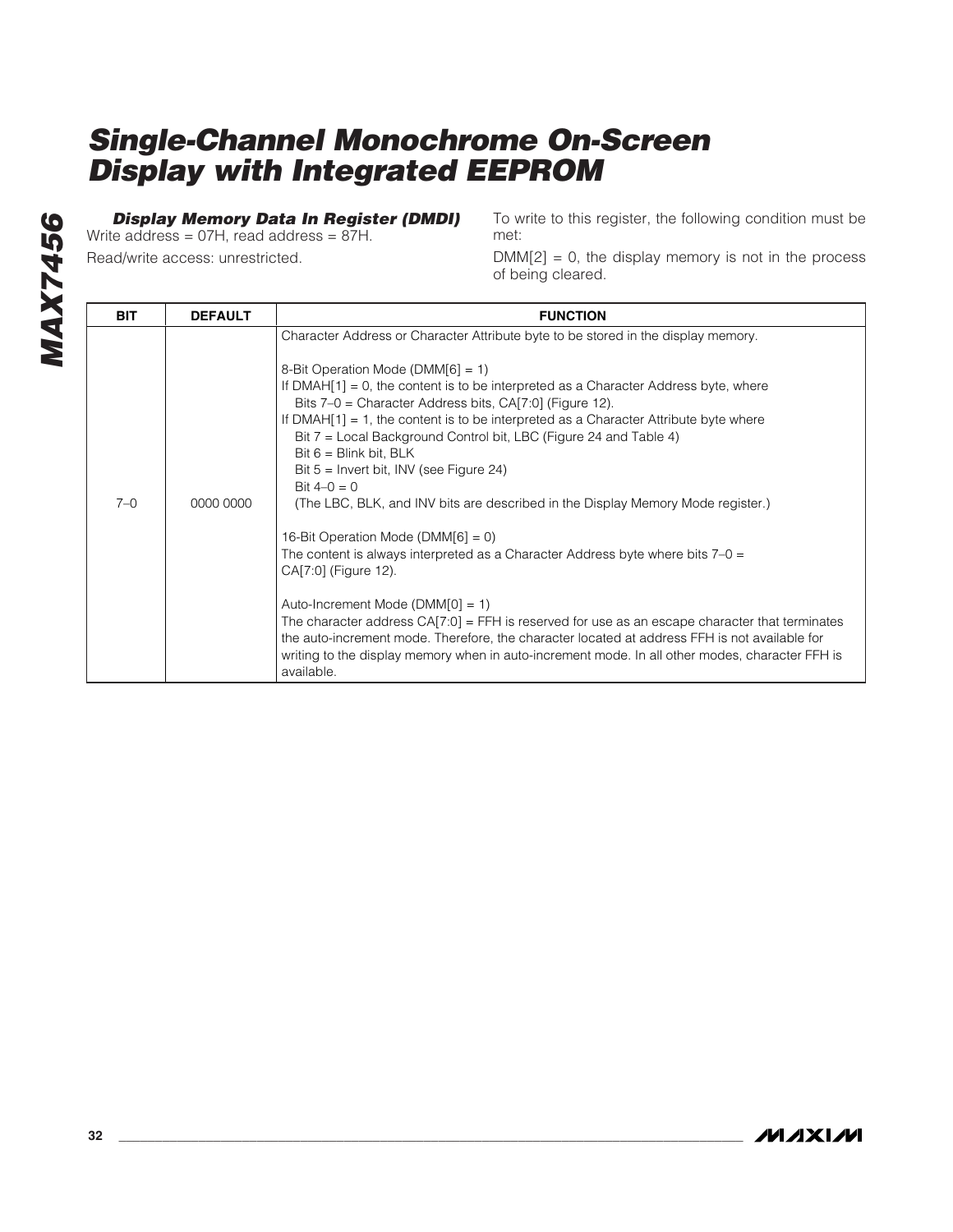### **Character Memory Mode Register (CMM)**

Write address = 08H, read address = 88H. Read/write access: unrestricted.

To write to this register, the following conditions must be met:

- 1) STAT $[5] = 0$ , the character memory (NVM) is not busy.
- 2)  $VMO[3] = 0$ , the OSD is disabled.

| <b>BIT</b> | <b>DEFAULT</b> | <b>FUNCTION</b>                                                                                                                                                                                                                                                                                                                                                                                                                                                                                                                                   |
|------------|----------------|---------------------------------------------------------------------------------------------------------------------------------------------------------------------------------------------------------------------------------------------------------------------------------------------------------------------------------------------------------------------------------------------------------------------------------------------------------------------------------------------------------------------------------------------------|
|            |                | Only whole characters (54 bytes) can be written to or read from the nonvolatile character memory<br>(NVM) at one time. This is done through the (64 byte) shadow RAM (Figure 13). The shadow RAM is<br>accessed through the SPI port one byte at a time. The shadow RAM is written to and read from<br>NVM by the following procedures:                                                                                                                                                                                                           |
|            |                | <b>Writing to NVM</b><br>1010 XXXX = Write to NVM array from shadow RAM.<br>The 64 bytes from shadow RAM are written to the NVM array at the character-memory address<br>location (CMAH, CMAL) (Figure 13). The character memory is busy for approximately 12ms during<br>this operation. During this time, STAT[5] is automatically set to 1. The Character Memory Mode<br>register is cleared and STAT[5] is reset to 0 after the write operation has been completed. The user<br>does not need to write zeros afterwards.                      |
| $7 - 0$    | 0000 0000      | <b>Reading from NVM</b><br>0101 XXXX = Read from NVM array into shadow RAM.<br>The 64 bytes corresponding to the character-memory address (CMAH, CMAL) are read from the<br>NVM array into the shadow RAM (Figure 13). The character memory is busy for approximately 0.5µs<br>during this operation. The CMM register is cleared after the operation is completed. The user does<br>not need to write zeros afterwards. During this time, STAT[5] is automatically set to 1. STAT[5] is<br>reset to 0 when the read operation has been complete. |
|            |                | If the display has been enabled (VM0[3] = 1) or the character memory is busy (STAT[5] = 1), NVM<br>read/write operation commands are ignored and the corresponding registers are not updated.<br>However, all the registers can be read at any time.                                                                                                                                                                                                                                                                                              |
|            |                | For all the character-memory operations, the character address is formed with Character Memory<br>Address High (CMAH[7:0]) and Character Memory Address Low (CMAL[7:0]) register bits (Figures<br>11, 12, and 13).                                                                                                                                                                                                                                                                                                                                |

 $X = Don't care.$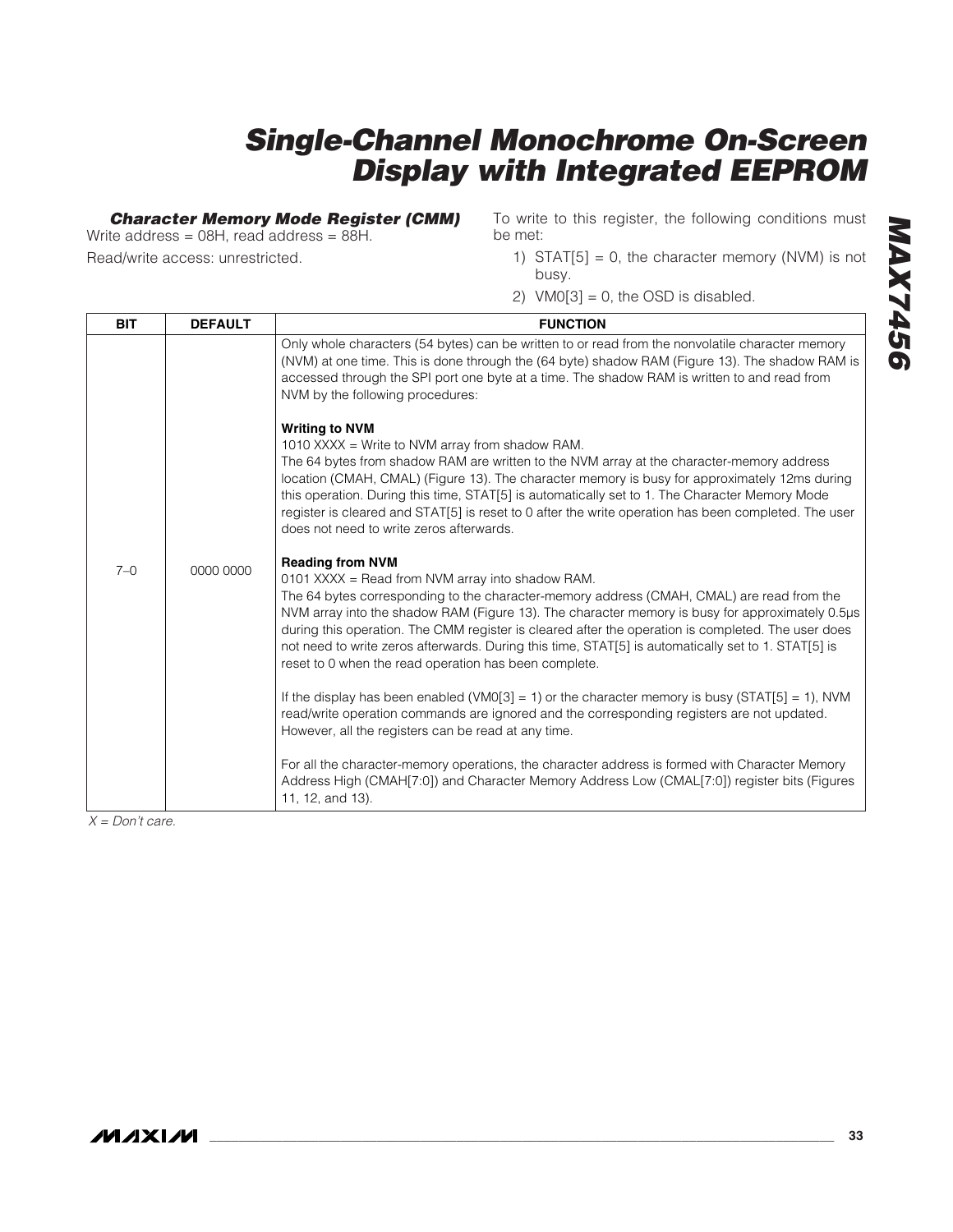#### **Character Memory Address High Register (CMAH)**

Write address = 09H, read address = 89H. Read/write access: unrestricted.

To write to this register, the following conditions must be met:

- 1) STAT $[5] = 0$ , the character memory (NVM) is not busy.
- 2)  $VMO[3] = 0$ , the OSD is disabled.

| BIT | <b>DEFAULT</b> | <b>FUNCTION</b>                                                                                                                                         |
|-----|----------------|---------------------------------------------------------------------------------------------------------------------------------------------------------|
| 7–0 | 0000 0000      | <b>Character Memory Address Bits</b><br>These 8 bits point to a character in the character memory (256 characters total in NVM) (Figures 10<br>and 12). |

#### **Character Memory Address Low Register (CMAL)**

Write address = 0AH, read address = 8AH. Read/write access: unrestricted.

To write to this register, the following conditions must be met:

- 1) STAT $[5] = 0$ , the character memory (NVM) is not busy.
- 2)  $VMO[3] = 0$ , the OSD is disabled.

| <b>BIT</b> | <b>DEFAULT</b> | <b>FUNCTION</b>                                                                                                                                                          |
|------------|----------------|--------------------------------------------------------------------------------------------------------------------------------------------------------------------------|
| 7.6        | 00             | Don't Care                                                                                                                                                               |
| $5-0$      | 00 0000        | <b>Character Memory Address Bits</b><br>These 6 bits point to one of the 64 bytes (only 54 used) that represent a 4-pixel group in the<br>character (Figures 10 and 11). |

### **Character Memory Data In Register (CMDI)**

Write address = 0BH, read address = 8BH. Read/write access: unrestricted.

To write to this register, the following conditions must be met:

- 1) STAT $[5] = 0$ , the character memory (NVM) is not busy.
- 2)  $VM0[3] = 0$ , the OSD is disabled.

| <b>BIT</b> | <b>DEFAULT</b> | <b>FUNCTION</b>                                                                              |  |
|------------|----------------|----------------------------------------------------------------------------------------------|--|
| 7.6        | <b>NA</b>      | Leftmost pixel. $00 = Black$ , $10 = White$ , $01$ or $11 = Transparent$ (see Figure 11)     |  |
| 5, 4       | <b>NA</b>      | Left center pixel. $00 = Black$ , $10 = White$ , $01$ or $11 = Transparent$ (see Figure 11)  |  |
| 3, 2       | <b>NA</b>      | Right center pixel. $00 = Black$ , $10 = White$ , $01$ or $11 = Transparent$ (see Figure 11) |  |
| 1. 0       | <b>NA</b>      | Rightmost pixel. 00 = Black, 10 = White, 01 or 11 = Transparent (see Figure 11)              |  |

NA = Not applicable.

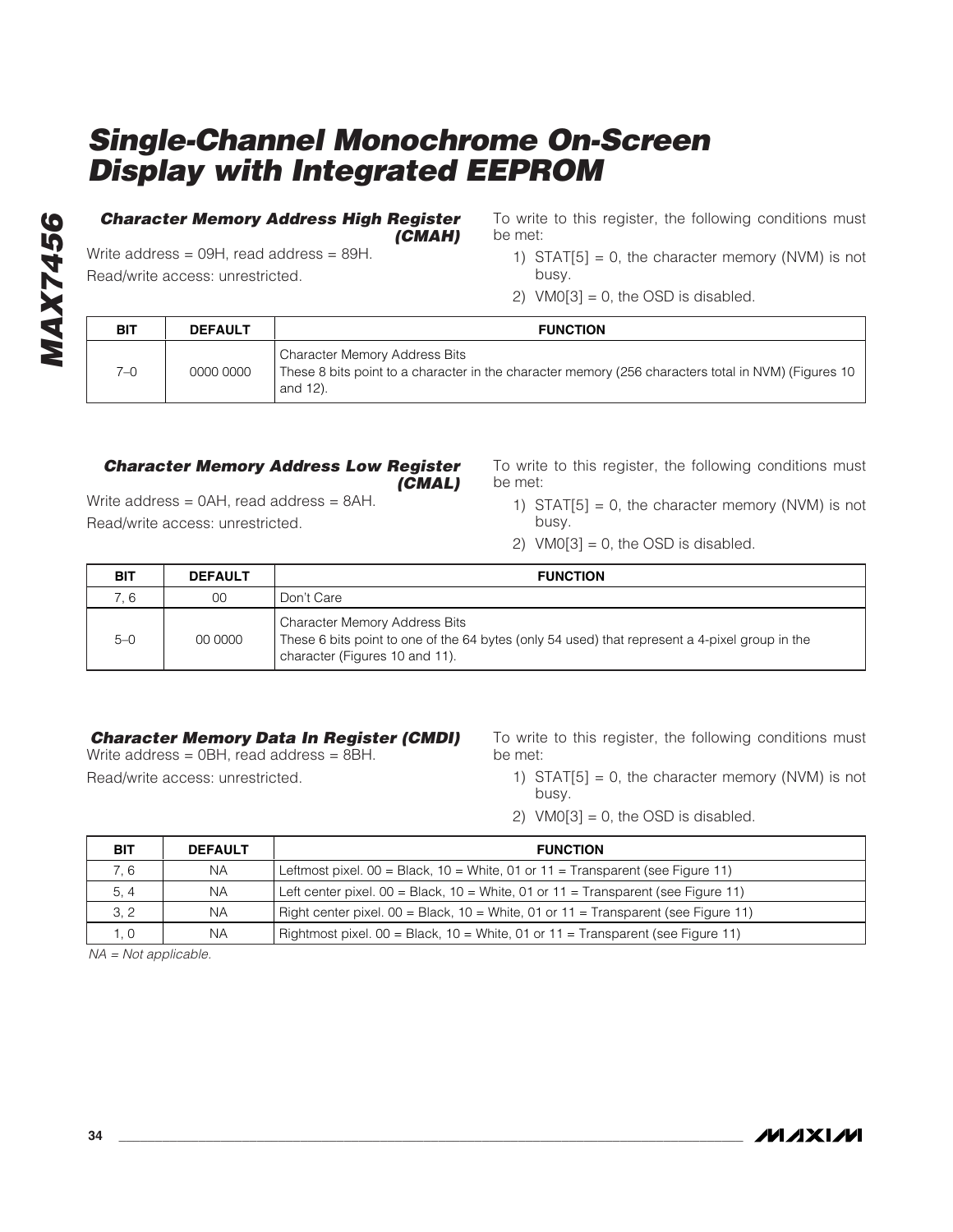### **OSD Insertion Mux Register (OSDM)**

Write address = 0CH, read address = 8CH.

Read/write access: unrestricted.

| <b>BIT</b> | <b>DEFAULT</b> | <b>FUNCTION</b>                                                                                                                                                                                                                                                              |  |  |  |  |
|------------|----------------|------------------------------------------------------------------------------------------------------------------------------------------------------------------------------------------------------------------------------------------------------------------------------|--|--|--|--|
| 7, 6       | $00 \,$        | Don't Care                                                                                                                                                                                                                                                                   |  |  |  |  |
| 5, 4, 3    | 011            | OSD Rise and Fall Time—typical transition times between adjacent OSD pixels<br>000: 20ns (maximum sharpness/maximum crosscolor artifacts)<br>001:30ns<br>010:35ns<br>011:60ns<br>100:80ns<br>101: 110ns (minimum sharpness/minimum crosscolor artifacts)                     |  |  |  |  |
| 2, 1, 0    | 011            | OSD Insertion Mux Switching Time-typical transition times between input video and OSD pixels<br>000: 30ns (maximum sharpness/maximum crosscolor artifacts)<br>001: 35ns<br>010:50ns<br>011:75ns<br>100: 100ns<br>101: 120ns (minimum sharpness/minimum crosscolor artifacts) |  |  |  |  |

#### **Row N Brightness Register (RB0–RB15)**

Top row number is 0. Bottom row number is 13 in NTSC mode and 15 in PAL mode (see Figure 23).

Address =  $10H + row number$ ; write address =  $10H$ through 1FH, read address = 90H through 9FH, read/write access: unrestricted.

| <b>BIT</b> | <b>DEFAULT</b> | <b>FUNCTION</b>                                                                                                                                                                              |  |  |  |  |
|------------|----------------|----------------------------------------------------------------------------------------------------------------------------------------------------------------------------------------------|--|--|--|--|
| $7 - 4$    | 0000           | Don't Care                                                                                                                                                                                   |  |  |  |  |
| 3, 2       | 00             | Character Black Level —All the characters in row N use these brightness levels for the black pixel,<br>in % of OSD white level.<br>$00 = 0\%$<br>$01 = 10\%$<br>$10 = 20%$<br>$11 = 30\%$    |  |  |  |  |
| 1, 0       | 01             | Character White Level —All the characters in row N use these brightness levels for the white pixel,<br>in % of OSD white level.<br>$00 = 120%$<br>$01 = 100\%$<br>$10 = 90\%$<br>$11 = 80\%$ |  |  |  |  |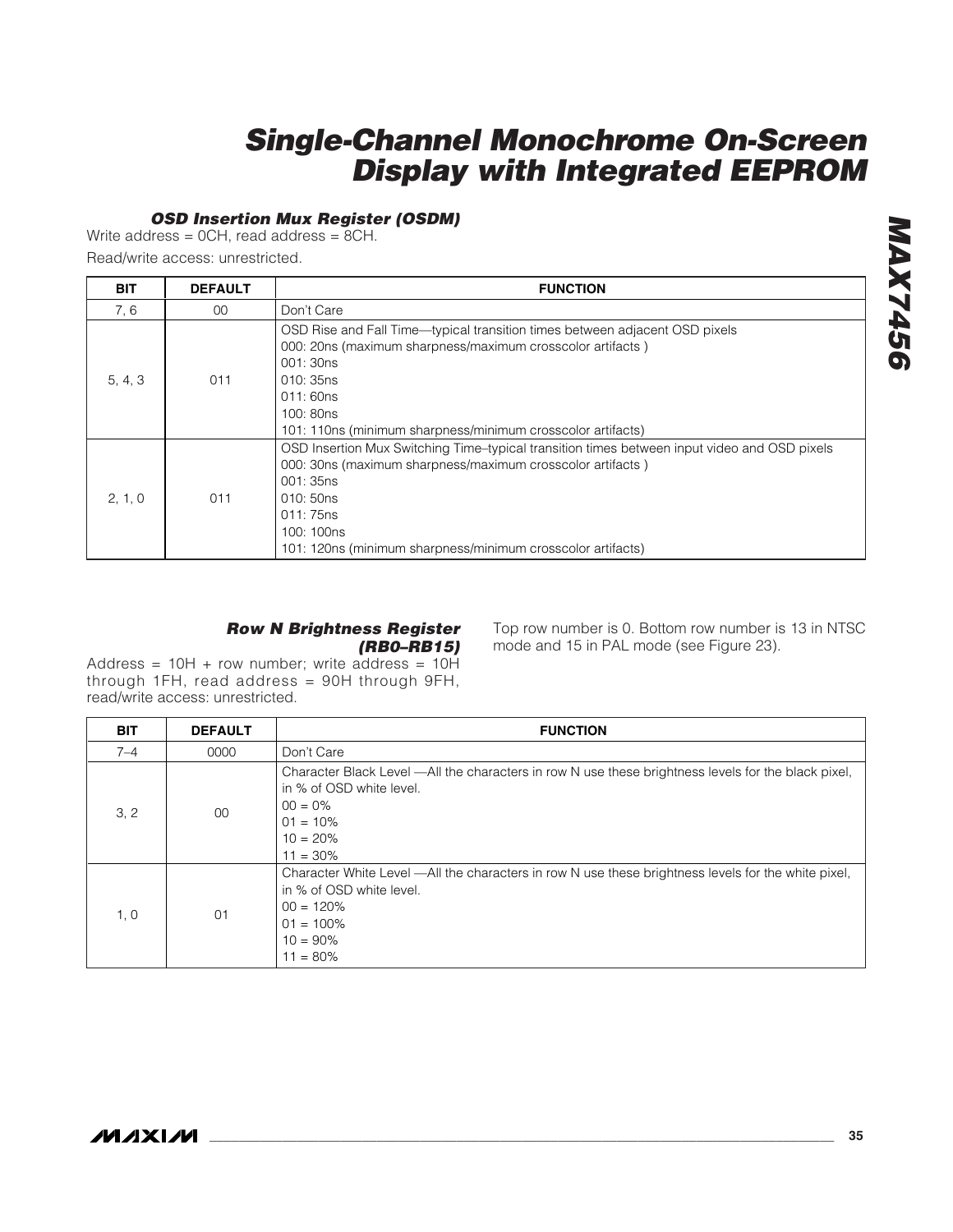### **OSD Black Level Register (OSDBL)**

Write address = 6CH, read address = ECH.

Read/write access: This register contains 4 factory-preset bits [3:0] that must not be changed. Therefore, when changing bit 4, first read this register, modify bit 4, and then write back the updated byte.

/W

| <b>BIT</b> | <b>DEFAULT</b> | <b>FUNCTION</b>                                                                                                                                                                                                                                                                                                                      |
|------------|----------------|--------------------------------------------------------------------------------------------------------------------------------------------------------------------------------------------------------------------------------------------------------------------------------------------------------------------------------------|
| $7 - 5$    | 000            | Don't Care                                                                                                                                                                                                                                                                                                                           |
|            |                | OSD Image Black Level Control<br>This bit enables the alignment of the OSD image black level with the input image black level at<br>VOUT. Always enable this bit following power-on reset to ensure the correct OSD image brightness.<br>0 = Enable automatic OSD black level control<br>= Disable automatic OSD black level control |
| $0 - 3$    | <b>XXXX</b>    | These bits are factory preset. To ensure proper operation of the MAX7456, do not change the<br>values of these bits.                                                                                                                                                                                                                 |

xxxx = Factory preset—can be any one of the 16 possible values. This value is permanently stored in the MAX7456 and will always be restored to the factory preset value following power-on reset or hardware reset.

### **Status Register (STAT)**

| <b>BIT</b>                                  | <b>DEFAULT</b> | <b>FUNCTION</b>                                                                                                                                                  |  |  |
|---------------------------------------------|----------------|------------------------------------------------------------------------------------------------------------------------------------------------------------------|--|--|
| $\overline{7}$                              | <b>NA</b>      | Don't Care                                                                                                                                                       |  |  |
| 6                                           | <b>NA</b>      | Reset Mode<br>$0 =$ Clear when power-up reset mode is complete. Occurs 50ms (typ) following stable $V_{DD}$ (Figure 22)<br>$1 = Set$ when in power-up reset mode |  |  |
| 5                                           | <b>NA</b>      | <b>Character Memory Status</b><br>$0 =$ Available to be written to or read from<br>1 = Unavailable to be written to or read from                                 |  |  |
| 4                                           | <b>NA</b>      | VSYNC Output Level<br>$0 =$ Active during vertical sync time<br>$1 =$ Inactive otherwise                                                                         |  |  |
| 3                                           | <b>NA</b>      | <b>HSYNC</b> Output Level<br>$0 =$ Active during horizontal sync time<br>$1 =$ Inactive otherwise                                                                |  |  |
| $\overline{2}$                              | <b>NA</b>      | Loss-of-Sync (LOS)<br>0 = Sync Active. Asserted after 32 consecutive input video lines.<br>1 = No Sync. Asserted after 32 consecutive missing input video lines. |  |  |
| 1                                           | <b>NA</b>      | $0 = NTSC$ signal is not detected at VIN<br>$1 = NTSC$ signal is detected at VIN                                                                                 |  |  |
| 0                                           | <b>NA</b>      | 0 = PAL signal is not detected at VIN<br>1 = PAL signal is detected at VIN                                                                                       |  |  |
| $NA = Not applicable.$<br>$X = Don't care.$ |                |                                                                                                                                                                  |  |  |
| 36                                          |                | /VI /I X I /V                                                                                                                                                    |  |  |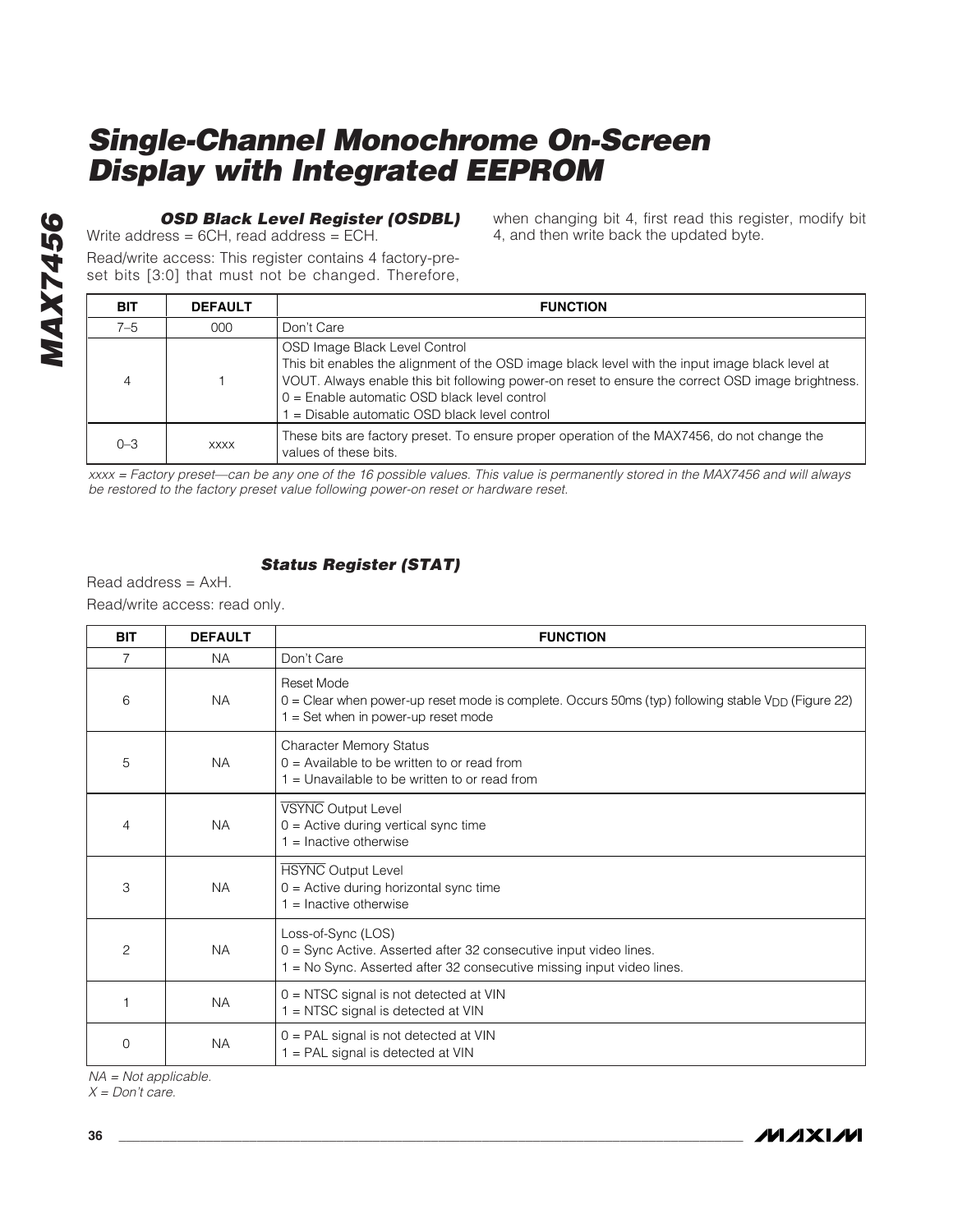### **Display Memory Data Out Register (DMDO)**

Read address = BxH.

Read/write access: read only.

To write to this register the following condition must be met:

 $DMM[2] = 0$ , the display memory is not in the process of being cleared.

| <b>BIT</b> | <b>DEFAULT</b> | <b>FUNCTION</b>                                                                                                                                                                                                                                                                                                                                                                                                                                                                                                                                                                                                                                                                                                                                                                                                                                                                                                                                                                                                              |
|------------|----------------|------------------------------------------------------------------------------------------------------------------------------------------------------------------------------------------------------------------------------------------------------------------------------------------------------------------------------------------------------------------------------------------------------------------------------------------------------------------------------------------------------------------------------------------------------------------------------------------------------------------------------------------------------------------------------------------------------------------------------------------------------------------------------------------------------------------------------------------------------------------------------------------------------------------------------------------------------------------------------------------------------------------------------|
| $7 - 0$    | <b>NA</b>      | Character Address or Character Attribute byte to be read from the display memory.<br>8-Bit Operation Mode (DMM $[6] = 1$ ):<br>If $DMAH[1] = 0$ , the content is to be interpreted as a Character Address byte, where<br>Bits 7-0 = Character Address bits, CA[7:0] (Figure 12)<br>If DMAH $[1] = 1$ , the content is to be interpreted as a Character Attribute byte where<br>Bit 7 = Local Background Control bit, LBC (see Figure 24 and Table 4)<br>Bit $6 =$ Blink bit, BLK<br>Bit $5 =$ Invert bit, INV (see Figure 24)<br>Bit $4-0 = 0$<br>The LBC, BLK, and INV bits are described in the Display Memory Mode register.<br>16-Bit Operation Mode ( $DMM[6] = 0$ ):<br>The content is to be interpreted as a Character Address byte, where<br>Bits $7-0 = CA[7:0]$ (see Figure 12)<br>followed by a Character Attribute byte, where<br>Bit $7 = 0$<br>Bit 6 = Local Background Control bit, LBC (see Figure 24 and Table 4)<br>Bit $5 =$ Blink bit, BLK<br>Bit $4 =$ Invert bit, INV (see Figure 24)<br>Bit $3-0 = 0$ |
|            |                | The LBC, BLK, and INV bits are described in the Display Memory Mode register.                                                                                                                                                                                                                                                                                                                                                                                                                                                                                                                                                                                                                                                                                                                                                                                                                                                                                                                                                |

NA = Not applicable.  $X = Don't care.$ 

#### **Character Memory Data Out Register**

**(CMDO)**

Read address = CxH.

Read/write access: read only.

- To write to this register, the following conditions must be met:
	- 1) STAT $[5] = 0$ , the character memory (NVM) is not busy.
	- 2)  $VM0[3] = 0$ , the OSD is disabled.

| BIT      | <b>DEFAULT</b> | <b>FUNCTION</b>                                                                              |  |  |  |
|----------|----------------|----------------------------------------------------------------------------------------------|--|--|--|
| 7.6      | NА             | Leftmost pixel. $00 = Black$ , $10 = White$ , $01$ or $11 = Transparent$ (see Figure 11)     |  |  |  |
| 5, 4     | NА             | Left center pixel. $00 = Black$ , $10 = White$ , $01$ or $11 = Transparent$ (see Figure 11)  |  |  |  |
| 3, 2     | NА             | Right center pixel. $00 = Black$ , $10 = White$ , $01$ or $11 = Transparent$ (see Figure 11) |  |  |  |
| $\Omega$ | ΝA             | Rightmost pixel. $00 = Black$ , $10 = White$ , $01$ or $11 = Transparent$ (see Figure 11)    |  |  |  |

NA = Not applicable.  $X = Don't care.$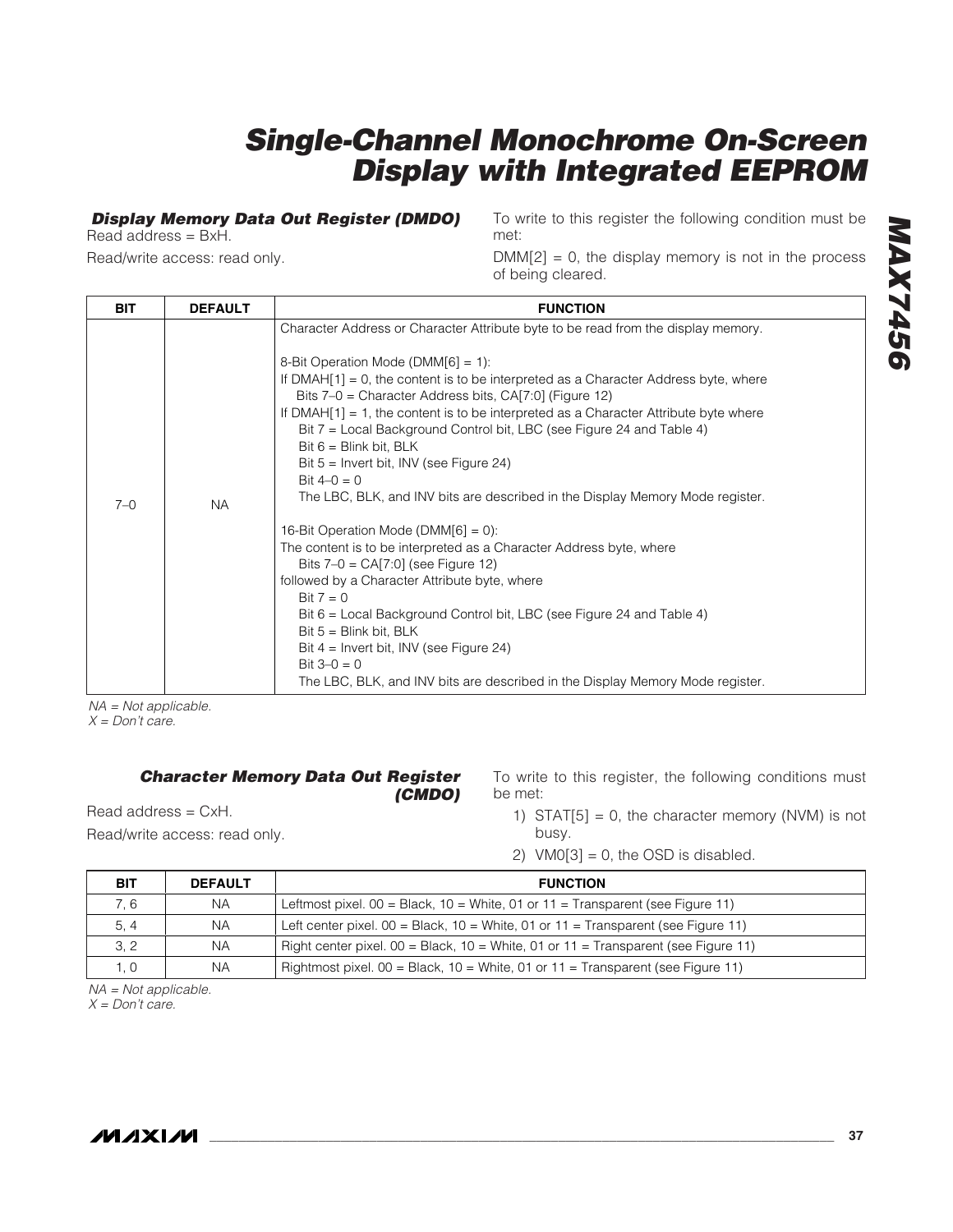### **Applications Information**

#### **Character-Memory Operation**

Only whole characters (54 bytes of pixel data) can be written to or read from the NVM character memory at one time. This is done through the (64 byte) shadow RAM (see Figure 13). The shadow RAM is accessed by the SPI port one byte at a time. The shadow RAM is written to and read from the NVM by a single SPI command.

#### **Steps for Writing Character Bytes into the NVM Character Memory**

#### **Writing a new character:**

- 1) Write VM0[3] = 0 to disable the OSD image display.
- 2) Write CMAH $[7:0]$  = xxH to select the character (0–255) to be written (Figures 10 and 13).
- 3) Write CMAL $[7:0]$  = xxH to select the 4-pixel byte (0–63) in the character to be written (Figures 10 and 13).
- 4) Write CMDI[7:0] =  $x \times H$  to set the pixel values of the selected part of the character (Figures 11 and 13).
- 5) Repeat steps 3 and 4 until all 54 bytes of the character data are loaded into the shadow RAM.
- 6) Write CMM[7:0] = 1010xxxx to write to the NVM array from the shadow RAM (Figure 13). The character memory is busy for approximately 12ms during this operation. STAT[5] can be read to verify that the NVM writing process is complete.
- 7) Write VM0[3] = 1 to enable the OSD image display.

#### **Modifying an existing character:**

- 1) Write  $VMO[3] = 0$  to disable the OSD image display.
- 2) Write CMAH $[7:0]$  = xxH to select the character (0–255) to be modified (Figures 10 and 13).
- 3) Write CMM[7:0] = 0101xxxx to read character data from the NVM to the shadow RAM (Figure 13).
- 4) Write CMAL[7:0] = xxH to select the 4-pixel byte (0–63) in the character to be modified (Figures 10 and 13).
- 5) Read CMDO[7:0] =  $x \times H$  to read the byte of 4-pixel data to be modified (Figures 11 and 13).
- 6) Modify the byte of 4-pixel data as desired.
- 7) Write CMDI[7:0] =  $x \times H$  to write the modified byte of 4-pixel data back to the shadow RAM (Figures 11 and 13).
- 8) Repeat steps 4 through 7 as needed until all pixels have been loaded into the shadow RAM.
- 9) Write CMM $[7:0] = 1010$ xxxx to write the shadow RAM data to the NVM (Figure 13). The character

memory is busy for typically 12ms during this operation. STAT[5] can be read to verify that the NVM writing process is complete.

10)Write VM0[3] =1 to enable the OSD image display.

#### **Steps for Reading Character Bytes from Character Memory**

- 1) Write  $VM0[3] = 0$  to disable the OSD image.
- 2) Write CMAH $[7:0]$  = xxH to select the character (0–255) to be read (Figures 10 and 13).
- 3) Write CMM $[7:0] = 0101$ xxxx to read the character data from the NVM to the shadow RAM (Figure 13).
- 4) Write CMAL[7:0] =  $xxH$  to select the 4-pixel byte (0–63) in the character to be read (Figures 10 and 13).
- 5) Read CMDO[7:0] = xxH to read the selected 4-pixel byte of data (Figures 11 and 13).
- 6) Repeat steps 4 and 5 to read other bytes of 4-pixel data.
- 7) Write VM0[3] = 1 to enable the OSD image display.

#### **Display-Memory Operation**

The following two steps enable viewing of the OSD image. These steps are not required to read from or write to the display memory:

- 1) Write  $VMO[3] = 1$  to enable the display of the OSD image.
- 2) Write  $OSDBL[4] = 0$  to enable automatic OSD black level control. This ensures the correct OSD image brightness. This register contains 4 factory-preset bits [3:0] that must not be changed. Therefore, when changing bit 4, first read OSDBL[7:0], modify bit 4, and then write back the updated byte.

#### **Steps for Clearing Display Memory**

Write  $DMM[2] = 1$  to start the clear display-memory operation. This operation typically takes 20µs. The Display Memory Mode register cannot be written to again until the clear operation is complete. DMM[2] is automatically reset to zero upon completion.

#### **Steps for Writing to Display Memory in 8-Bit Mode**

The 8-bit operation mode provides maximum flexibility when writing characters to the display memory. This mode enables writing individual Character Attribute bytes for each character (see Table 5). This mode is distinct from the 16-bit operation mode where the Character Attribute byte is automatically copied from DMM[5:3] when a character is written (Figure 19).

Write DMM[6] = 1 to select the 8-bit operation mode.

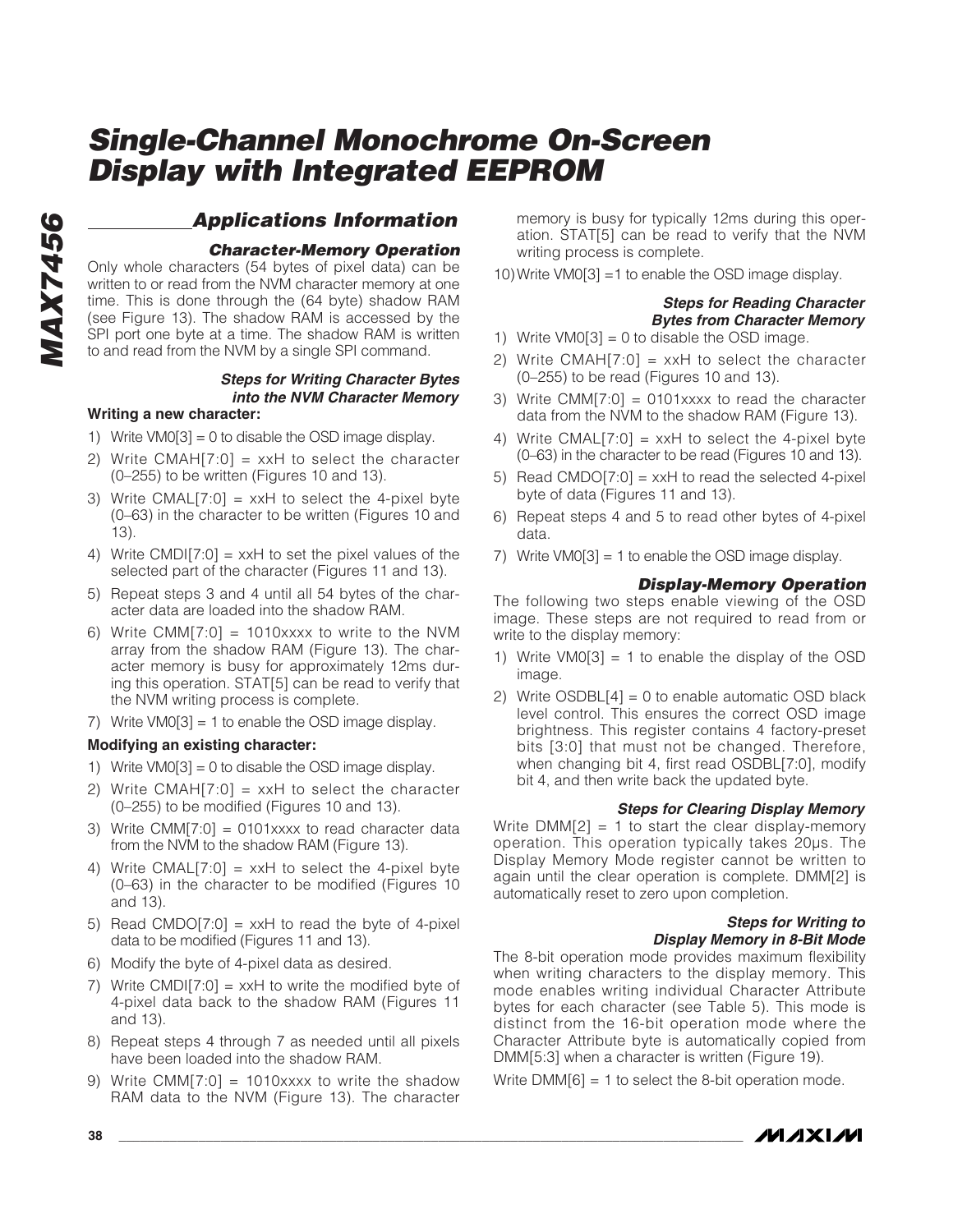#### **Writing the Character Address Byte to the Display Memory:**

- 1) Write  $DMAH[1] = 0$  to write a Character Address byte.
- 2) Write  $DMAH[0] = x$  to select the MSB and  $DMAL[7:0] = xxH$  to select the lower order bits of the address where the character data is to be written. This address determines the location of the character on the display (see Figure 10).
- 3) Write the Character Address byte (CA[7:0]) to be written to the display memory to DMDI[7:0] (see Figures 10, 12, and 19).

#### **Writing the Character Attribute Byte to the Display Memory:**

- 1) Write  $DMAH[1] = 1$  to write a Character Attribute byte.
- 2) Write  $DMAH[0] = x$  to select the MSB and  $DMAL[7:0] = xxH$  to select the lower order bits of the address where the character data is to be written. This address determines the location of the character on the display (Figure 10).
- 3) Write the Character Attribute byte to be written to the display memory to DMDI[7:0] (see Figures 10 and 19).

#### **Steps for Writing to Display Memory in 16-Bit Mode**

The 16-bit operation mode increases the speed at which the display memory can be updated. This is done by automatically copying DMM[5:3] to a Character's Attribute byte when a new character is written, thus reducing the number of SPI write operations per character from two to one (Figure 19). When in this mode, all characters written to the display memory have the same attribute byte. This mode is useful because successive characters commonly have the same attribute. This mode is distinct from the 8-bit operation mode where a Character Attribute byte must be written each time a Character Address byte is written to the display memory (see Table 5).

- 1) Write  $DMM[6] = 0$  to select the 16-bit operation mode.
- 2) Write  $DMM[5:3] =$  xxx to set the Local Background Control (LBC), Blink (BLK), and Invert (INV) attribute bits that will be applied to all characters written to the display memory while in the 16-bit operation mode.
- 3) Write  $DMAH[0] = x$  to select the MSB and  $DMAL[7:0] = xxH$  to select the lower order bits of the address where the character data is to be written.

This address determines the location of the character on the display (see Figure 10).

4) Write the Character Address byte (CA[7:0]) to be written to the display memory into DMDI[7:0]. It will be stored along with a Character Attribute byte derived from DMM[5:3] (Figures 12 and 19).

#### **Steps for Writing to Display Memory in Auto-Increment Mode**

Auto-increment mode increases the speed at which the display memory can be written by automatically incrementing the character address for each successive character written. This mode is useful when writing strings of characters written from left-to-right and topto-bottom on the display. This mode reduces the number of SPI commands (see Table 5).

#### **When in 8-Bit Operating Mode:**

- 1) Write  $DMAH[1] = 0$  to select if the Character Address byte will be written or  $DMAH[1] = 1$  to select if the Character Attribute byte will be written.
- 2) Write  $DMAH[0] = X$  to select the MSB and  $DMAL[7:0]$ = XX to select the lower order address bits of the starting address for auto-increment operation. This address determines the location of the first character on the display (see Figures 10 and 21).
- 3) Write DMM[0] = 1 to set the auto-increment mode.
- 4) Write  $DMM[6] = 1$  to set the 8-bit operating mode.
- 5) Write CA data in the intended character order to display text on the screen. This is the single byte operation. The DMDI[7:0] address is automatically set by auto-increment mode. The display memory address is automatically incremented following the write operation until the final display memory address is reached.
- 6) Write  $CA = FFh$  to terminate the auto-increment mode.

**Note:** The character stored at CA[7:0] = FFh is not available for use in auto-increment mode. Read operation is not possible before auto-increment mode is terminated.

#### **When in 16-Bit Operating Mode:**

- 1) Write  $DMAH[0] = X$  to select the MSB and  $DMAL[7:0] = XX$  to select the lower order address bits of the starting address for auto-increment operation. This address determines the location of the first character on the display (see Figures 10 and 21).
- 2) Write DMM[0] = 1 to set the auto-increment mode.
- 3) Write  $DMM[6] = 0$  to set the 16-bit operating mode.

*IVI AXI AVI*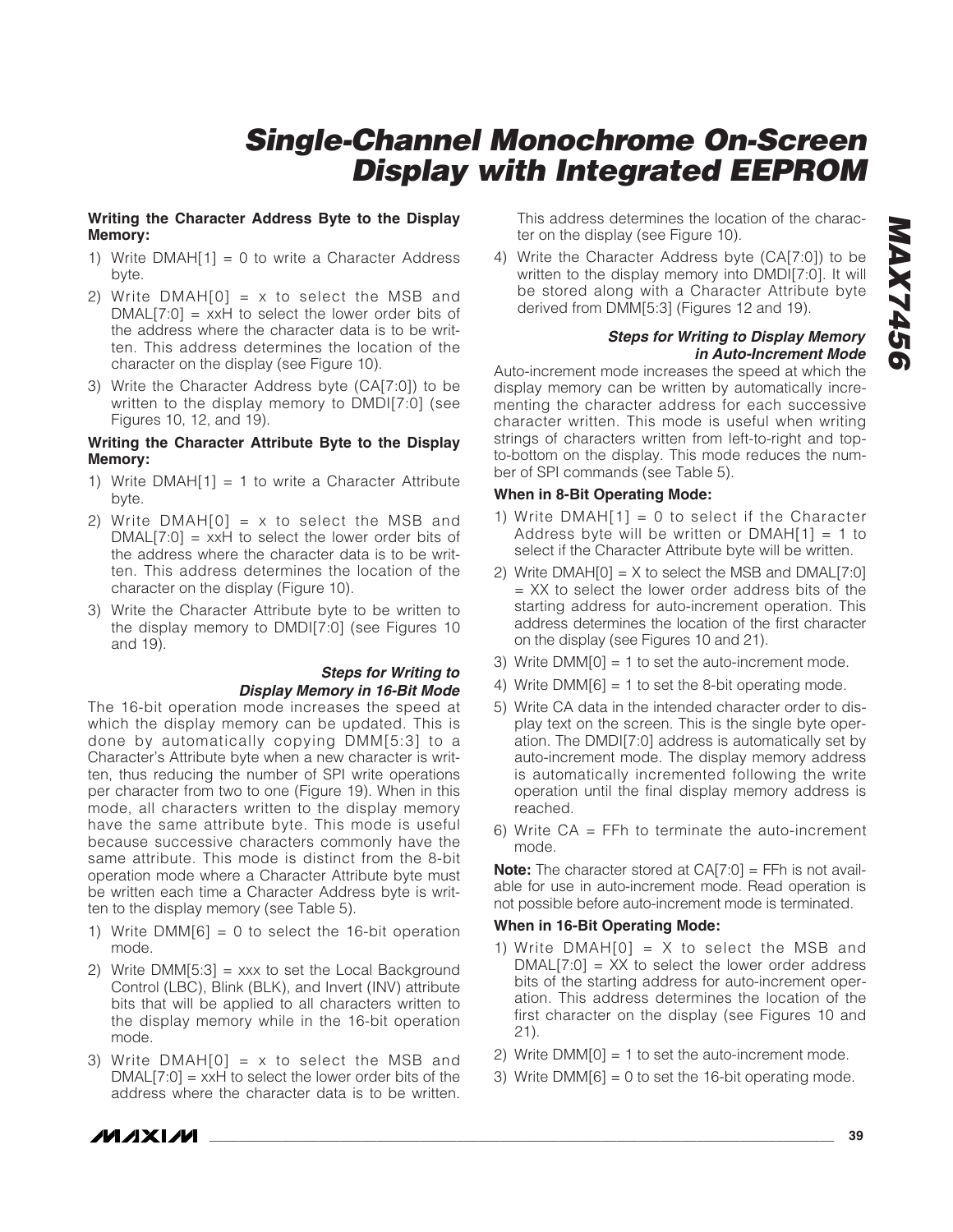- Control (LBC), Blink (BLK) and Invert (INV) attribute bits that will be applied to all characters.
- 4) Write DMM[5:3] = XXX to set the Local Background<br>Control (LBC), Blink (BLK) and Invert (INV) attribute<br>bits that will be applied to all characters.<br>5) Write CA data in the intended character order to dis-<br>play text on t 5) Write CA data in the intended character order to display text on the screen. It will be stored along with a Character Attribute byte derived from DMM[5:3]. See Figure 19. This is the single byte operation. The DMDI[7:0] address is automatically set by autoincrement mode. The display memory address is automatically incremented following the write operation until the final display memory address is reached.
	- 6) Write  $CA = FFh$  to terminate the auto-increment mode.

**Note:** The character stored at CA[7:0] = FFh is not available for use in auto-increment mode. Read operation is not possible before auto-increment mode is terminated.

#### **Steps for Reading from Display Memory in 8-Bit Mode**

- 1) Write DMM[6] = 1 to select the 8-bit operation mode.
- 2) Write  $DMAH[1] = 0$  to read the Character Address byte or  $DMAH[1] = 1$  to read the Character Attribute byte.
- 3) Write to DMAH[0] to select the MSB of the address where data must be read from (Figure 10).
- 4) Write to DMAL[7:0] to select all the lower order bits, except for the MSB, of the address where data must be read from (Figure 10).
- 5) Read DMDO[7:0] to read the data from the selected location in the display memory (Figure 10).

#### **Steps for Reading from Display Memory in 16-Bit Mode**

1) Write  $DMM[6] = 0$  to select the 16-bit operation mode.

- 2) Write  $DMAH[0] = x$  to select the MSB and  $DMAL[7:0] = xxH$  to select the lower order bits of the address where the character data is to be read. This address determines the location of the character on the display (see Figure 10).
- 3) Read DMDO[15:0] to read the Character Address byte and the Character Attribute byte from the selected location in the display memory. The first data byte is the Character Address (CA[7:0]), and the second byte contains the Character Attribute bits (Figure 20). Note that the bit positions of the Character Attribute byte when read, differ from when they are written. See the Display Memory Data Out Register (DMDO) section and Figure 20 for a description of the bit locations of the attribute bits when reading.

**Note:** If an internal display-memory read request occurs simultaneously with an SPI display-memory operation, the internal read request is ignored, and the display of that character, during that field time, may appear to momentarily break up. See the Synchronous OSD Updates section.

#### **Synchronous OSD Updates**

The display of a character may momentarily appear to break up if an internal display-memory read request occurs simultaneously with an SPI display-memory operation. Momentary breakup of the OSD image can be prevented by writing to the display memory during the vertical blanking interval. This can be achieved by using VSYNC as an interrupt to the host processor to initiate writing to the display memory. Alternatively, the OSD image can be synchronously disabled before writing to the display memory and synchronously reenabled afterwards (see VM0[3:2]).

| <b>OPERATING</b><br><b>MODE</b> | <b>AUTO-INCREMENT</b><br><b>MODE DISABLED</b><br>$DMM[0] = 0$ | <b>No. OF READ</b><br><b>OPERATIONS</b> | <b>No. OF WRITE</b><br><b>OPERATIONS</b> | <b>AUTO-INCREMENT</b><br><b>MODE ENABLED</b><br>$DMM[0] = 1$ | <b>No. OF WRITE</b><br><b>OPERATIONS</b> |
|---------------------------------|---------------------------------------------------------------|-----------------------------------------|------------------------------------------|--------------------------------------------------------------|------------------------------------------|
| 16-Bit Mode                     | One-time setup                                                |                                         |                                          | One-time setup                                               |                                          |
| $DMM[6] = 0$                    | Per character                                                 |                                         | 3                                        | Per character                                                |                                          |
| 8-Bit Mode                      | One-time setup                                                |                                         |                                          | One-time setup                                               |                                          |
| $DMM[6] = 1$                    | Per character                                                 |                                         | 6                                        | Per character                                                |                                          |

### **Table 5. Display-Memory Access Modes and SPI Operations**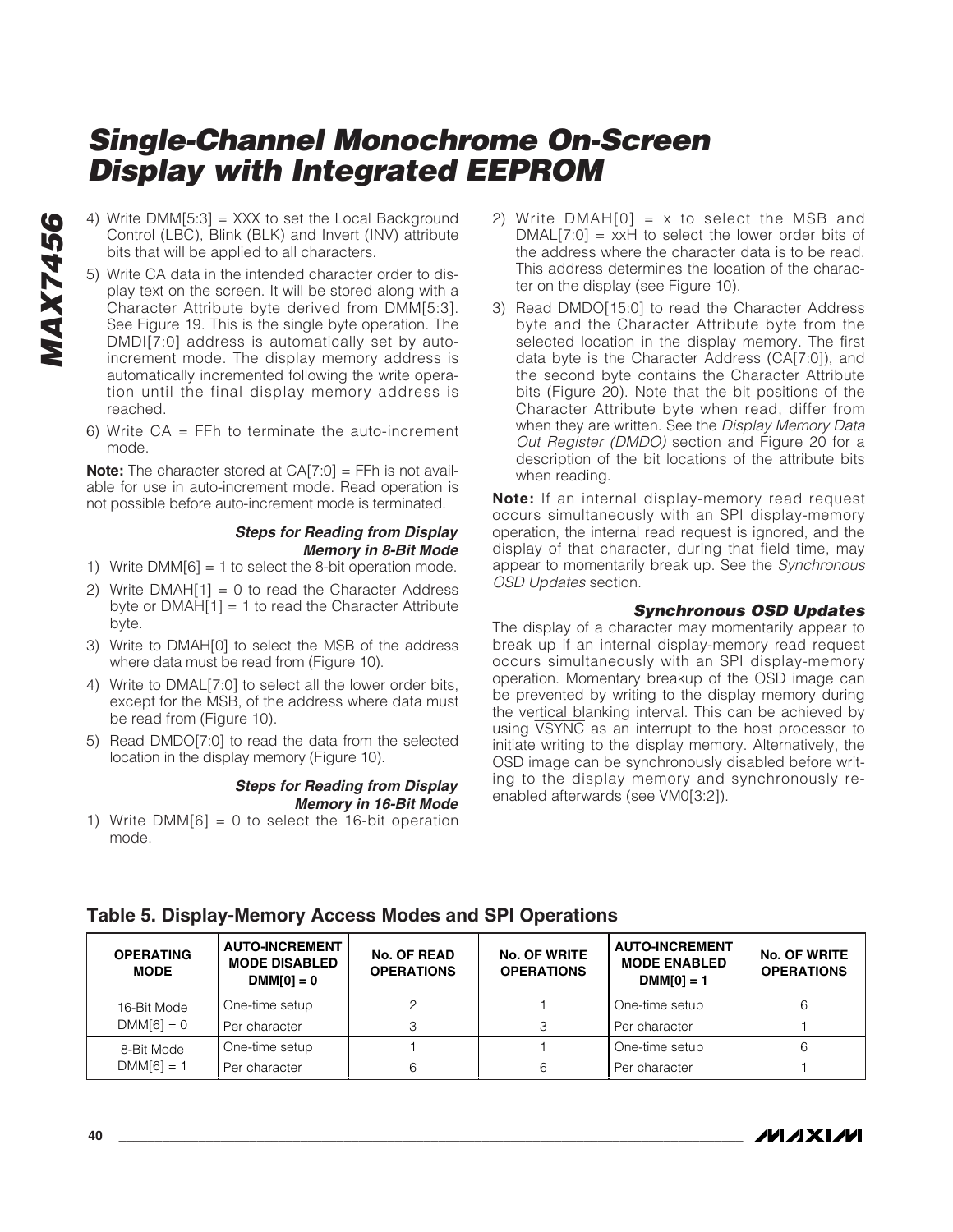

Figure 25. Typical Multiple OSDs with Daisy-Chained Clock

**MAX7456**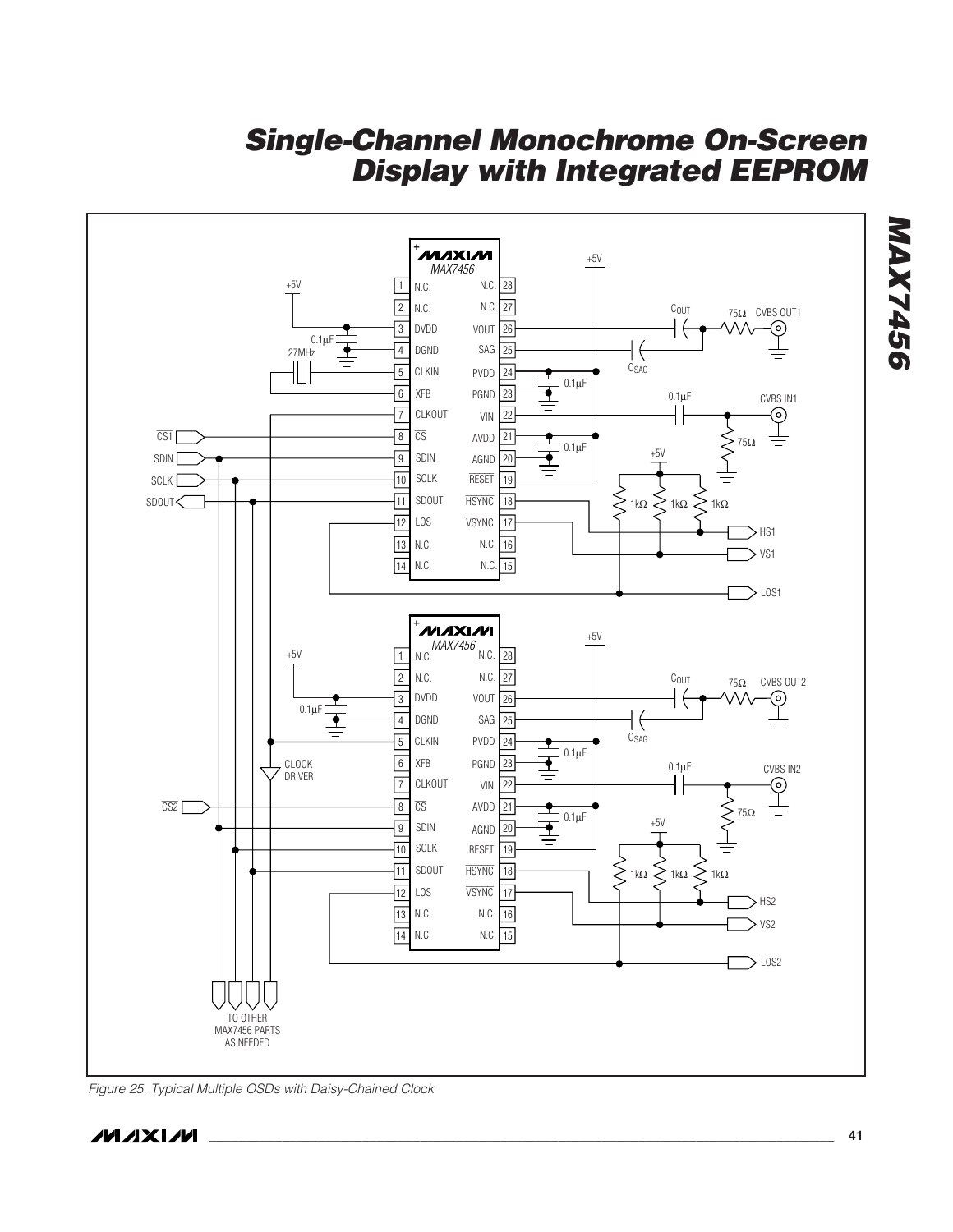**Pin Configuration**

**Chip Information**

### **Multiple OSDs with Common Clock Application**

The MAX7456 provides a TTL clock output (CLKOUT) capable of driving one CLKIN pin of another MAX7456. Two or more MAX7456 parts can be driven using an external clock driver. This arrangement reduces the system cost by having only one crystal on one MAX7456 that supplies the clock signal to multiple MAX7456 parts (Figure 25).

#### **Selecting a Clock Crystal**

Choose a 27MHz parallel resonant, fundamental mode crystal. No external load capacitors are needed. All capacitors required for the Pierce oscillator are included on-chip.

#### **Power Supply and Bypassing**

The MAX7456 operates from three independent supply lines. Each supply must be within a  $+4.75V$  to  $+5.25V$ voltage range. Separate the digital power supply from the analog and video-driver supply lines to prevent high-frequency digital noise that may couple onto the video output. All three supplies should be at the same DC voltage. Bypass each supply with a 0.1µF capacitor to ground very close to the IC pins. There are no power-supply sequencing requirements for the device.

#### **Layout Concerns**

For best performance, make the VIN and VOUT traces as short as possible. Place all AC-coupling capacitors and 75 $\Omega$  termination resistors close to the device with the resistors terminated to the solid analog ground plane. Since the MAX7456 TSSOP package has an exposed pad (EP) underneath, do not run traces under the package to avoid possible short circuits. Refer to the MAX7456 EV kit for an example of PCB layout.

To aid heat dissipation, the EP should be connected to a similarly sized pad on the component side of the PCB. This pad should be connected through to the solder-side copper by several plated holes to conduct heat away from the device. The solder-side copper pad area should be larger than the EP area. It is recommended that the EP be connected to ground, but it is not required. Do not use EP as the only ground connection for the device.



PROCESS: BiCMOS

**MAX7456**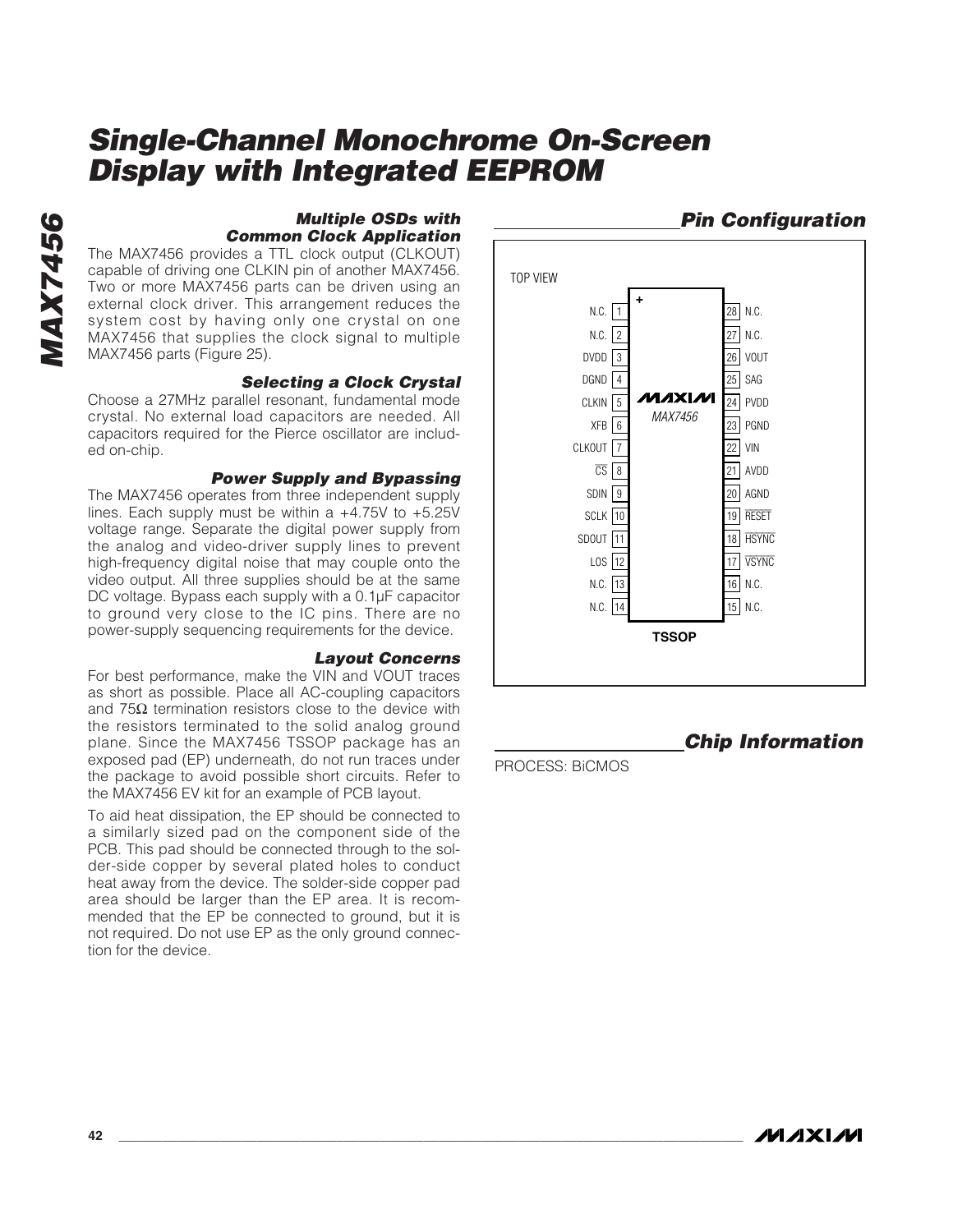# **\_\_\_\_\_\_\_\_\_\_\_\_\_\_\_\_\_\_\_\_\_\_\_\_\_\_\_\_\_\_\_\_\_\_\_\_\_\_\_\_\_\_\_\_\_\_\_\_\_\_\_\_\_\_\_\_\_\_\_\_\_\_\_\_\_\_\_\_\_\_\_\_\_\_\_\_\_\_\_\_\_\_\_\_\_\_ 43**TSSOP 4.4mm BODY.EPS ח ח ח  $\mathsf{A}\mathsf{A}$ Ø1.00 Ш H H SIDE VIEW ĽÌŃĒ  $0.25$  BS L **NOTES:**

For the latest package outline information and land patterns, go to **www.maxim-ic.com/packages**.

|             | PACKAGE TYPE   PACKAGE CODE   DOCUMENT NO. |         |  |
|-------------|--------------------------------------------|---------|--|
| 20 TSSOP-FP | U28E-5                                     | 21-0108 |  |

**MAXIM** 

**MAX7456 MAX745** 

**Package Information**